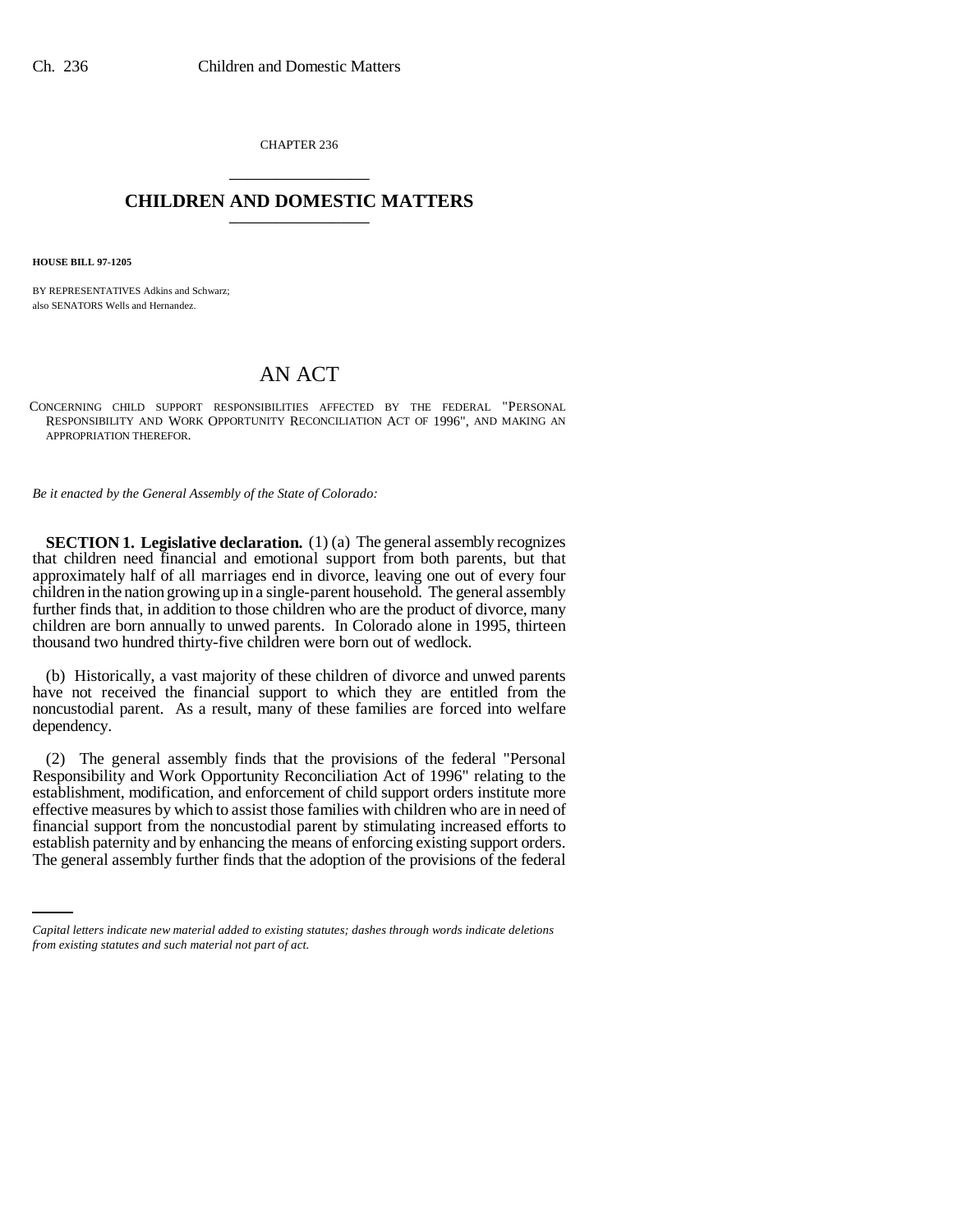act by states throughout the nation will also assist those families pursuing delinquent parents across state lines by means of an organized and uniform system of interstate cooperation and assistance.

(3) The general assembly finds that increased paternity establishment and enhanced child support collection will alleviate families' dependency on temporary assistance and aid those families toward a goal of self-sufficiency. Therefore, the general assembly hereby declares and determines that it is in the state's best interests to adopt those provisions of the federal act relating to the establishment, modification, and enforcement of child support.

**SECTION 2.** Article 1 of title 8, Colorado Revised Statutes, 1986 Repl. Vol., as amended, is amended BY THE ADDITION OF A NEW SECTION to read:

**8-1-152. Applications for licenses - authority to suspend licenses - rules.** (1) EVERY APPLICATION BY AN INDIVIDUAL FOR A LICENSE ISSUED BY THE DEPARTMENT OR ANY AUTHORIZED AGENT OF THE DEPARTMENT SHALL REQUIRE THE APPLICANT'S NAME, ADDRESS, AND SOCIAL SECURITY NUMBER.

(2) THE DEPARTMENT OR ANY AUTHORIZED AGENT OF THE DEPARTMENT SHALL DENY, SUSPEND, OR REVOKE ANY LICENSE PURSUANT TO THE PROVISIONS OF SECTION 26-13-126,C.R.S., AND ANY RULES PROMULGATED IN FURTHERANCE THEREOF, IF THE DEPARTMENT OR AGENT THEREOF RECEIVES A NOTICE TO DENY, SUSPEND, OR REVOKE FROM THE STATE CHILD SUPPORT ENFORCEMENT AGENCY BECAUSE THE LICENSEE OR APPLICANT IS OUT OF COMPLIANCE WITH A COURT OR ADMINISTRATIVE ORDER FOR CURRENT CHILD SUPPORT, CHILD SUPPORT DEBT, RETROACTIVE CHILD SUPPORT, CHILD SUPPORT ARREARAGES, OR CHILD SUPPORT WHEN COMBINED WITH MAINTENANCE OR BECAUSE THE LICENSEE OR APPLICANT HAS FAILED TO COMPLY WITH A PROPERLY ISSUED SUBPOENA OR WARRANT RELATING TO A PATERNITY OR CHILD SUPPORT PROCEEDING. ANY SUCH DENIAL, SUSPENSION, OR REVOCATION SHALL BE IN ACCORDANCE WITH THE PROCEDURES SPECIFIED BY RULE OF THE DEPARTMENT, RULES PROMULGATED BY THE STATE BOARD OF HUMAN SERVICES, AND ANY MEMORANDUM OF UNDERSTANDING ENTERED INTO BETWEEN THE DEPARTMENT OR AN AUTHORIZED AGENT THEREOF AND THE STATE CHILD SUPPORT ENFORCEMENT AGENCY FOR THE IMPLEMENTATION OF THIS SECTION AND SECTION 26-13-126, C.R.S.

(3) (a) THE DEPARTMENT SHALL ENTER INTO A MEMORANDUM OF UNDERSTANDING WITH THE STATE CHILD SUPPORT ENFORCEMENT AGENCY, WHICH MEMORANDUM SHALL IDENTIFY THE RELATIVE RESPONSIBILITIES OF THE DEPARTMENT AND THE STATE CHILD SUPPORT ENFORCEMENT AGENCY IN THE DEPARTMENT OF HUMAN SERVICES WITH RESPECT TO THE IMPLEMENTATION OF THIS SECTION AND SECTION 26-13-126, C.R.S.

(b) THE APPROPRIATE RULE-MAKING BODY OF THE DEPARTMENT IS AUTHORIZED TO PROMULGATE RULES TO IMPLEMENT THE PROVISIONS OF THIS SECTION.

(4) FOR PURPOSES OF THIS SECTION, "LICENSE" MEANS ANY RECOGNITION, AUTHORITY, OR PERMISSION THAT THE DEPARTMENT OR ANY AUTHORIZED AGENT OF THE DEPARTMENT IS AUTHORIZED BY LAW TO ISSUE FOR AN INDIVIDUAL TO PRACTICE A PROFESSION OR OCCUPATION OR FOR AN INDIVIDUAL TO PARTICIPATE IN ANY RECREATIONAL ACTIVITY. "LICENSE" MAY INCLUDE, BUT IS NOT NECESSARILY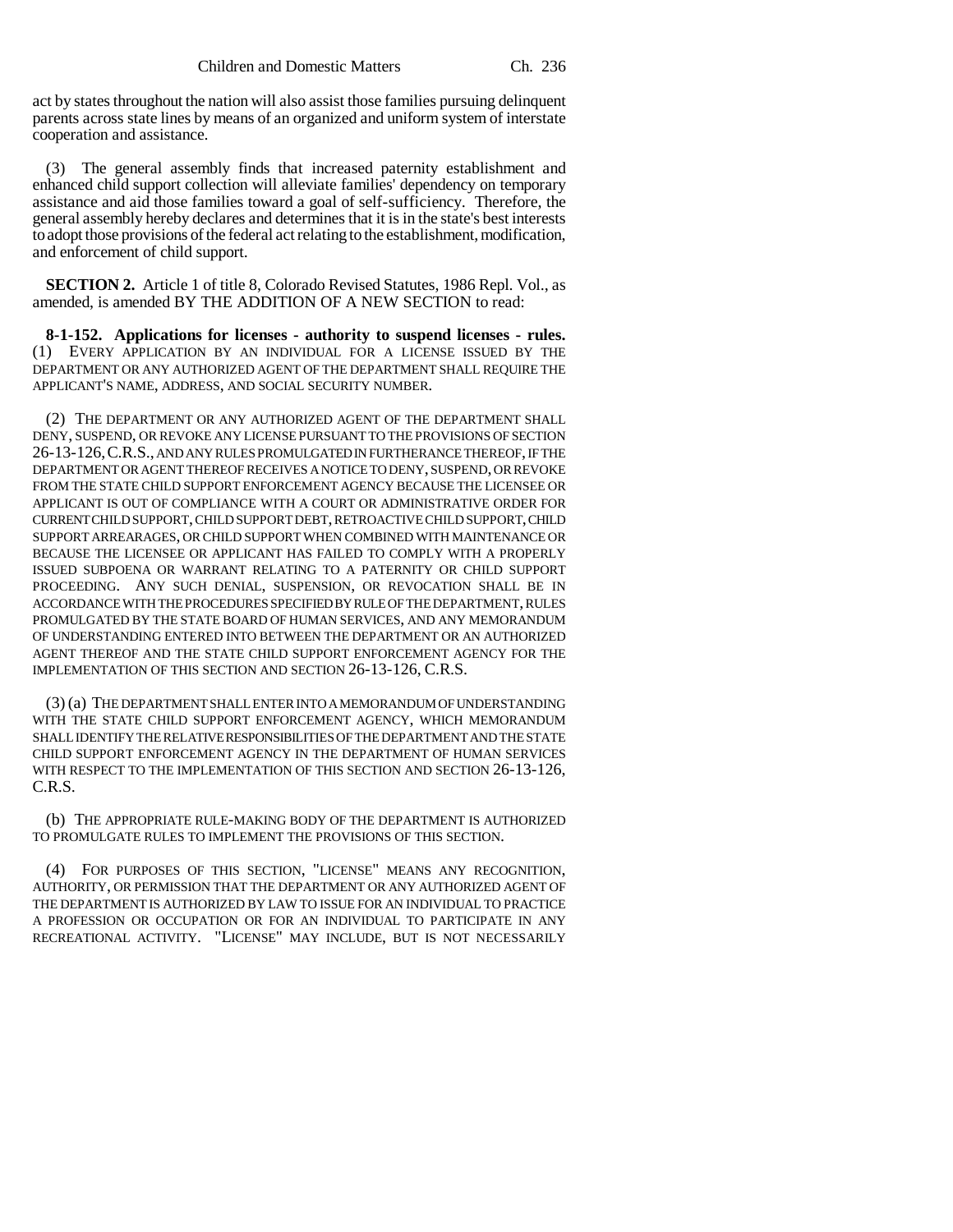LIMITED TO, ANY LICENSE, CERTIFICATE, CERTIFICATION, LETTER OF AUTHORIZATION, OR REGISTRATION ISSUED FOR AN INDIVIDUAL TO PRACTICE A PROFESSION OR OCCUPATION OR FOR AN INDIVIDUAL TO PARTICIPATE IN ANY RECREATIONAL ACTIVITY.

**SECTION 3.** 8-72-109, Colorado Revised Statutes, 1986 Repl. Vol., is amended BY THE ADDITION OF A NEW SUBSECTION to read:

**8-72-109. State-federal cooperation.** (10) ON A QUARTERLY BASIS, THE DIRECTOR OF THE DIVISION SHALL PROVIDE WAGE AND CLAIM INFORMATION CONTAINED IN DIVISION RECORDS TO THE SECRETARY OF THE FEDERAL DEPARTMENT OF HEALTH AND HUMAN SERVICES FOR PURPOSES OF THE NATIONAL DIRECTORY OF NEW HIRES PURSUANT TO ALL REQUIREMENTS AND RESTRICTIONS SET FORTH IN SECTION 453 OF THE FEDERAL "SOCIAL SECURITY ACT", AS AMENDED.

**SECTION 4.** 13-25-126 (1) (b) and (2), Colorado Revised Statutes, 1987 Repl. Vol., as amended, are amended to read:

**13-25-126. Genetic tests to determine parentage.** (1) (b) The tests shall be conducted by a duly qualified physician or other duly qualified person, who shall be an expert witness LABORATORY APPROVED BY AN ACCREDITATION BODY DESIGNATED BY THE SECRETARY OF THE FEDERAL DEPARTMENT OF HEALTH AND HUMAN SERVICES, UTILIZING ANY GENETIC TEST OF A TYPE GENERALLY ACKNOWLEDGED AS RELIABLE BY SUCH ACCREDITATION BODY. Costs of any such expert witness for the first test administered shall be fixed at a reasonable amount and shall be paid as the court orders. If the results of the tests or the expert analysis of inherited characteristics are disputed by any party, the court shall order that an additional test be made by the same or another laboratory at the expense of the party disputing the test results or analysis.

(2) Any objection to genetic testing results shall be made in writing not less than fifteen days before the first scheduled hearing at which the results may be introduced into evidence or fifteen days after motion for summary judgment is served on such person; except that a person shall object to the genetic testing results not less than twenty-four hours prior to the first scheduled hearing if such person did not receive the results fifteen or more days before such hearing. If no objection is made, The test results shall be admissible as evidence of paternity in a paternity action filed pursuant to article 4 of title 19, C.R.S., or article 13.5 of title 26, C.R.S., without the need for foundation testimony or other proof of authenticity or accuracy.

**SECTION 5.** 14-5-501, Colorado Revised Statutes, 1987 Repl. Vol., as amended by Senate Bill 97-115, enacted at the First Regular Session of the Sixty-first General Assembly, is amended to read:

**14-5-501. Employer's receipt of income-withholding order of another state.** An income-withholding order issued in another state may be sent BY FIRST CLASS MAIL to the person or entity defined as the obligor's employer under the income-withholding law of this state without first filing a petition or comparable pleading or registering the order with a tribunal of this state.

**SECTION 6.** 14-5-502 (b), Colorado Revised Statutes, 1987 Repl. Vol., as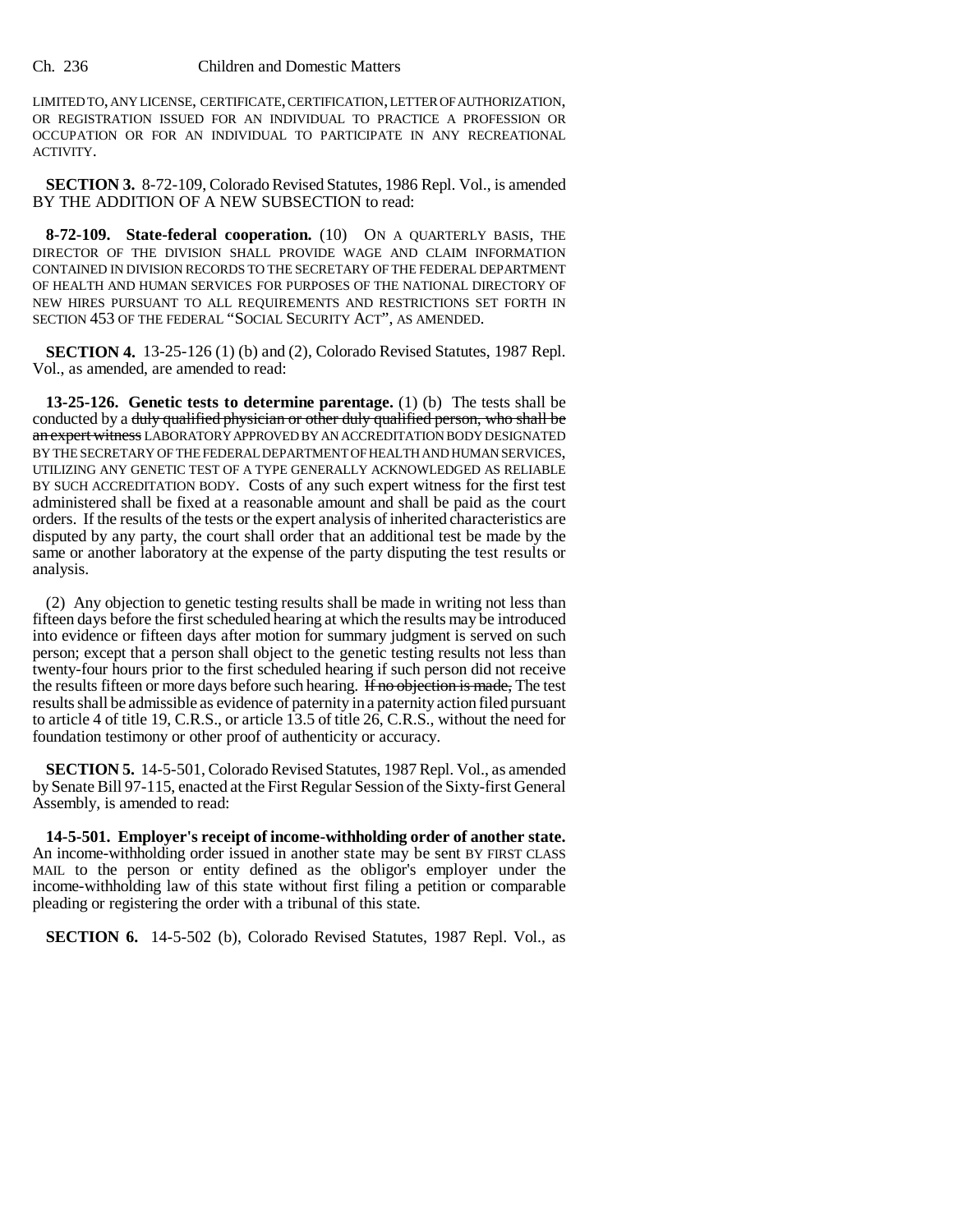amended by Senate Bill 97-115, enacted at the First Regular Session of the Sixty-first General Assembly, is amended to read:

**14-5-502. Employer's compliance with income-withholding order of another state.** (b) The employer shall treat A CERTIFIED COPY OF an income-withholding order issued in another state which appears regular on its face as if it had been issued by a tribunal of this state.

**SECTION 7.** 14-5-1007 (2) (e) (I), Colorado Revised Statutes, 1987 Repl. Vol., as amended, is amended to read:

**14-5-1007. Enforcement of interstate income withholding.** (2) The following documentation is required for the entry of a support order of any jurisdiction:

(e) A statement which includes:

(I) The name, address, date of birth, sex, and social security number of the obligor, if known, and the date of collection;

**SECTION 8.** 14-10-115 (3.5), (7) (b), and (18) (a), Colorado Revised Statutes, 1987 Repl. Vol., as amended, are amended to read:

**14-10-115. Child support - guidelines - schedule of basic child support obligations.** (3.5) All child support orders entered pursuant to this article shall provide the social security numbers and dates of birth of the parties and of the children who are the subject of the order AND THE FOLLOWING INFORMATION ABOUT THE PARTIES:

- (a) THE PARTIES' SOCIAL SECURITY NUMBERS;
- (b) THE PARTIES' RESIDENTIAL AND MAILING ADDRESSES;
- (c) THE PARTIES' TELEPHONE NUMBERS;
- (d) THE PARTIES' DRIVER'S LICENSE NUMBERS; AND
- (e) THE NAME, ADDRESS, AND TELEPHONE NUMBER OF THE PARTIES' EMPLOYERS.

(7) **Determination of income.** (b) (I) If a parent is voluntarily unemployed or underemployed, child support shall be calculated based on a determination of potential income; except that a determination of potential income shall not be made for a parent who is physically or mentally incapacitated or is caring for a child under the age of thirty months for whom the parents owe a joint legal responsibility.

(I.5) IF A NONCUSTODIAL PARENT WHO OWES PAST-DUE CHILD SUPPORT IS UNEMPLOYED AND NOT INCAPACITATED AND HAS AN OBLIGATION OF SUPPORT TO A CHILD RECEIVING ASSISTANCE PURSUANT TO PART 7 OF ARTICLE 2 OF TITLE 26,C.R.S., THE COURT OR DELEGATE CHILD SUPPORT ENFORCEMENT UNIT MAY ORDER SUCH PARENT TO PAY SUCH SUPPORT IN ACCORDANCE WITH A PLAN APPROVED BY THE COURT OR TO PARTICIPATE IN WORK ACTIVITIES. WORK ACTIVITIES MAY INCLUDE ONE OR MORE OF THE FOLLOWING: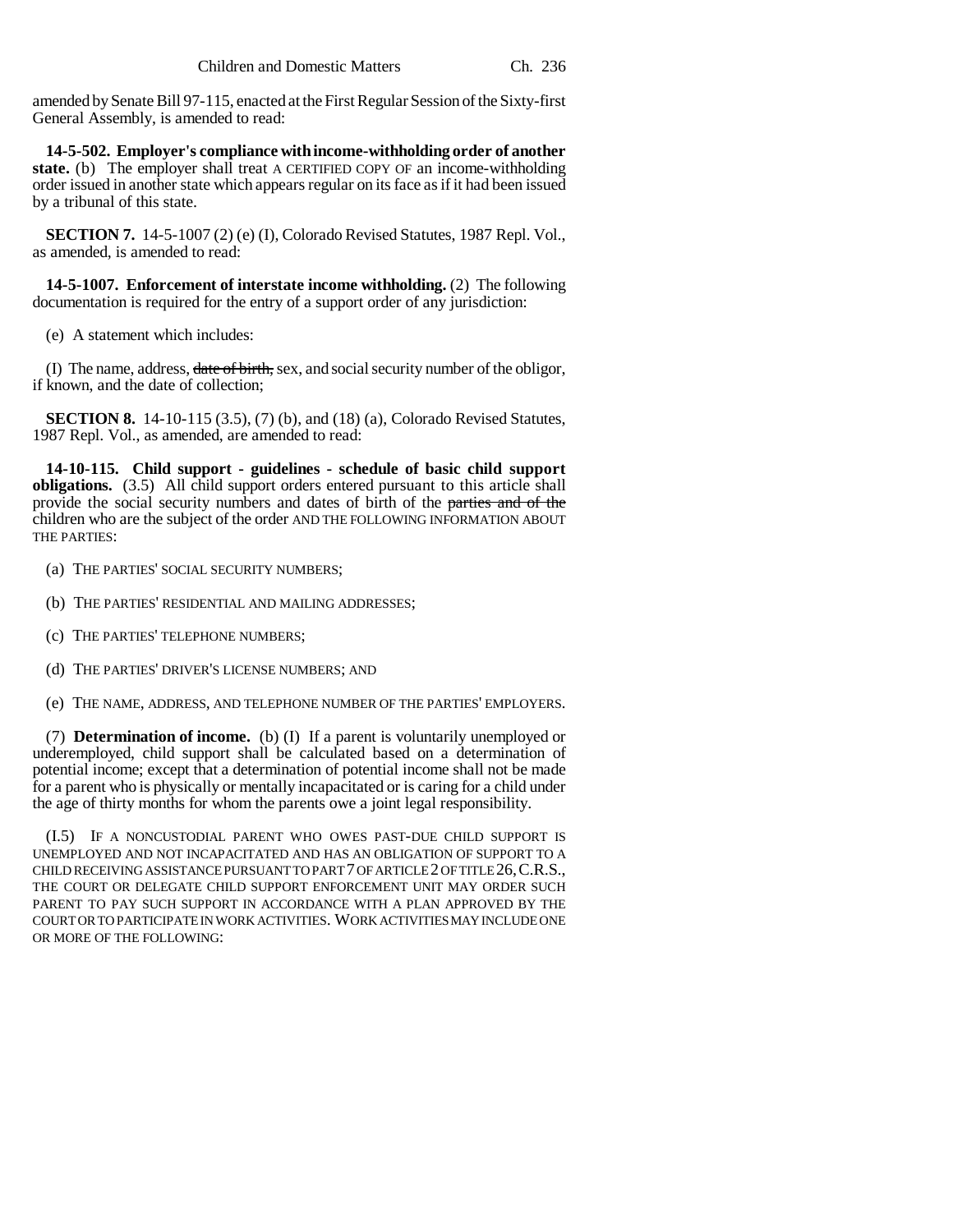(A) PRIVATE OR PUBLIC SECTOR EMPLOYMENT;

(B) JOB SEARCH ACTIVITIES;

(C) COMMUNITY SERVICE;

(D) VOCATIONAL TRAINING; OR

(E) ANY OTHER EMPLOYMENT-RELATED ACTIVITIES AVAILABLE TO THAT PARTICULAR INDIVIDUAL.

(II) Repealed.

(III) For the purposes of this section, a parent shall not be deemed "underemployed" if:

(A) The employment is temporary and is reasonably intended to result in higher income within the foreseeable future; or

(B) The employment is a good faith career choice which is not intended to deprive a child of support and does not unreasonably reduce the support available to a child; or

(C) The parent is enrolled in an educational program which is reasonably intended to result in a degree or certification within a reasonable period of time and which will result in a higher income, so long as the educational program is a good faith career choice which is not intended to deprive the child of support and which does not unreasonably

reduce the support available to a child.

(18) (a) The child support guidelines and general child support issues shall be reviewed and the results of such review and any recommended changes shall be reported to the governor and to the general assembly on or before December 1, 1991, and at least every four years thereafter by a child support commission, which commission is hereby created. As part of its review, the commission must consider economic data on the cost of raising children and analyze case data on the application of, and deviations from, the guidelines to be used in the commission's review to ensure that deviations from the guidelines are limited. IN ADDITION, THE COMMISSION SHALL REVIEW ISSUES IDENTIFIED IN THE FEDERAL "PERSONAL RESPONSIBILITY AND WORK OPPORTUNITY RECONCILIATION ACT OF 1996", PUBLIC LAW 104-193, INCLUDING OUT-OF-WEDLOCK BIRTHS AND THE PREVENTION OF TEEN PREGNANCY. The child support commission shall consist of no more than seventeen FIFTEEN members. THE GOVERNOR SHALL APPOINT NO FEWER THAN TWO INTERESTED CITIZENS TO THE COMMISSION. Fifteen ELEVEN members of the commission appointed by the governor shall include a male custodial parent, a female custodial parent, a male noncustodial parent, a female noncustodial parent, a joint custodial parent, a parent in an intact family, a judge a OR court magistrate, the state court administrator or his designee, the director of the division in the state department of human services which is responsible for child support enforcement or his OR HER designee, a representative of the family law section of the Colorado bar association, an attorney who is knowledgeable in child support, AND a director of a county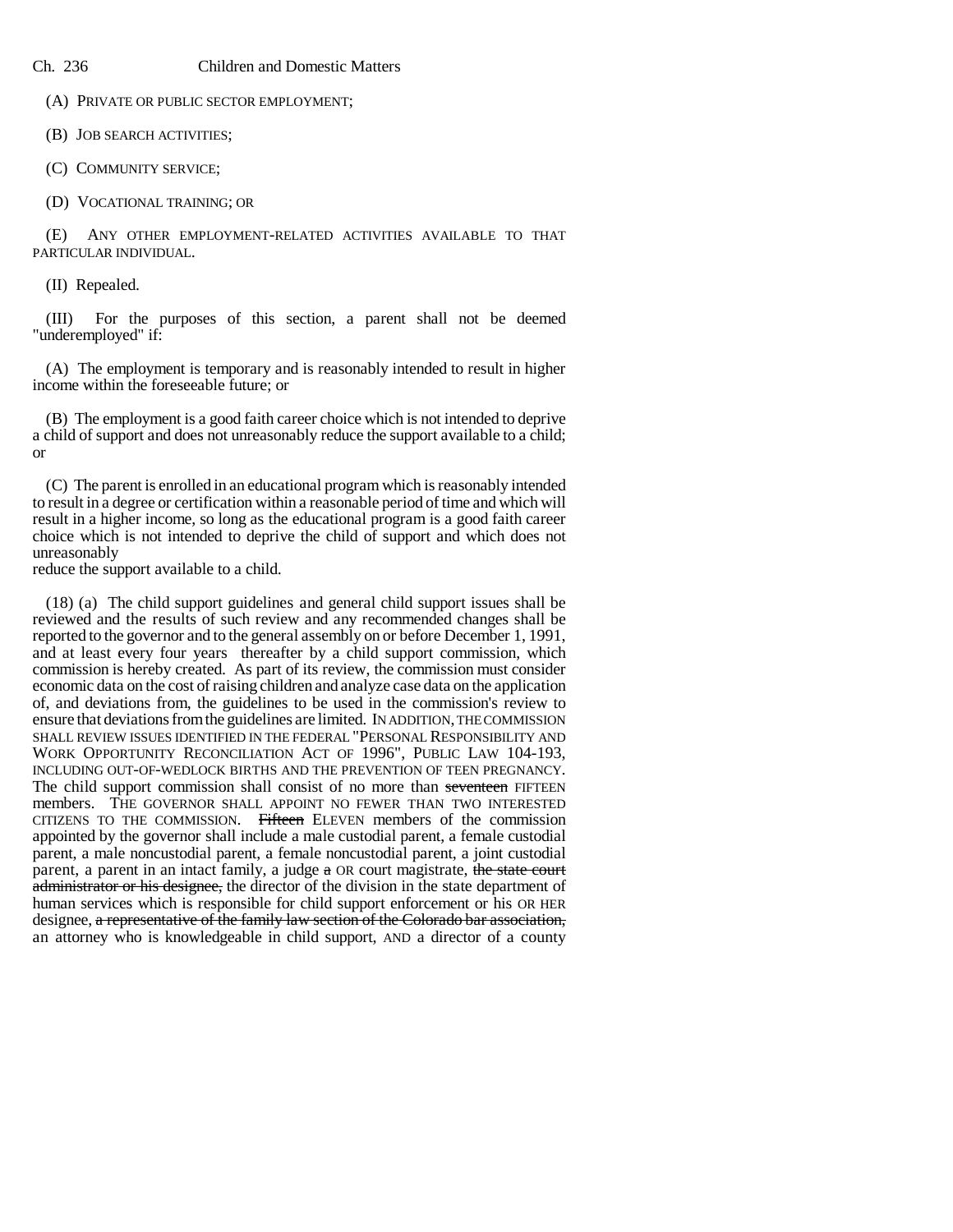department of social services. an administrator of a county delegate child support enforcement unit, and one public member. IN MAKING HIS OR HER APPOINTMENTS TO THE COMMISSION, THE GOVERNOR SHALL ATTEMPT TO ASSURE GEOGRAPHICAL DIVERSITY BY APPOINTING AT LEAST ONE MEMBER FROM EACH OF THE CONGRESSIONAL DISTRICTS IN THE STATE. The remaining two members of the commission shall be a member of the house of representatives appointed by the speaker of the house of representatives and a member of the senate appointed by the president of the senate and shall not be members of the same political party. The parent representatives, bar association ATTORNEY representative, public member MEMBERS, and the legislative members shall not be employees of public agencies or courts which deal with child support issues. Members of the child support commission shall not be compensated for their services on the commission; except that members shall be reimbursed for actual and necessary expenses for travel and mileage incurred in connection with their duties. The child support commission is authorized, subject to appropriation, to incur expenses related to its work, including the costs associated with public hearings, printing, travel, and research.

**SECTION 9.** 14-10-122, Colorado Revised Statutes, 1987 Repl. Vol., as amended, is amended BY THE ADDITION OF A NEW SUBSECTION to read:

**14-10-122. Modification and termination of provisions for maintenance, support, and property disposition - automatic lien.** (1.5) (a) **Lien by operation of law.** (I) COMMENCING JULY 1, 1997, ALL CASES IN WHICH SERVICES ARE PROVIDED IN ACCORDANCE WITH TITLE IV-D OF THE FEDERAL "SOCIAL SECURITY ACT", AS AMENDED, REFERRED TO IN THIS SUBSECTION (1.5) AS "IV-D CASES", SHALL BE SUBJECT TO THE PROVISIONS OF THIS SUBSECTION (1.5), REGARDLESS OF THE DATE THE ORDER FOR CHILD SUPPORT WAS ENTERED. IN ANY IV-D CASE IN WHICH CURRENT CHILD SUPPORT, CHILD SUPPORT WHEN COMBINED WITH MAINTENANCE, OR MAINTENANCE HAS BEEN ORDERED, A PAYMENT BECOMES A SUPPORT JUDGMENT WHEN IT IS DUE AND NOT PAID, AND A LIEN THEREFOR IS CREATED BY OPERATION OF LAW AGAINST THE OBLIGOR'S REAL AND PERSONAL PROPERTY AND ANY INTEREST IN ANY SUCH REAL OR PERSONAL PROPERTY. THE ENTRY OF AN ORDER FOR CHILD SUPPORT DEBT, RETROACTIVE CHILD SUPPORT, OR CHILD SUPPORT ARREARAGES OR A VERIFIED ENTRY OF JUDGMENT PURSUANT TO THIS SECTION CREATES A LIEN BY OPERATION OF LAW AGAINST THE OBLIGOR'S REAL AND PERSONAL PROPERTY AND ANY INTEREST IN ANY SUCH REAL AND PERSONAL PROPERTY.

(II) THE AMOUNT OF SUCH LIEN SHALL BE LIMITED TO THE AMOUNT OF THE SUPPORT JUDGMENT FOR OUTSTANDING CHILD SUPPORT, CHILD SUPPORT WHEN COMBINED WITH MAINTENANCE, MAINTENANCE, CHILD SUPPORT DEBT, RETROACTIVE CHILD SUPPORT, OR CHILD SUPPORT ARREARAGES, ANY INTEREST ACCRUED THEREON, AND THE AMOUNT OF ANY FILING FEES AS SPECIFIED IN THIS SECTION.

(III) A SUPPORT JUDGMENT OR LIEN SHALL BE ENTITLED TO FULL FAITH AND CREDIT AND MAY BE ENFORCED IN ANY COURT OF THIS STATE OR ANY OTHER STATE. FULL FAITH AND CREDIT SHALL BE ACCORDED TO SUCH A LIEN ARISING FROM ANOTHER STATE THAT COMPLIES WITH THE PROVISIONS OF THIS SUBSECTION (1.5). JUDICIAL NOTICE OR HEARING OR THE FILING OF A VERIFIED ENTRY OF JUDGMENT SHALL NOT BE REQUIRED PRIOR TO THE ENFORCEMENT OF SUCH A LIEN.

(IV) THE CREATION OF A LIEN PURSUANT TO THIS SECTION SHALL BE IN ADDITION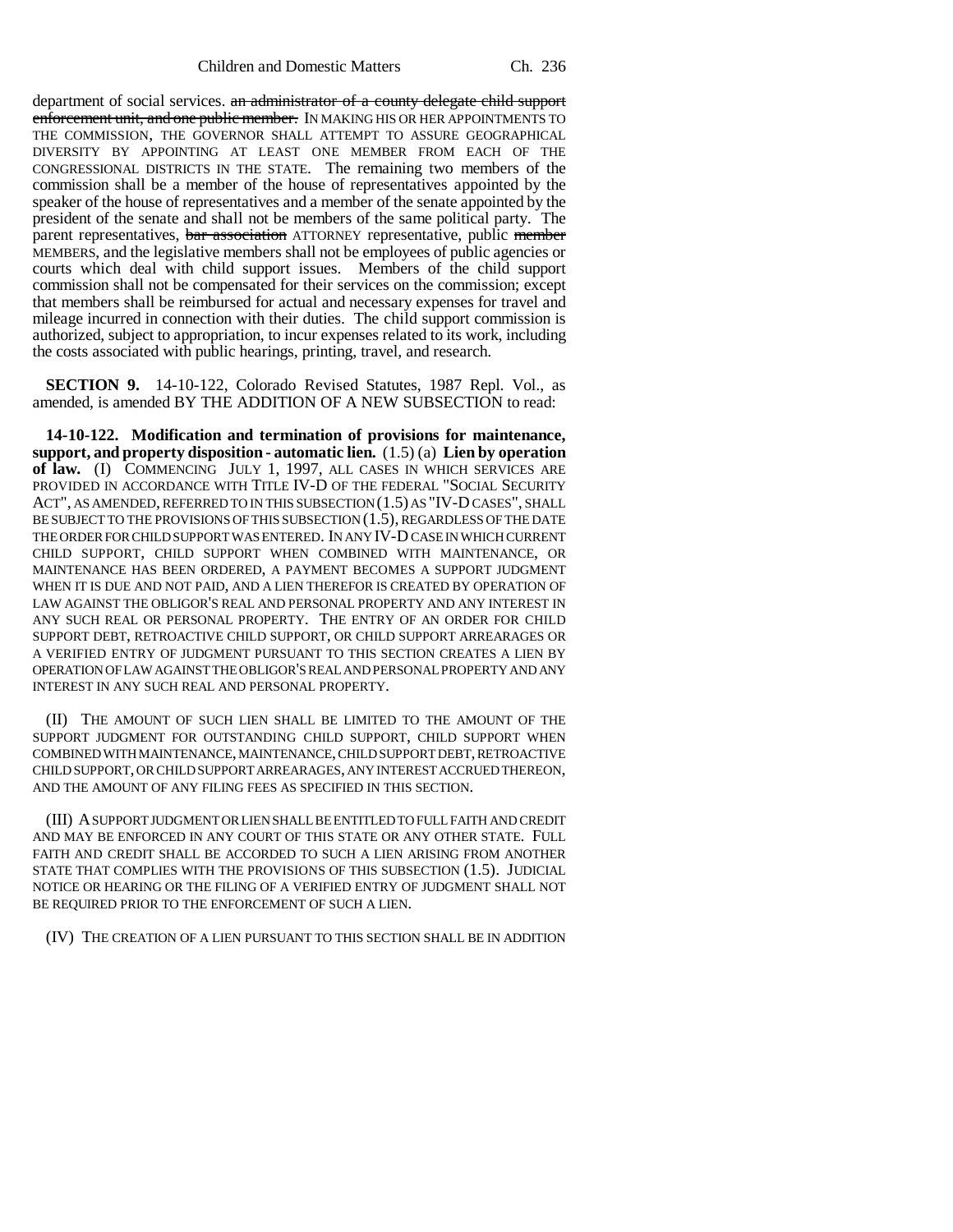TO ANY OTHER REMEDY ALLOWED BY LAW.

(b) **Lien on real property.** (I) TO EVIDENCE A LIEN ON REAL PROPERTY CREATED PURSUANT TO THIS SUBSECTION (1.5), A DELEGATE CHILD SUPPORT ENFORCEMENT UNIT SHALL ISSUE A NOTICE OF LIEN AND RECORD THE SAME IN THE REAL ESTATE RECORDS IN THE OFFICE OF THE CLERK AND RECORDER OF ANY COUNTY IN THE STATE OF COLORADO IN WHICH THE OBLIGOR HOLDS AN INTEREST IN REAL PROPERTY. FROM THE TIME OF RECORDING OF THE NOTICE OF LIEN, SUCH LIEN SHALL BE AN ENCUMBRANCE IN FAVOR OF THE OBLIGEE, OR THE ASSIGNEE OF THE OBLIGEE, AND SHALL ENCUMBER ANY INTEREST OF THE OBLIGOR IN ANY REAL PROPERTY IN SUCH COUNTY.

(II) THE LIEN ON REAL PROPERTY CREATED BY THIS SECTION SHALL REMAIN IN EFFECT TWELVE YEARS OR UNTIL ALL PAST-DUE AMOUNTS ARE PAID, INCLUDING ANY ACCRUED INTEREST AND COSTS, WITHOUT THE NECESSITY OF RENEWAL. WITHIN TWENTY CALENDAR DAYS AFTER SATISFACTION OF THE DEBT OR DEBTS DESCRIBED IN THE NOTICE OF LIEN, THE DELEGATE CHILD SUPPORT ENFORCEMENT UNIT SHALL RECORD A RELEASE OF LIEN WITH THE CLERK AND RECORDER OF THE COUNTY WHERE THE NOTICE OF LIEN WAS RECORDED. A RELEASE OF LIEN SHALL BE CONCLUSIVE EVIDENCE THAT THE LIEN IS EXTINGUISHED.

(III) THE CHILD SUPPORT ENFORCEMENT UNIT SHALL BE EXEMPT FROM THE PAYMENT OF RECORDING FEES CHARGED BY THE CLERK AND RECORDER FOR THE RECORDING OF NOTICES OF LIEN OR RELEASES OF LIEN.

(c) **Lien on personal property other than wages and moneys held by a financial institution as defined by 42 U.S.C. sec. 669 (d) or motor vehicles.** (I) TO EVIDENCE A LIEN ON PERSONAL PROPERTY, OTHER THAN WAGES AND MONEYS HELD BY A FINANCIAL INSTITUTION AS DEFINED IN SECTION 42 U.S.C. SEC. 669 (d) OR MOTOR VEHICLES, CREATED PURSUANT TO THIS SUBSECTION (1.5), THE STATE CHILD SUPPORT ENFORCEMENT AGENCY SHALL FILE A NOTICE OF LIEN WITH THE CENTRAL INDEXING SYSTEM BOARD ESTABLISHED PURSUANT TO SECTION 4-9.3-103,C.R.S., BY MEANS OF DIRECT ELECTRONIC DATA TRANSMISSION. FROM THE TIME OF FILING THE NOTICE OF LIEN WITH THE CENTRAL INDEXING SYSTEM, SUCH LIEN SHALL BE AN ENCUMBRANCE IN FAVOR OF THE OBLIGEE, OR THE ASSIGNEE OF THE OBLIGEE, AND SHALL ENCUMBER ALL PERSONAL PROPERTY OR ANY INTEREST OF THE OBLIGOR IN ANY PERSONAL PROPERTY.

(II) THE LIEN ON PERSONAL PROPERTY CREATED BY THIS SECTION SHALL REMAIN IN EFFECT TWELVE YEARS OR UNTIL ALL PAST-DUE AMOUNTS ARE PAID, INCLUDING ANY ACCRUED INTEREST AND COSTS, WITHOUT THE NECESSITY OF RENEWAL. WITHIN TWENTY CALENDAR DAYS AFTER SATISFACTION OF THE DEBT OR DEBTS DESCRIBED IN THE NOTICE OF LIEN, THE STATE CHILD SUPPORT ENFORCEMENT AGENCY SHALL FILE A RELEASE OF LIEN WITH THE CENTRAL INDEXING SYSTEM BOARD. THE FILING OF SUCH A RELEASE OF LIEN SHALL BE CONCLUSIVE EVIDENCE THAT THE LIEN IS EXTINGUISHED.

(III) THE STATE CHILD SUPPORT ENFORCEMENT AGENCY SHALL BE EXEMPT FROM PAYING A FEE FOR THE FILING OF NOTICES OF LIENS OR RELEASES OF LIENS WITH THE CENTRAL INDEXING SYSTEM PURSUANT TO THIS PARAGRAPH (c).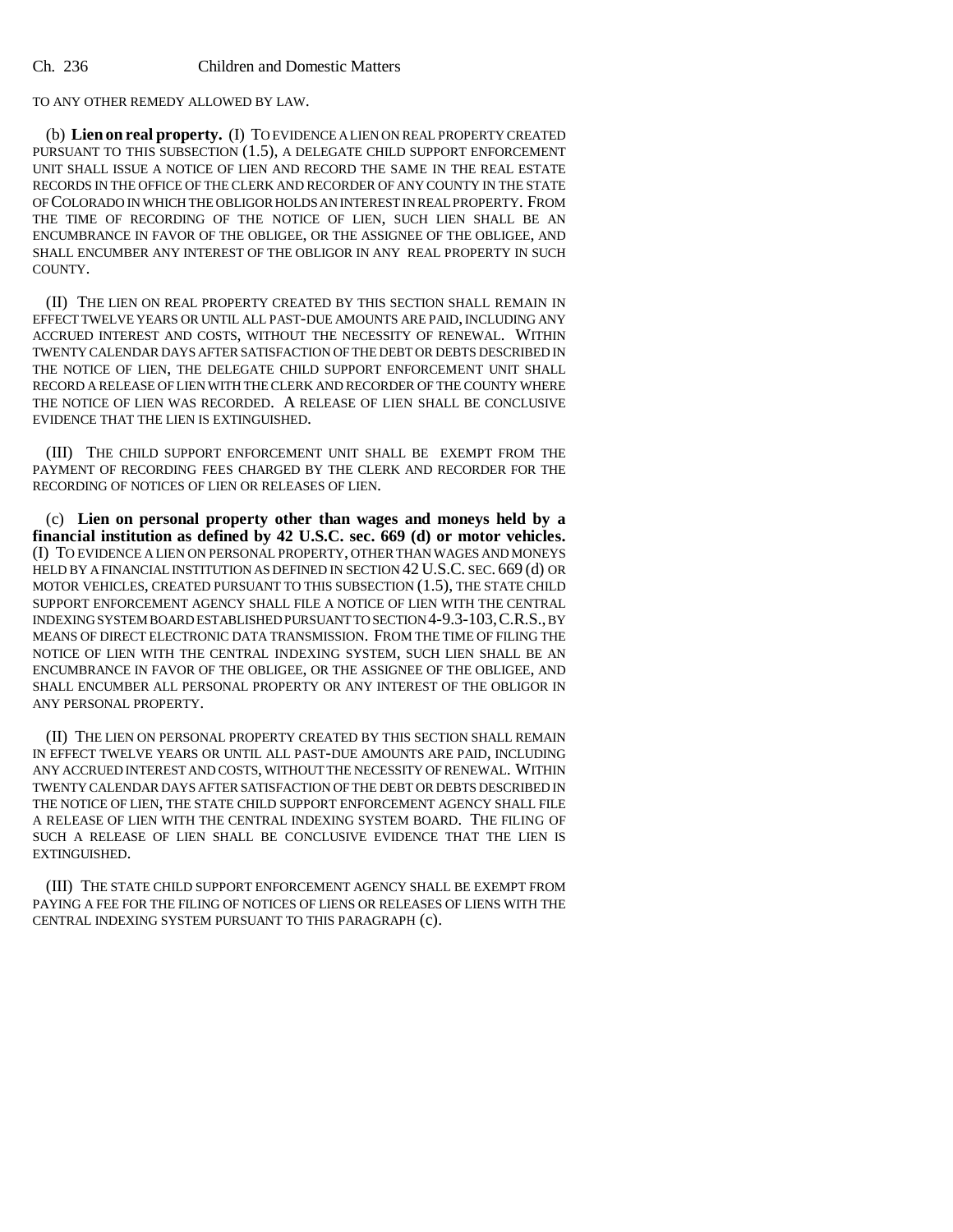(IV) FOR PURPOSES OF THIS PARAGRAPH (c), "PERSONAL PROPERTY" MEANS PROPERTY THAT THE CHILD SUPPORT ENFORCEMENT AGENCY HAS DETERMINED HAS A NET EQUITY VALUE OF NOT LESS THAN FIVE THOUSAND DOLLARS AT THE TIME OF THE FILING OF THE NOTICE OF LIEN WITH THE CENTRAL INDEXING SYSTEM.

(d) **Lien on motor vehicles.** (I) (A) TO EVIDENCE A LIEN ON A MOTOR VEHICLE CREATED PURSUANT TO THIS SUBSECTION (1.5), A DELEGATE CHILD SUPPORT ENFORCEMENT UNIT SHALL ISSUE A NOTICE OF LIEN TO THE AUTHORIZED AGENT AS DEFINED IN SECTION 42-6-102 (1),C.R.S., BY FIRST CLASS MAIL. FROM THE TIME OF FILING OF THE LIEN FOR PUBLIC RECORD AND THE NOTATION OF SUCH LIEN ON THE OWNER'S CERTIFICATE OF TITLE, SUCH LIEN SHALL BE AN ENCUMBRANCE IN FAVOR OF THE OBLIGEE, OR THE ASSIGNEE OF THE OBLIGEE, AND SHALL ENCUMBER ANY INTEREST OF THE OBLIGOR IN THE MOTOR VEHICLE. IN ORDER FOR ANY SUCH LIEN TO BE EFFECTIVE AS A VALID LIEN AGAINST A MOTOR VEHICLE, THE OBLIGEE, OR ASSIGNEE OF THE OBLIGEE, SHALL HAVE SUCH LIEN FILED FOR PUBLIC RECORD AND NOTED ON THE OWNER'S CERTIFICATE OF TITLE IN THE MANNER PROVIDED IN SECTIONS 42-6-121 AND 42-6-129, C.R.S.

(B) LIENS ON MOTOR VEHICLES CREATED BY THIS SECTION SHALL REMAIN IN EFFECT FOR THE SAME PERIOD OF TIME AS ANY OTHER LIEN ON MOTOR VEHICLES AS SPECIFIED IN SECTION 42-6-127, C.R.S., OR UNTIL THE ENTIRE AMOUNT OF THE LIEN IS PAID, WHICHEVER OCCURS FIRST. A LIEN CREATED PURSUANT TO THIS SECTION MAY BE RENEWED PURSUANT TO SECTION 42-6-127, C.R.S. WITHIN TWENTY CALENDAR DAYS AFTER SATISFACTION OF THE DEBT OR DEBTS DESCRIBED IN THE NOTICE OF LIEN, THE DELEGATE CHILD SUPPORT ENFORCEMENT UNIT SHALL RELEASE THE LIEN PURSUANT TO THE PROCEDURES SPECIFIED IN SECTION 42-6-125,C.R.S. WHEN A LIEN ON A MOTOR VEHICLE CREATED PURSUANT TO THIS SUBSECTION (1.5) IS RELEASED, THE AUTHORIZED AGENT AND THE EXECUTIVE DIRECTOR OF THE DEPARTMENT OF REVENUE SHALL PROCEED AS PROVIDED IN SECTION 42-6-126, C.R.S.

(C) THE CHILD SUPPORT ENFORCEMENT UNIT SHALL NOT BE EXEMPT FROM THE PAYMENT OF FILING FEES CHARGED BY THE AUTHORIZED AGENT FOR THE FILING OF EITHER THE NOTICE OF LIEN OR THE RELEASE OF LIEN. HOWEVER, THE CHILD SUPPORT ENFORCEMENT UNIT MAY ADD THE AMOUNT OF THE FILING FEE TO THE LIEN AMOUNT AND COLLECT THE AMOUNT OF SUCH FEES FROM THE OBLIGOR.

(II) FOR PURPOSES OF THIS SUBSECTION (1.5), "MOTOR VEHICLE" MEANS ANY SELF-PROPELLED VEHICLE THAT IS DESIGNED PRIMARILY FOR TRAVEL ON THE PUBLIC HIGHWAYS AND THAT IS GENERALLY AND COMMONLY USED TO TRANSPORT PERSONS AND PROPERTY OVER THE PUBLIC HIGHWAYS, TRAILERS, SEMITRAILERS, AND TRAILER COACHES, WITHOUT MOTIVE POWER; THAT HAS A NET EQUITY VALUE BASED UPON THE LOAN VALUE IDENTIFIED FOR SUCH VEHICLE IN THE NATIONAL AUTOMOBILE DEALERS' ASSOCIATION CAR GUIDE OF NOT LESS THAN FIVE THOUSAND DOLLARS AT THE TIME OF THE FILING OF THE NOTICE OF LIEN AND THAT MEETS SUCH ADDITIONAL CONDITIONS AS THE STATE BOARD OF HUMAN SERVICES MAY ESTABLISH BY RULE; AND ON WHICH VEHICLE A LIEN ALREADY EXISTS THAT IS FILED FOR PUBLIC RECORD AND NOTED ACCORDINGLY ON THE OWNER'S CERTIFICATE OF TITLE. "MOTOR VEHICLE" DOES NOT INCLUDE MOTORIZED BICYCLES, AS DEFINED IN SECTION 42-1-102 (59) (b), C.R.S.; VEHICLES THAT OPERATE ONLY UPON RAILS OR TRACKS LAID IN PLACE ON THE GROUND OR THAT TRAVEL THROUGH THE AIR OR THAT DERIVE THEIR MOTIVE POWER FROM OVERHEAD ELECTRIC LINES; FARM TRACTORS, FARM TRAILERS, AND OTHER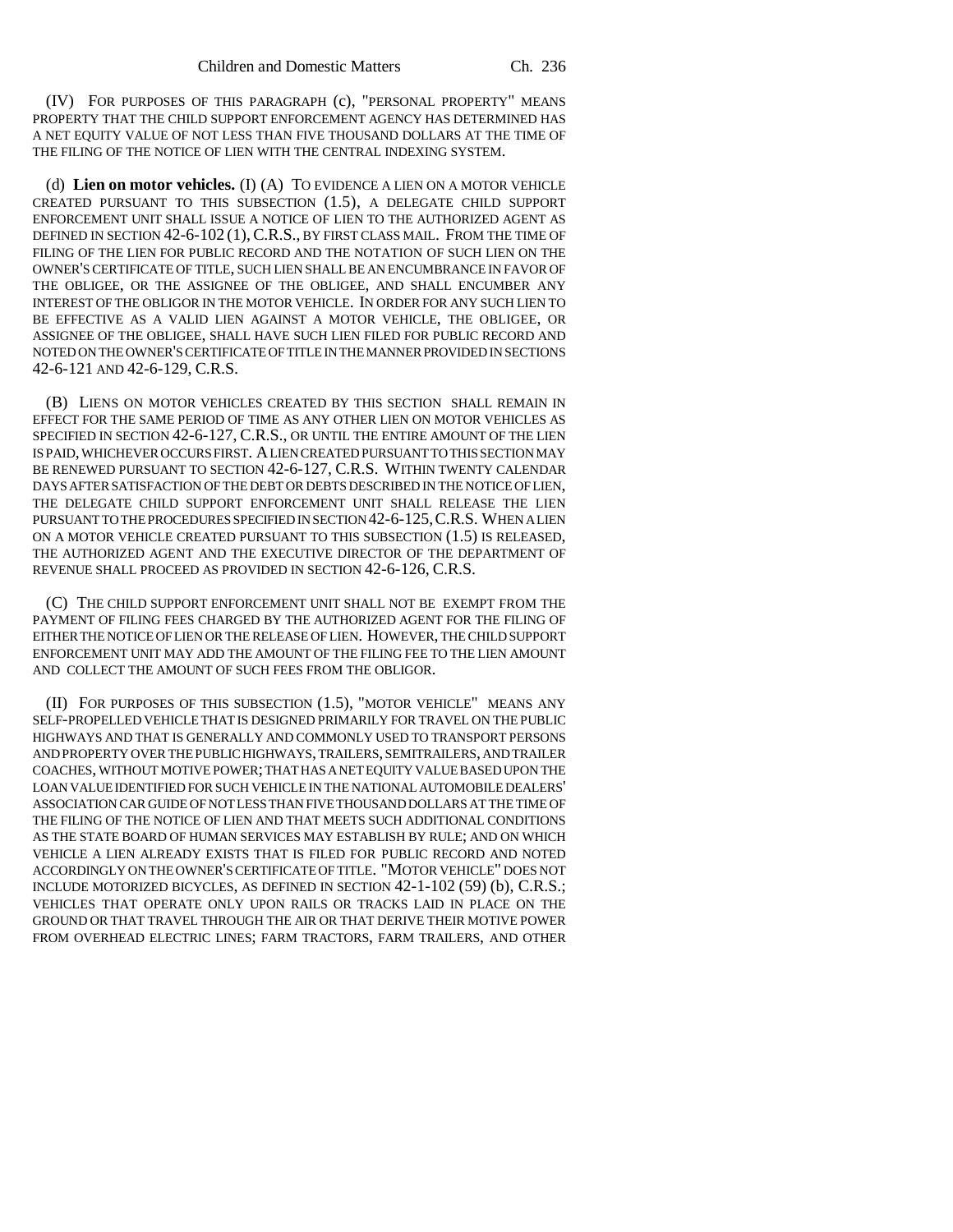MACHINES AND TOOLS USED IN THE PRODUCTION, HARVESTING, AND CARE OF FARM PRODUCTS; AND MOBILE MACHINERY, SELF-PROPELLED CONSTRUCTION EQUIPMENT, OR INDUSTRIAL MACHINERY NOT DESIGNED PRIMARILY FOR HIGHWAY TRANSPORTATION. "MOTOR VEHICLE" DOES NOT INCLUDE A VEHICLE THAT HAS A NET EQUITY VALUE BASED UPON THE LOAN VALUE IDENTIFIED FOR SUCH VEHICLE IN THE NATIONAL AUTOMOBILE DEALERS' ASSOCIATION CAR GUIDE OF LESS THAN FIVE THOUSAND DOLLARS AT THE TIME OF THE FILING OF THE NOTICE OF LIEN AND DOES NOT INCLUDE A VEHICLE THAT IS NOT OTHERWISE ENCUMBERED BY A LIEN OR MORTGAGE THAT IS FILED FOR PUBLIC RECORD AND NOTED ACCORDINGLY ON THE OWNER'S CERTIFICATE OF TITLE.

(e) **Priority of a lien.** (I) A LIEN ON REAL PROPERTY CREATED PURSUANT TO THIS SECTION SHALL BE IN EFFECT FOR TWELVE YEARS OR UNTIL ALL PAST-DUE AMOUNTS ARE PAID AND SHALL HAVE PRIORITY OVER ALL UNRECORDED LIENS AND ALL SUBSEQUENT RECORDED OR UNRECORDED LIENS FROM THE TIME OF RECORDING, EXCEPT SUCH LIENS AS MAY BE EXEMPTED BY REGULATION OF THE STATE BOARD OF HUMAN SERVICES. A LIEN ON REAL PROPERTY ARISING PURSUANT TO THIS SUBSECTION (1.5) SHALL EXPIRE AT THE CONCLUSION OF TWELVE YEARS AND MAY NOT BE EXTENDED OR RENEWED BEYOND THAT PERIOD OF TIME.

(II) A LIEN ON PERSONAL PROPERTY, OTHER THAN MOTOR VEHICLES, CREATED PURSUANT TO THIS SECTION SHALL BE IN EFFECT FOR TWELVE YEARS OR UNTIL ALL PAST-DUE AMOUNTS ARE PAID AND SHALL HAVE PRIORITY FROM THE TIME THE LIEN IS FILED WITH THE CENTRAL INDEXING SYSTEM OVER ALL UNFILED LIENS AND ALL SUBSEQUENT FILED OR UNFILED LIENS, EXCEPT SUCH LIENS AS MAY BE EXEMPTED BY REGULATION OF THE STATE BOARD OF HUMAN SERVICES. A LIEN ON PERSONAL PROPERTY ARISING PURSUANT TO THIS SUBSECTION (1.5) SHALL EXPIRE AT THE CONCLUSION OF TWELVE YEARS AND MAY NOT BE EXTENDED OR RENEWED BEYOND THAT PERIOD OF TIME.

(III) LIENS ON MOTOR VEHICLES CREATED PURSUANT TO THIS SECTION SHALL REMAIN IN EFFECT FOR THE SAME PERIOD OF TIME AS ANY OTHER LIEN ON MOTOR VEHICLES AS SPECIFIED IN SECTION 42-6-127, C.R.S., OR UNTIL ALL PAST-DUE AMOUNTS ARE PAID, WHICHEVER OCCURS FIRST, AND SHALL HAVE PRIORITY FROM THE TIME THE LIEN IS FILED FOR PUBLIC RECORD AND NOTED ON THE OWNER'S CERTIFICATE OF TITLE OVER ALL UNFILED LIENS AND ALL SUBSEQUENT FILED OR UNFILED LIENS, EXCEPT SUCH LIENS AS MAY BE EXEMPTED BY REGULATION OF THE STATE BOARD OF HUMAN SERVICES.

(f) **Notice of lien - contents.** (I) THE NOTICE OF LIEN SHALL CONTAIN THE FOLLOWING INFORMATION:

(A) THE NAME AND ADDRESS OF THE DELEGATE CHILD SUPPORT ENFORCEMENT UNIT AND THE NAME OF THE OBLIGEE OR THE ASSIGNEE OF THE OBLIGEE AS GRANTEE OF THE LIEN;

(B) THE NAME, SOCIAL SECURITY NUMBER, AND LAST-KNOWN ADDRESS OF THE OBLIGOR AS GRANTOR OF THE LIEN;

(C) THE YEAR, MAKE, AND VEHICLE IDENTIFICATION NUMBER OF ANY MOTOR VEHICLE FOR LIENS ARISING PURSUANT TO PARAGRAPH (d) OF THIS SUBSECTION (1.5);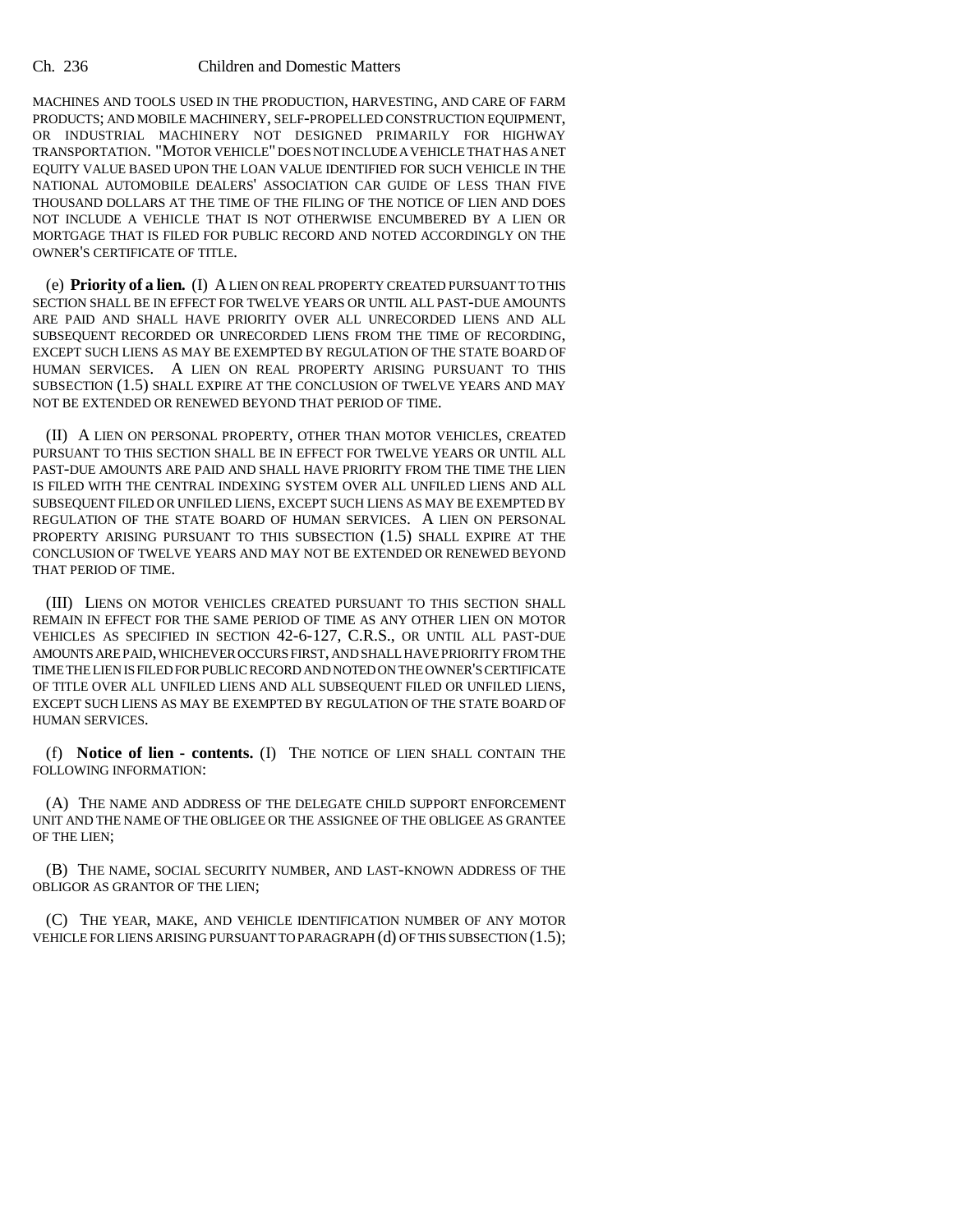(D) A GENERAL DESCRIPTION OF THE PERSONAL PROPERTY FOR LIENS ARISING PURSUANT TO PARAGRAPH (c) OF THIS SUBSECTION (1.5);

(E) THE COUNTY AND COURT CASE NUMBER OF THE COURT OF RECORD THAT ISSUED THE ORDER OF CURRENT CHILD SUPPORT, CHILD SUPPORT DEBT, RETROACTIVE CHILD SUPPORT, CHILD SUPPORT ARREARAGES, CHILD SUPPORT WHEN COMBINED WITH MAINTENANCE, OR MAINTENANCE OR OF THE COURT OF RECORD WHERE THE VERIFIED ENTRY OF JUDGMENT WAS FILED;

(F) THE DATE THE ORDER WAS ENTERED;

(G) THE DATE THE OBLIGATION COMMENCED;

(H) THE AMOUNT OF THE ORDER FOR CURRENT CHILD SUPPORT, CHILD SUPPORT DEBT, RETROACTIVE CHILD SUPPORT, CHILD SUPPORT ARREARAGES, CHILD SUPPORT WHEN COMBINED WITH MAINTENANCE, OR MAINTENANCE;

(I) THE TOTAL AMOUNT OF PAST-DUE SUPPORT AS OF A DATE CERTAIN; AND

(J) A STATEMENT THAT INTEREST MAY ACCRUE ON ALL AMOUNTS ORDERED TO BE PAID, PURSUANT TO SECTIONS 14-14-106 AND 5-12-101, C.R.S., AND MAY BE COLLECTED FROM THE OBLIGOR IN ADDITION TO COSTS OF SALE, ATTORNEY FEES, AND ANY OTHER COSTS OR FEES INCIDENT TO SUCH SALE FOR LIENS ARISING PURSUANT TO PARAGRAPHS (b) AND (c) OF THIS SUBSECTION (1.5).

(II) FOR PURPOSES OF LIENS AGAINST MOTOR VEHICLES, THE NOTICE OF LIEN SHALL INCLUDE THE INFORMATION SET FORTH IN SUBPARAGRAPH (I) OF THIS PARAGRAPH (f) IN ADDITION TO THE INFORMATION SPECIFIED IN SECTION 42-6-120, C.R.S.

(g) **Rules.** THE STATE BOARD OF HUMAN SERVICES SHALL PROMULGATE RULES AND REGULATIONS CONCERNING THE PROCEDURES AND MECHANISM BY WHICH TO IMPLEMENT THIS SUBSECTION (1.5).

(h) **Bona fide purchasers - bona fide lenders.** (I) THE PROVISIONS OF THIS SUBSECTION (1.5) SHALL NOT APPLY TO ANY BONA FIDE PURCHASER WHO ACQUIRES AN INTEREST IN ANY PERSONAL PROPERTY OR ANY MOTOR VEHICLE WITHOUT NOTICE OF THE LIEN OR TO ANY BONA FIDE LENDER WHO LENT MONEY TO THE OBLIGOR WITHOUT NOTICE OF THE LIEN THE SECURITY OR PARTIAL SECURITY FOR WHICH IS ANY PERSONAL PROPERTY OR MOTOR VEHICLE OF SUCH OBLIGOR.

(II) FOR PURPOSES OF THIS PARAGRAPH (h):

(A) "BONA FIDE PURCHASER" MEANS A PURCHASER FOR VALUE IN GOOD FAITH AND WITHOUT NOTICE OF AN ADVERSE CLAIM, INCLUDING BUT NOT LIMITED TO AN AUTOMATIC LIEN ARISING PURSUANT TO THIS SUBSECTION (1.5).

(B) "BONA FIDE LENDER" MEANS A LENDER FOR VALUE IN GOOD FAITH AND WITHOUT NOTICE OF AN ADVERSE CLAIM, INCLUDING BUT NOT LIMITED TO AN AUTOMATIC LIEN ARISING PURSUANT TO THIS SUBSECTION (1.5).

(i) **No liability.** NO CLERK AND RECORDER, AUTHORIZED AGENT AS DEFINED IN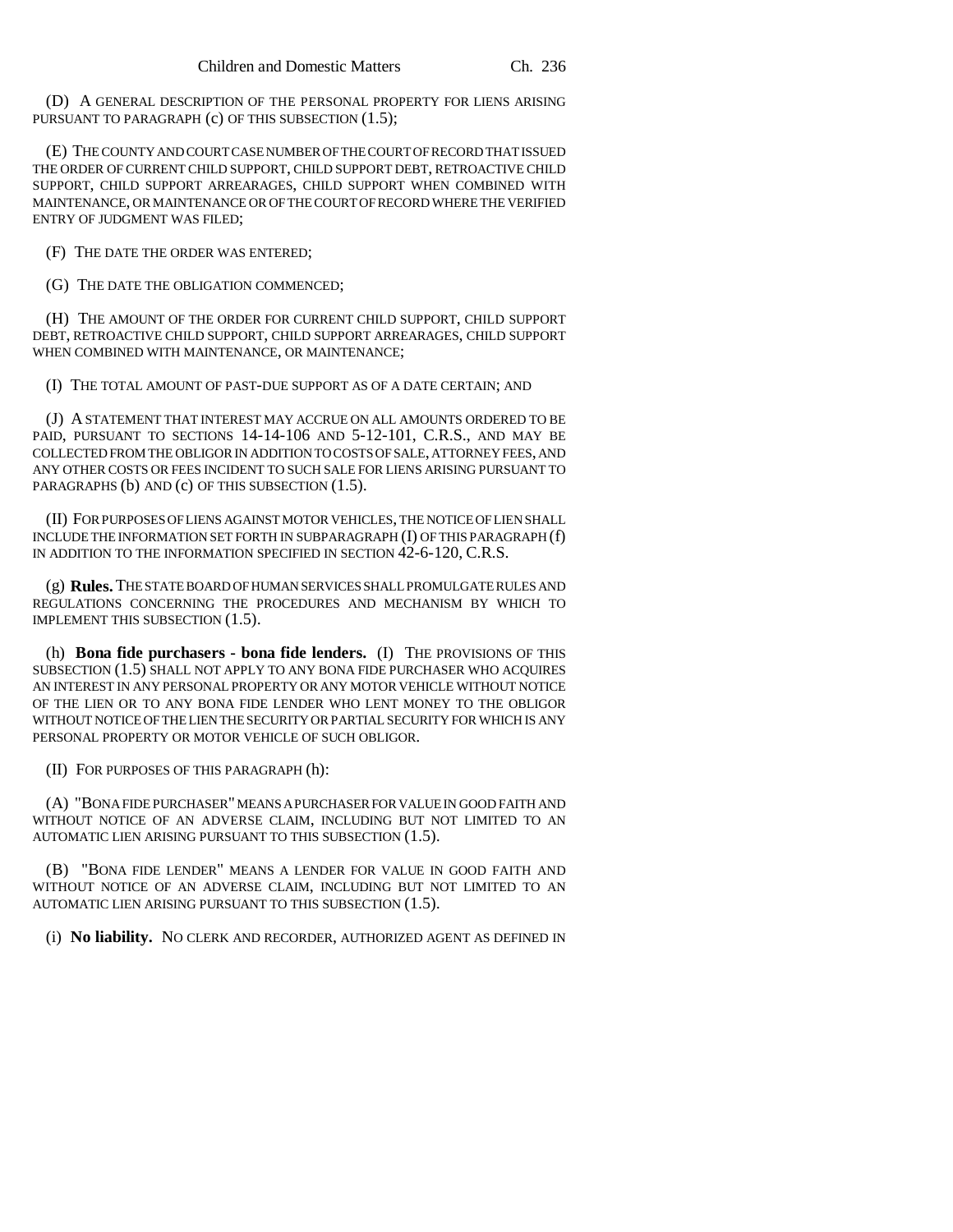SECTION 42-6-102 (1), C.R.S., FINANCIAL INSTITUTION, LIENHOLDER, OR CENTRAL INDEXING SYSTEM PERSONNEL SHALL BE LIABLE FOR DAMAGES FOR ACTIONS TAKEN IN GOOD FAITH COMPLIANCE WITH THIS SUBSECTION (1.5).

(j) **Definition.** FOR PURPOSES OF THIS SUBSECTION (1.5), "CHILD SUPPORT DEBT" SHALL HAVE THE SAME MEANING AS SET FORTH IN SECTION 26-13.5-102 (3), C.R.S.

**SECTION 10.** 14-14-111.5 (2) (f), the introductory portion to 14-14-111.5 (4), and 14-14-111.5 (4) (d) (I), (4) (i), and (8) (c), Colorado Revised Statutes, 1987 Repl. Vol., as amended, are amended, and the said 14-14-111.5 is further amended BY THE ADDITION OF THE FOLLOWING NEW SUBSECTIONS, to read:

**14-14-111.5. Income assignments for child support or maintenance.** (2) **Notice requirements for income assignments.** Notice of income assignments shall be given in accordance with the following provisions based upon the date on which the order sought to be enforced was entered:

(f) **Orders entered on or after July 1, 1996.** (I) Whenever an obligation for child support, maintenance, child support when combined with maintenance, retroactive support, medical support, child support arrears, or child support debt is initially determined, whether temporary or permanent or whether modified, the amount of child support, maintenance, child support when combined with maintenance, retroactive support, medical support, child support arrears, or child support debt shall be ordered by the court OR DELEGATE CHILD SUPPORT ENFORCEMENT UNIT to be activated immediately as an income assignment subject to section 13-54-104 (3), C.R.S., from the income, as defined in section 14-10-115 (7), that is due or is to become due in the future from the obligor's employer, employers, or successor employers or other payor of funds, regardless of the source, of the person obligated to pay the child support, maintenance, child support when combined with maintenance, retroactive support, medical support, child support arrears, or child support debt.

(II) Any order for support shall include the following, if available:

(A) The name, date of birth, and sex of each child for whom the support is ordered;

(B) The obligee's name, social security number, mailing address, date of birth, and sex, RESIDENTIAL ADDRESS, TELEPHONE NUMBER, AND DRIVER'S LICENSE NUMBER AND THE NAME, ADDRESS, AND TELEPHONE NUMBER OF THE OBLIGEE'S EMPLOYER;

(C) The total amount of current support to be paid monthly in each category of support;

(D) The date of commencement of the order and the date or dates of the month that the payments are due;

(E) The total amount of arrears that is due, if any, in each category of support as of the date of the order;

(F) The obligor's name, social security number, mailing address, date of birth, and sex, RESIDENTIAL ADDRESS, TELEPHONE NUMBER, AND DRIVER'S LICENSE NUMBER;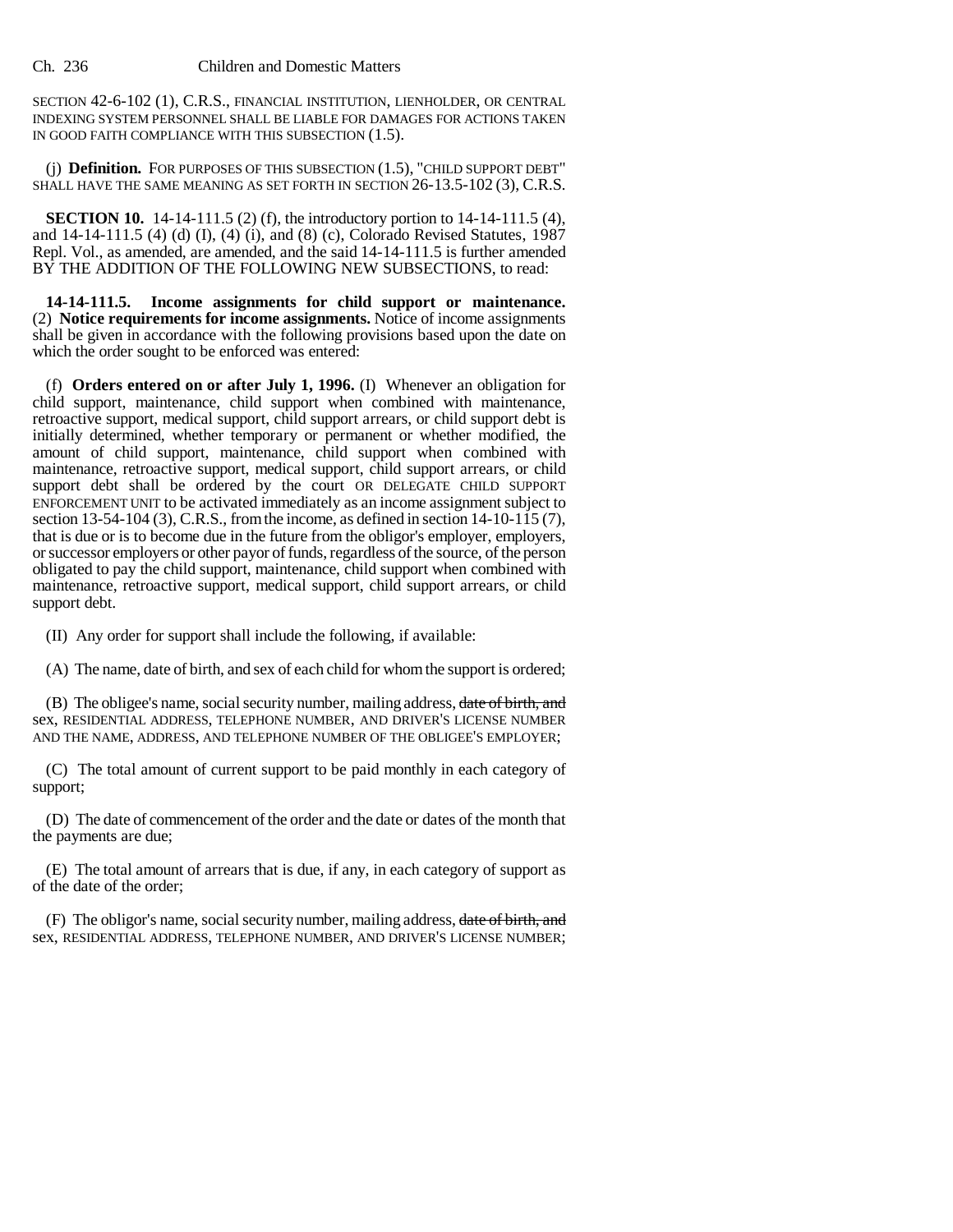(G) The name, TELEPHONE NUMBER, and address of the obligor's employer or employers.

(4) **Notice of income assignment.** Ten days after the date the advance notice of activation is mailed to the obligor for income assignments on orders entered during the time periods described in paragraphs (a), (b), and (d) of subsection (2) of this section or immediately for income assignments on orders entered during the time periods described in paragraphs (c), (e), and (f) of subsection (2) of this section, an income assignment may be activated by the obligee by causing a notice of income assignment to be served upon the employer, trustee, or other payor of funds, by certified mail, return receipt requested FIRST CLASS MAIL, or, in a case where the department of human services is the trustee for purposes of an unemployment benefit intercept pursuant to section 8-73-102 (5), C.R.S., by electronic service. Receipt of notice by the employer, trustee, or other payor of funds confers jurisdiction of the court over the employer, trustee, or other payor of funds. In circumstances in which the source of income to the obligor is unemployment compensation benefits and the custodian of the child is receiving support enforcement services pursuant to section 26-13-106, C.R.S., no notice of income assignment shall be required. In such cases, the state child support enforcement agency shall electronically intercept the unemployment compensation benefits through an automated interface with the department of labor and employment. In all other cases, the notice of income assignment shall contain:

(d) Instructions about disbursing the withheld amounts, including the requirements that each disbursement:

(I) Shall be forwarded within ten SEVEN BUSINESS days after the date of each deduction and withholding WOULD HAVE BEEN PAID OR CREDITED TO THE EMPLOYEE;

(i) A statement that no employer shall discharge or refuse to hire or take disciplinary action against an employee because of the entry or service of a notice of income assignment issued and executed pursuant to this section and that a violation of the same may result in a finding of contempt of court OR SUBJECT THE EMPLOYER TO A FINE;

(4.5) WHEN A COLORADO EMPLOYER RECEIVES AN INCOME ASSIGNMENT, OR ITS EQUIVALENT, ISSUED BY ANOTHER STATE, THE EMPLOYER SHALL APPLY THE INCOME ASSIGNMENT LAW OF THE OBLIGOR'S PRINCIPAL STATE OF EMPLOYMENT. THE OBLIGOR'S PRINCIPAL STATE OF EMPLOYMENT SHALL BE PRESUMED TO BE COLORADO UNLESS THERE IS A SPECIFIC EMPLOYMENT CONTRACT TO THE CONTRARY.

(8) An employer, trustee, or other payor of funds subject to this section who:

(c) Discharges, refuses to hire, or takes disciplinary action against an employee because of the entry or service of an income assignment pursuant to this section may be held in contempt of court OR BE SUBJECT TO A FINE.

(18) FOR THOSE CASES IN WHICH SERVICES ARE BEING RENDERED PURSUANT TO ARTICLE 13 OF TITLE 26, C.R.S., THE STATE DEPARTMENT OF HUMAN SERVICES SHALL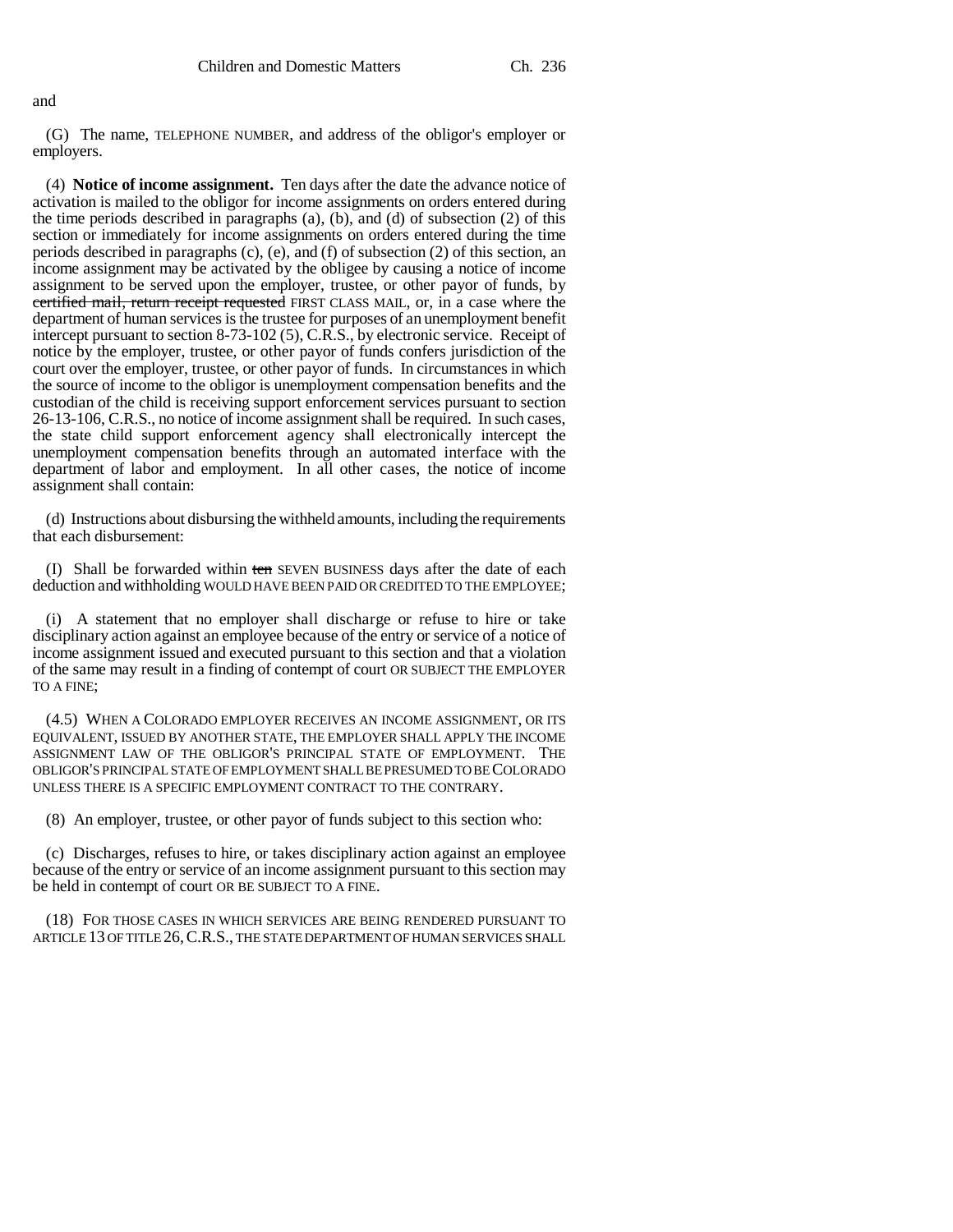PROMULGATE RULES REQUIRING THAT A NOTICE BE SENT TO ALL OBLIGORS, ONCE THE ASSIGNMENT HAS BEEN EXECUTED, STATING THAT THE INCOME ASSIGNMENT HAS COMMENCED.

**SECTION 11.** The introductory portion to 14-14-112 (2), Colorado Revised Statutes, 1987 Repl. Vol., as amended, is amended, and the said 14-14-112 (2) is further amended BY THE ADDITION OF A NEW PARAGRAPH, to read:

**14-14-112. Deductions for health insurance.** (2) Notice of the deduction for health insurance shall be mailed by certified mail, return receipt requested, FIRST CLASS MAIL by the obligee, the obligee's representative, or the delegate child support enforcement unit to the obligor's employer UPON THE DISCOVERY OF CURRENT OR CHANGED EMPLOYMENT. The notice of the deduction for health insurance shall contain:

(l) A STATEMENT THAT THE OBLIGOR MAY FILE AN OBJECTION TO THE NOTICE OF THE DEDUCTION FOR HEALTH INSURANCE WITH THE COURT OR DELEGATE CHILD SUPPORT ENFORCEMENT UNIT IF THE PREMIUM AMOUNT DOES NOT MEET THE DEFINITION OF REASONABLE COST AS PROVIDED IN SECTION  $14$ - $10$ - $115$   $(13.5)$   $(g)$ . A PREMIUM AMOUNT THAT RESULTS IN A CHILD SUPPORT ORDER OF FIFTY DOLLARS OR LESS OR THAT IS TWENTY PERCENT OR MORE OF THE OBLIGOR'S GROSS INCOME SHALL NOT BE CONSIDERED REASONABLE.

**SECTION 12.** Article 14 of title 14, Colorado Revised Statutes, 1987 Repl. Vol., as amended, is amended BY THE ADDITION OF A NEW SECTION to read:

**14-14-113. Recordation of social security numbers in certain family matters.** (1) (a) EFFECTIVE JULY 1, 1997, EVERY APPLICATION FOR, OR APPLICATION FOR THE RENEWAL OF, A PROFESSIONAL OR OCCUPATIONAL LICENSE OR CERTIFICATE, A COMMERCIAL DRIVER'S LICENSE PURSUANT TO SECTION 42-2-403, C.R.S., OR A MARRIAGE LICENSE PURSUANT TO SECTION 14-2-105 SOUGHT BY AN INDIVIDUAL PERSON SHALL REQUIRE THE APPLICANT'S SOCIAL SECURITY NUMBER. SUCH SOCIAL SECURITY NUMBER SHALL BE RECORDED ON THE APPLICATION REGARDLESS OF THE LICENSING AGENCY'S USE OF ANOTHER NUMBER ON THE SOCIAL SECURITY FIELD ON THE LICENSE. NOTHING IN THIS PARAGRAPH (a) SHALL BE CONSTRUED TO REQUIRE THAT A PERSON'S SOCIAL SECURITY NUMBER APPEAR ON THE PROFESSIONAL OR OCCUPATIONAL LICENSE, COMMERCIAL DRIVER'S LICENSE, OR MARRIAGE LICENSE.

(b) RECORDS OF ALL DECREES OF DISSOLUTION OF MARRIAGE ENTERED PURSUANT TO SECTION 14-10-120, SUPPORT ORDERS ISSUED PURSUANT TO SECTIONS 14-10-115, 14-14-104, AND 26-13.5-103, C.R.S., AND ARTICLES 4 AND 6 OF TITLE 19, C.R.S., AND PATERNITY DETERMINATIONS MADE PURSUANT TO SECTION 19-4-116, C.R.S., SHALL CONTAIN THE PARTIES' SOCIAL SECURITY NUMBERS.

(c) ALL DEATH CERTIFICATES ISSUED PURSUANT TO SECTION 25-2-110, C.R.S., SHALL IDENTIFY THE DECEDENT'S SOCIAL SECURITY NUMBER, IF AVAILABLE.

(2) (a) ACCESS TO RECORDS VIA THE SOCIAL SECURITY NUMBER PROVIDED IN SUBSECTION (1) OF THIS SECTION AND THE SECURITY OF THOSE RECORDS SHALL BE IN ACCORDANCE WITH SECTION 26-13-107, C.R.S. ACCESS SHALL BE LIMITED TO THE DEPARTMENT OF HUMAN SERVICES ONLY FOR THE PURPOSES OF ESTABLISHING,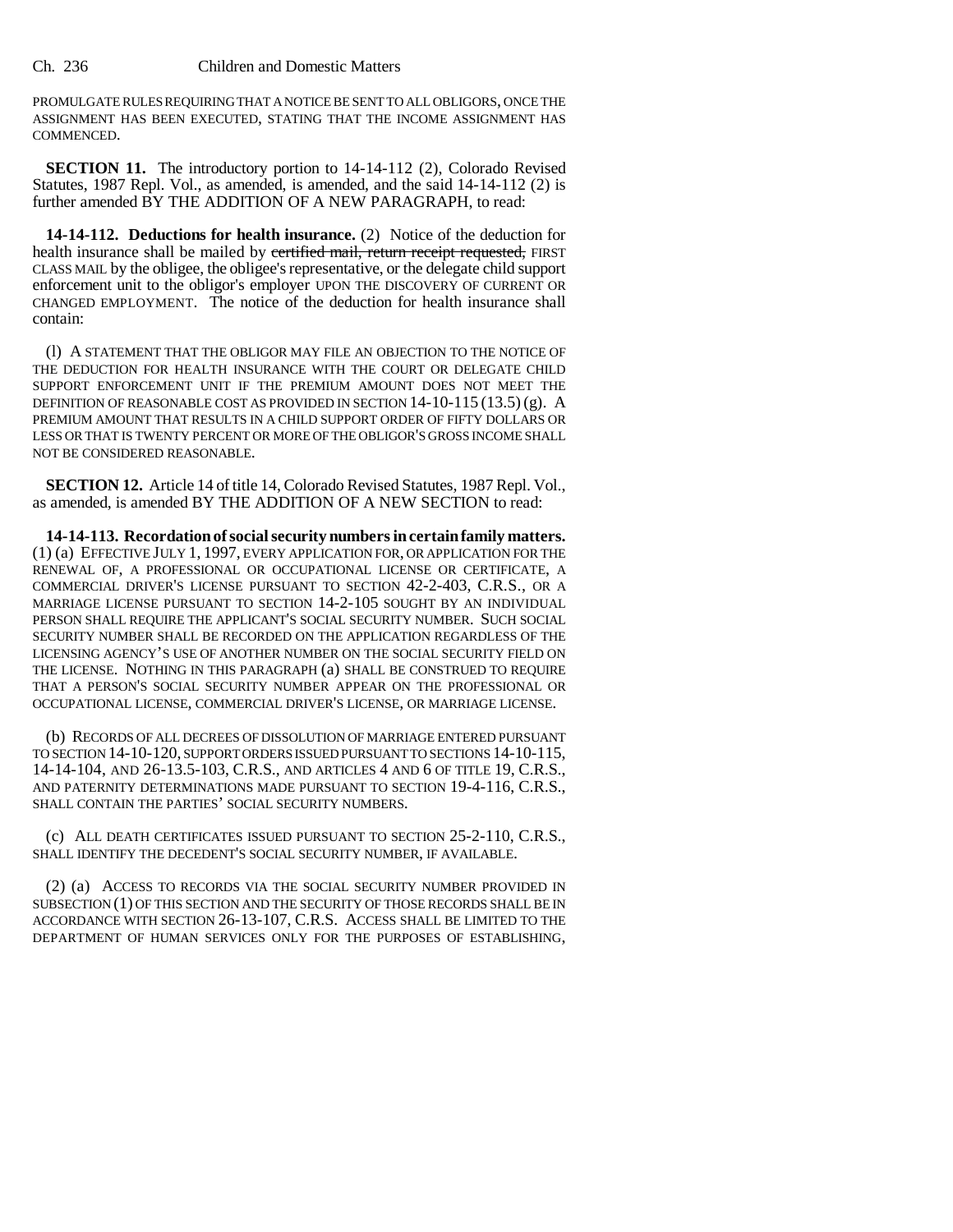MODIFYING, OR ENFORCING CHILD SUPPORT.

(b) ACCESS TO RECORDS VIA THE SOCIAL SECURITY NUMBER PROVIDED IN SUBSECTION (1) OF THIS SECTION MAY BE MADE BY DEPARTMENTS WITHIN THEIR AREA OF REGULATORY AUTHORITY.

(3) IN ADDITION TO THE PROVISIONS OF SUBSECTION (2) OF THIS SECTION, THE CHILD SUPPORT ENFORCEMENT AGENCY AND THE DELEGATE CHILD SUPPORT ENFORCEMENT UNITS, WHEN EXERCISING AUTHORITY PURSUANT TO THIS SECTION, SHALL BE SUBJECT TO THE PRIVACY PROVISIONS OF SECTION 26-2-102.7, C.R.S.

**SECTION 13.** 19-4-105 (1) (c) (I), (1) (e), and (2), Colorado Revised Statutes, 1986 Repl. Vol., as amended, are amended to read:

**19-4-105. Presumption of paternity.** (1) A man is presumed to be the natural father of a child if:

(c) After the child's birth, he and the child's natural mother have married, or attempted to marry, each other by a marriage solemnized in apparent compliance with law, although the attempted marriage is or could be declared invalid, and:

(I) He has acknowledged his paternity of the child in  $\pi$  writing filed with the court or registrar of vital statistics, IF SUCH ACKNOWLEDGMENT HAS NOT PREVIOUSLY BECOME A LEGAL FINDING PURSUANT TO PARAGRAPH (b) OF SUBSECTION (2) OF THIS SECTION;

(e) He acknowledges his paternity of the child in a writing filed with the court or registrar of vital statistics, which shall promptly inform the mother of the filing of the acknowledgment, and she does not dispute the acknowledgment within a reasonable time after being informed thereof, in a writing filed with the court or registrar of vital statistics, IF SUCH ACKNOWLEDGMENT HAS NOT PREVIOUSLY BECOME A LEGAL FINDING PURSUANT TO PARAGRAPH (b) OF SUBSECTION (2) OF THIS SECTION. If another man is presumed under this section to be the child's father, acknowledgment may be effected only with the written consent of the presumed father or after the presumption has been rebutted.

(2) (a) A presumption under this section may be rebutted in an appropriate action only by clear and convincing evidence. If two or more presumptions arise which conflict with each other, the presumption which on the facts is founded on the weightier considerations of policy and logic controls. The presumption is rebutted by a court decree establishing paternity of the child by another man.

(b) A DULY EXECUTED VOLUNTARY ACKNOWLEDGMENT OF PATERNITY SHALL BE CONSIDERED A LEGAL FINDING OF PATERNITY ON THE EARLIER OF:

(I) SIXTY DAYS AFTER EXECUTION OF SUCH ACKNOWLEDGMENT; OR

(II) ON THE DATE OF ANY ADMINISTRATIVE OR JUDICIAL PROCEEDING PURSUANT TO THIS ARTICLE OR ANY ADMINISTRATIVE OR JUDICIAL PROCEEDING CONCERNING THE SUPPORT OF A CHILD TO WHICH THE SIGNATORY IS A PARTY.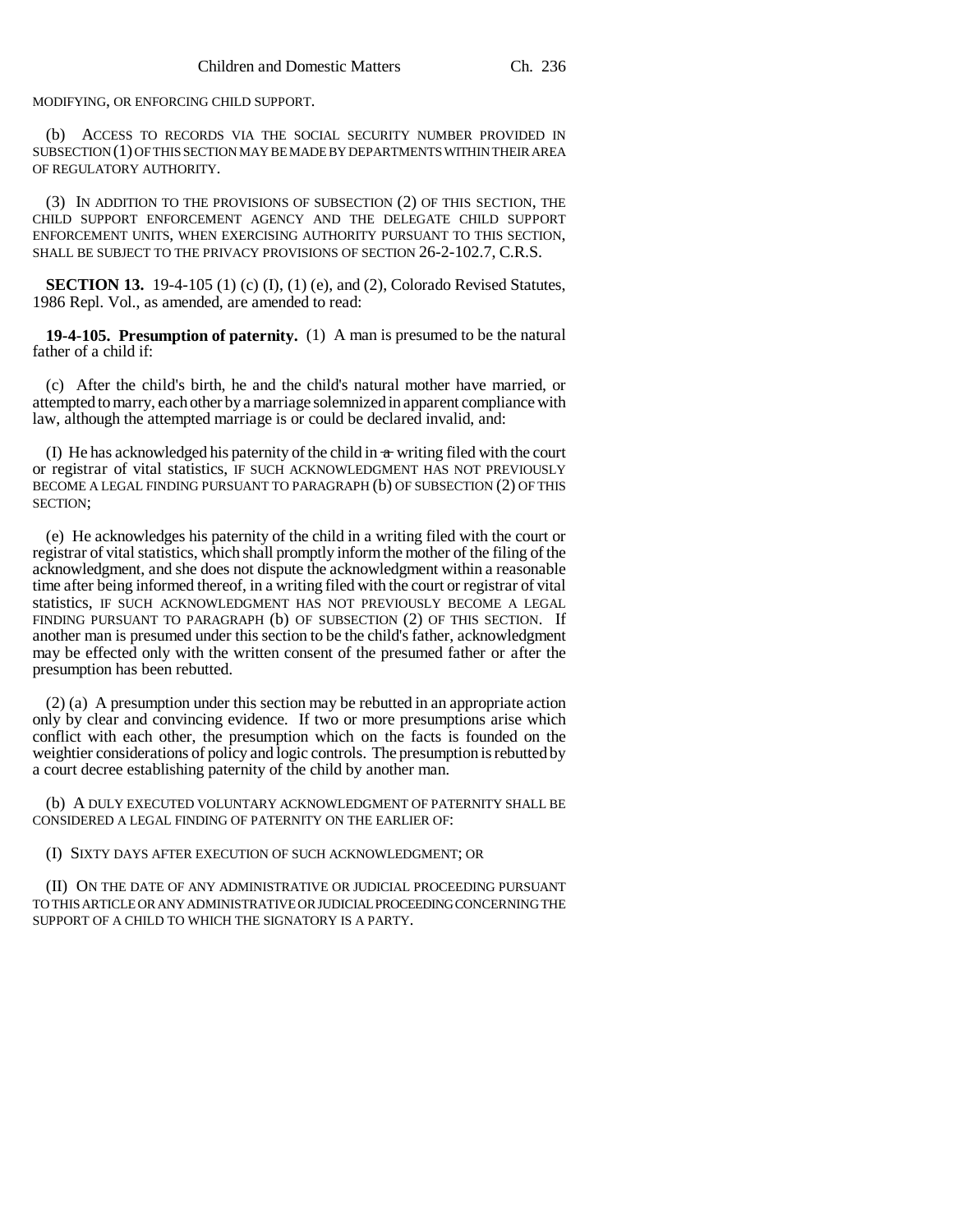(c) A LEGAL FINDING OF PATERNITY MAY BE CHALLENGED IN COURT ONLY ON THE BASIS OF FRAUD, DURESS, OR MISTAKE OF MATERIAL FACT, WITH THE BURDEN OF PROOF UPON THE CHALLENGER. ANY LEGAL RESPONSIBILITIES RESULTING FROM SIGNING AN ACKNOWLEDGMENT OF PATERNITY, INCLUDING CHILD SUPPORT OBLIGATIONS, SHALL CONTINUE DURING ANY CHALLENGE TO THE FINDING OF PATERNITY, EXCEPT FOR GOOD CAUSE SHOWN.

**SECTION 14.** 19-4-114 (3), Colorado Revised Statutes, 1986 Repl. Vol., as amended, is amended to read:

**19-4-114. Pretrial recommendations - temporary orders.** (3) If a party refuses to accept a recommendation made under subsection (1) of this section and blood tests have not been taken, the court shall require the parties to submit to blood tests, if practicable. Thereafter, the judge or magistrate shall make an appropriate final recommendation. If a party refuses to accept the final recommendation, the action shall be set for trial. IF THE EVIDENCE RELATING TO PATERNITY MEETS THE REQUIREMENTS SET FORTH IN SECTION 13-25-126 (1) (e) (III), C.R.S., THE COURT SHALL ISSUE TEMPORARY ORDERS ESTABLISHING CURRENT CHILD SUPPORT, FOSTER CARE MAINTENANCE, AND MEDICAL SUPPORT, TO REMAIN IN EFFECT PENDING A FINAL DISPOSITION OF THE PROCEEDING.

**SECTION 15.** 19-4-116 (3) (a), Colorado Revised Statutes, 1986 Repl. Vol., as amended, is amended, and the said 19-4-116 (3) is further amended BY THE ADDITION OF A NEW PARAGRAPH, to read:

**19-4-116. Judgment or order - birth-related costs - evidence - repeal.** (3) (a) The judgment or order may contain any other provision directed against the appropriate party to the proceeding concerning the duty of support, the recovery of child support debt pursuant to section 14-14-104, C.R.S., the custody and guardianship of the child, parenting time privileges with the child, the furnishing of bond or other security for the payment of the judgment, or any other matter in the best interest of the child. The judgment or order may direct the father TO PAY FOR GENETIC TESTING AND to pay the reasonable expenses of the mother's pregnancy and confinement.

(c) BILLS FOR PREGNANCY, CHILDBIRTH EXPENSES, AND GENETIC TESTING ARE ADMISSIBLE AS EVIDENCE WITHOUT THE NECESSITY OF THIRD-PARTY FOUNDATION TESTIMONY AND SHALL CONSTITUTE PRIMA FACIE EVIDENCE OF THE AMOUNTS INCURRED FOR SUCH SERVICES OR FOR EXPENSES INCURRED ON BEHALF OF THE CHILD.

**SECTION 16.** 19-4-116, Colorado Revised Statutes, 1986 Repl. Vol., as amended, is amended BY THE ADDITION OF A NEW SUBSECTION to read:

**19-4-116. Judgment or order - birth-related costs - evidence - repeal.** (9) ALL CHILD SUPPORT ORDERS ENTERED PURSUANT TO THIS ARTICLE SHALL INCLUDE THE SOCIAL SECURITY NUMBERS AND DATES OF BIRTH OF THE CHILDREN WHO ARE THE SUBJECT OF THE ORDER AND THE FOLLOWING INFORMATION ABOUT THE PARTIES:

(a) THE PARTIES' SOCIAL SECURITY NUMBERS;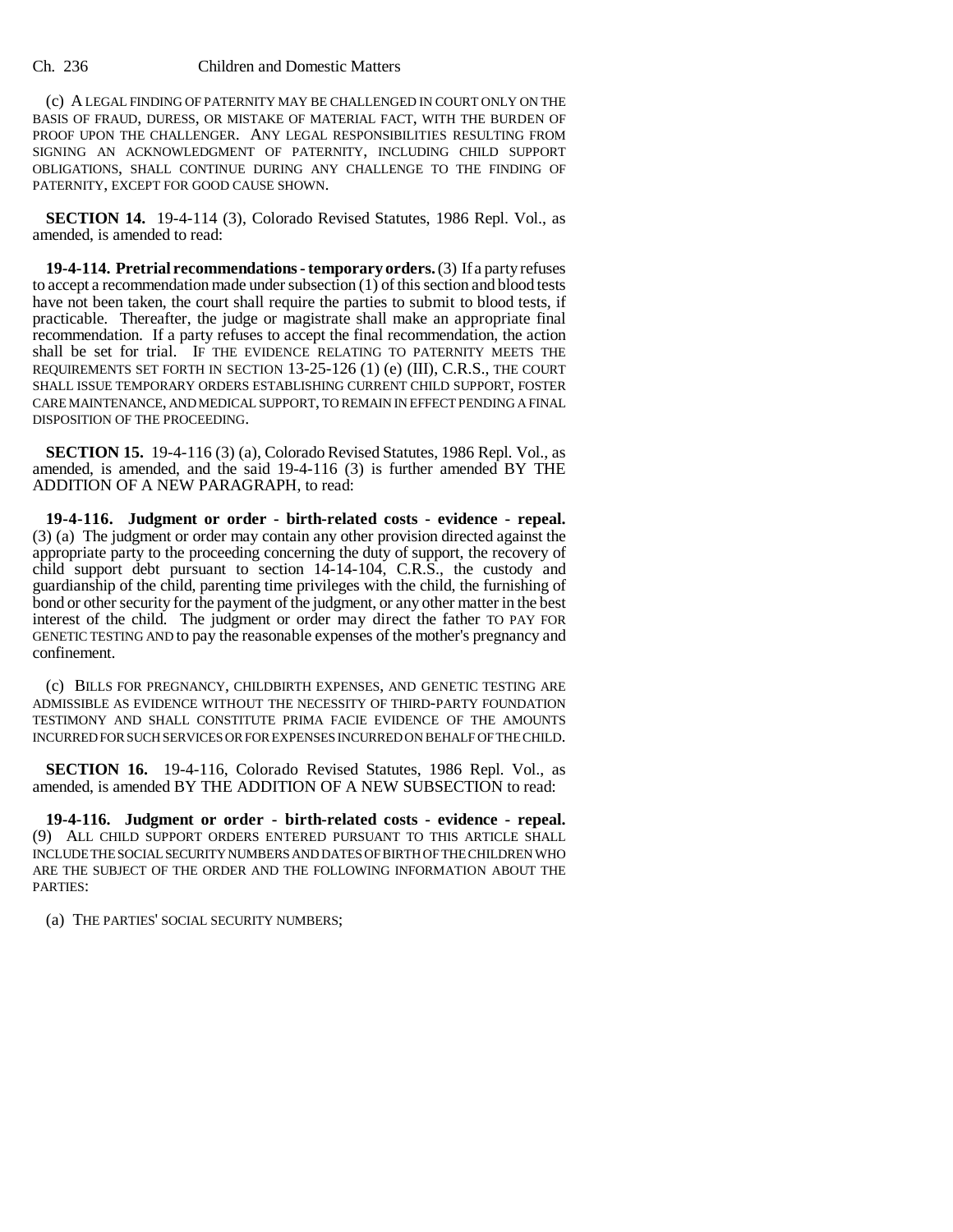- (b) THE PARTIES' RESIDENTIAL AND MAILING ADDRESSES;
- (c) THE PARTIES' TELEPHONE NUMBERS;
- (d) THE PARTIES' DRIVER'S LICENSE NUMBERS; AND
- (e) THE NAME, ADDRESS, AND TELEPHONE NUMBER OF THE PARTIES' EMPLOYERS.

**SECTION 17.** 19-4-128, Colorado Revised Statutes, 1986 Repl. Vol., as amended, is amended to read:

**19-4-128. Right to trial to court.** Any party may demand a trial by jury of six persons TO THE COURT to determine the existence or nonexistence of the parent and child relationship. However, if genetic tests or other tests of inherited characteristics have been administered as provided in section 13-25-126, C.R.S., and the results show that the probability of the alleged father's paternity is ninety-nine percent or higher, No party may demand a jury trial, and notwithstanding any demand which may have been made, trial shall be to the court and not to a jury.

**SECTION 18.** 19-6-104 (5.5), Colorado Revised Statutes, 1986 Repl. Vol., as amended, is amended to read:

**19-6-104. Hearing - orders.** (5.5) All child support orders entered pursuant to this article shall include the social security account numbers and dates of birth of the parties and of the children who are the subjects of the order AND THE FOLLOWING INFORMATION ABOUT THE PARTIES:

- (a) THE PARTIES' SOCIAL SECURITY NUMBERS;
- (b) THE PARTIES' RESIDENTIAL AND MAILING ADDRESSES;
- (c) THE PARTIES' TELEPHONE NUMBERS;
- (d) THE PARTIES' DRIVER'S LICENSE NUMBERS; AND
- (e) THE NAME, ADDRESS, AND TELEPHONE NUMBER OF THE PARTIES' EMPLOYERS.

**SECTION 19.** Part 1 of article 60.5 of title 22, Colorado Revised Statutes, 1995 Repl. Vol., as amended, is amended BY THE ADDITION OF A NEW SECTION to read:

**22-60.5-119. Applications for licenses - authority to suspend licenses - rules.** (1) EVERY APPLICATION BY AN INDIVIDUAL FOR A LICENSE ISSUED BY THE DEPARTMENT OF EDUCATION OR ANY AUTHORIZED AGENT OF SUCH DEPARTMENT SHALL REQUIRE THE APPLICANT'S NAME, ADDRESS, AND SOCIAL SECURITY NUMBER.

(2) THE DEPARTMENT OF EDUCATION OR ANY AUTHORIZED AGENT OF THE DEPARTMENT SHALL DENY, SUSPEND, OR REVOKE ANY LICENSE PURSUANT TO THE PROVISIONS OF SECTION 26-13-126, C.R.S., AND ANY RULES PROMULGATED IN FURTHERANCE THEREOF, IF THE DEPARTMENT OR AGENT THEREOF RECEIVES A NOTICE TO DENY, SUSPEND, OR REVOKE FROM THE STATE CHILD SUPPORT ENFORCEMENT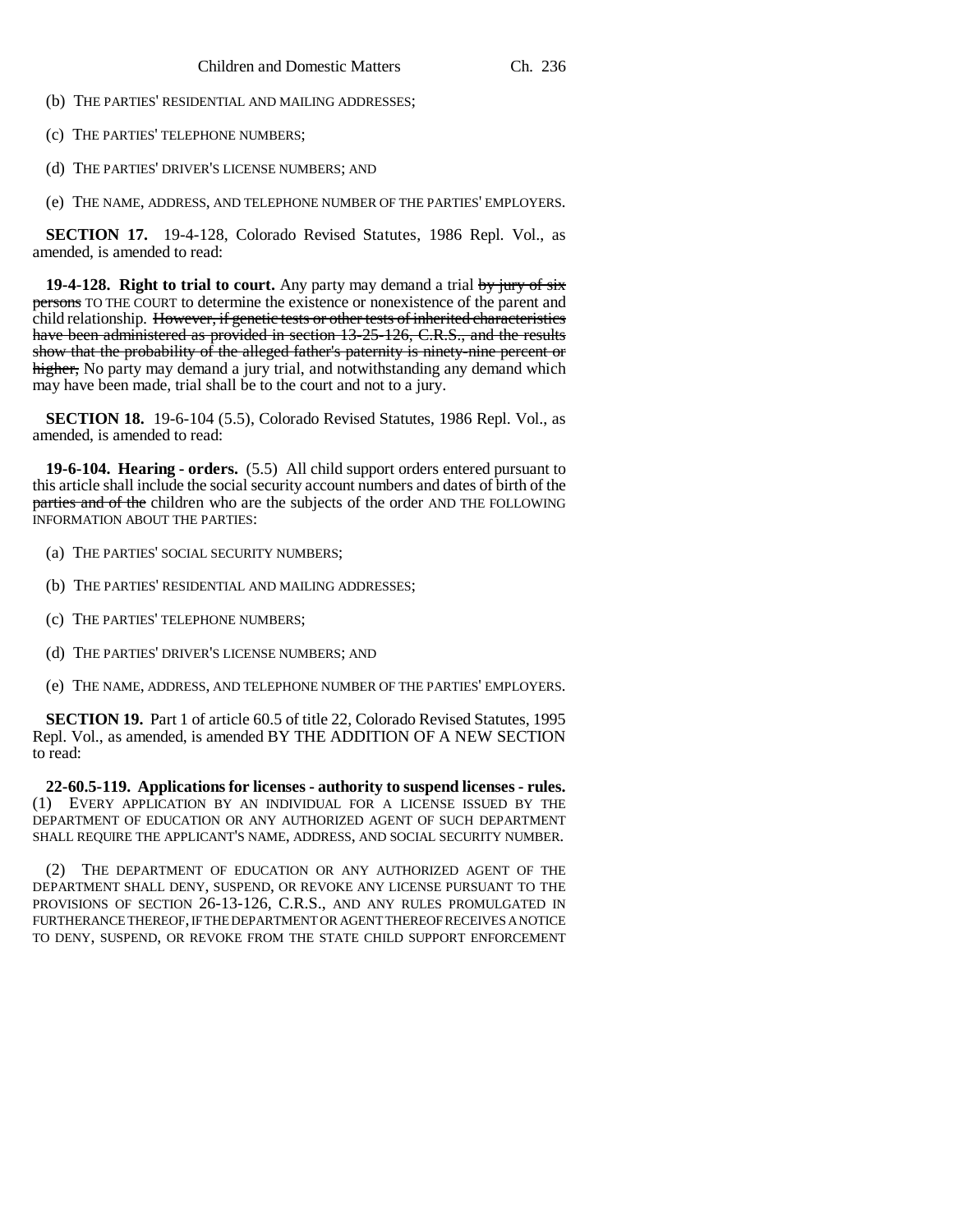AGENCY BECAUSE THE LICENSEE OR APPLICANT IS OUT OF COMPLIANCE WITH A COURT OR ADMINISTRATIVE ORDER FOR CURRENT CHILD SUPPORT, CHILD SUPPORT DEBT, RETROACTIVE CHILD SUPPORT, CHILD SUPPORT ARREARAGES, OR CHILD SUPPORT WHEN COMBINED WITH MAINTENANCE OR BECAUSE THE LICENSEE OR APPLICANT HAS FAILED TO COMPLY WITH A PROPERLY ISSUED SUBPOENA OR WARRANT RELATING TO A PATERNITY OR CHILD SUPPORT PROCEEDING. ANY SUCH DENIAL, SUSPENSION, OR REVOCATION SHALL BE IN ACCORDANCE WITH THE PROCEDURES SPECIFIED BY RULE OF THE DEPARTMENT OF EDUCATION, RULES PROMULGATED BY THE STATE BOARD OF HUMAN SERVICES, AND ANY MEMORANDUM OF UNDERSTANDING ENTERED INTO BETWEEN THE DEPARTMENT OF EDUCATION OR AN AUTHORIZED AGENT THEREOF AND THE STATE CHILD SUPPORT ENFORCEMENT AGENCY FOR THE IMPLEMENTATION OF THIS SECTION AND SECTION 26-13-126, C.R.S.

(3) (a) THE DEPARTMENT OF EDUCATION SHALL ENTER INTO A MEMORANDUM OF UNDERSTANDING WITH THE STATE CHILD SUPPORT ENFORCEMENT AGENCY, WHICH MEMORANDUM SHALL IDENTIFY THE RELATIVE RESPONSIBILITIES OF THE DEPARTMENT OF EDUCATION AND THE STATE CHILD SUPPORT ENFORCEMENT AGENCY IN THE DEPARTMENT OF HUMAN SERVICES WITH RESPECT TO THE IMPLEMENTATION OF THIS SECTION AND SECTION 26-13-126, C.R.S.

(b) THE APPROPRIATE RULE-MAKING BODY OF THE DEPARTMENT OF EDUCATION IS AUTHORIZED TO PROMULGATE RULES TO IMPLEMENT THE PROVISIONS OF THIS SECTION.

(4) FOR PURPOSES OF THIS SECTION, "LICENSE" MEANS ANY RECOGNITION, AUTHORITY, OR PERMISSION THAT THE DEPARTMENT OF EDUCATION OR ANY AUTHORIZED AGENT OF SUCH DEPARTMENT IS AUTHORIZED BY LAW TO ISSUE FOR AN INDIVIDUAL TO PRACTICE A PROFESSION OR OCCUPATION OR FOR AN INDIVIDUAL TO PARTICIPATE IN ANY RECREATIONAL ACTIVITY. "LICENSE" MAY INCLUDE, BUT IS NOT NECESSARILY LIMITED TO, ANY LICENSE, CERTIFICATE, CERTIFICATION, LETTER OF AUTHORIZATION, OR REGISTRATION ISSUED FOR AN INDIVIDUAL TO PRACTICE A PROFESSION OR OCCUPATION OR FOR AN INDIVIDUAL TO PARTICIPATE IN ANY RECREATIONAL ACTIVITY.

**SECTION 20.** Article 21 of title 24, Colorado Revised Statutes, 1988 Repl. Vol., as amended, is amended BY THE ADDITION OF A NEW SECTION to read:

**24-21-110. Applications for licenses - authority to suspend licenses - rules.** (1) EVERY APPLICATION BY AN INDIVIDUAL FOR A LICENSE ISSUED BY THE DEPARTMENT OF STATE OR ANY AUTHORIZED AGENT OF SUCH DEPARTMENT SHALL REQUIRE THE APPLICANT'S NAME, ADDRESS, AND SOCIAL SECURITY NUMBER.

(2) THE DEPARTMENT OF STATE OR ANY AUTHORIZED AGENT OF THE DEPARTMENT SHALL DENY, SUSPEND, OR REVOKE ANY LICENSE PURSUANT TO THE PROVISIONS OF SECTION 26-13-126, C.R.S., AND ANY RULES PROMULGATED IN FURTHERANCE THEREOF, IF THE DEPARTMENT OR AGENT THEREOF RECEIVES A NOTICE TO DENY, SUSPEND, OR REVOKE FROM THE STATE CHILD SUPPORT ENFORCEMENT AGENCY BECAUSE THE LICENSEE OR APPLICANT IS OUT OF COMPLIANCE WITH A COURT OR ADMINISTRATIVE ORDER FOR CURRENT CHILD SUPPORT, CHILD SUPPORT DEBT, RETROACTIVE CHILD SUPPORT, CHILD SUPPORT ARREARAGES, OR CHILD SUPPORT WHEN COMBINED WITH MAINTENANCE OR BECAUSE THE LICENSEE OR APPLICANT HAS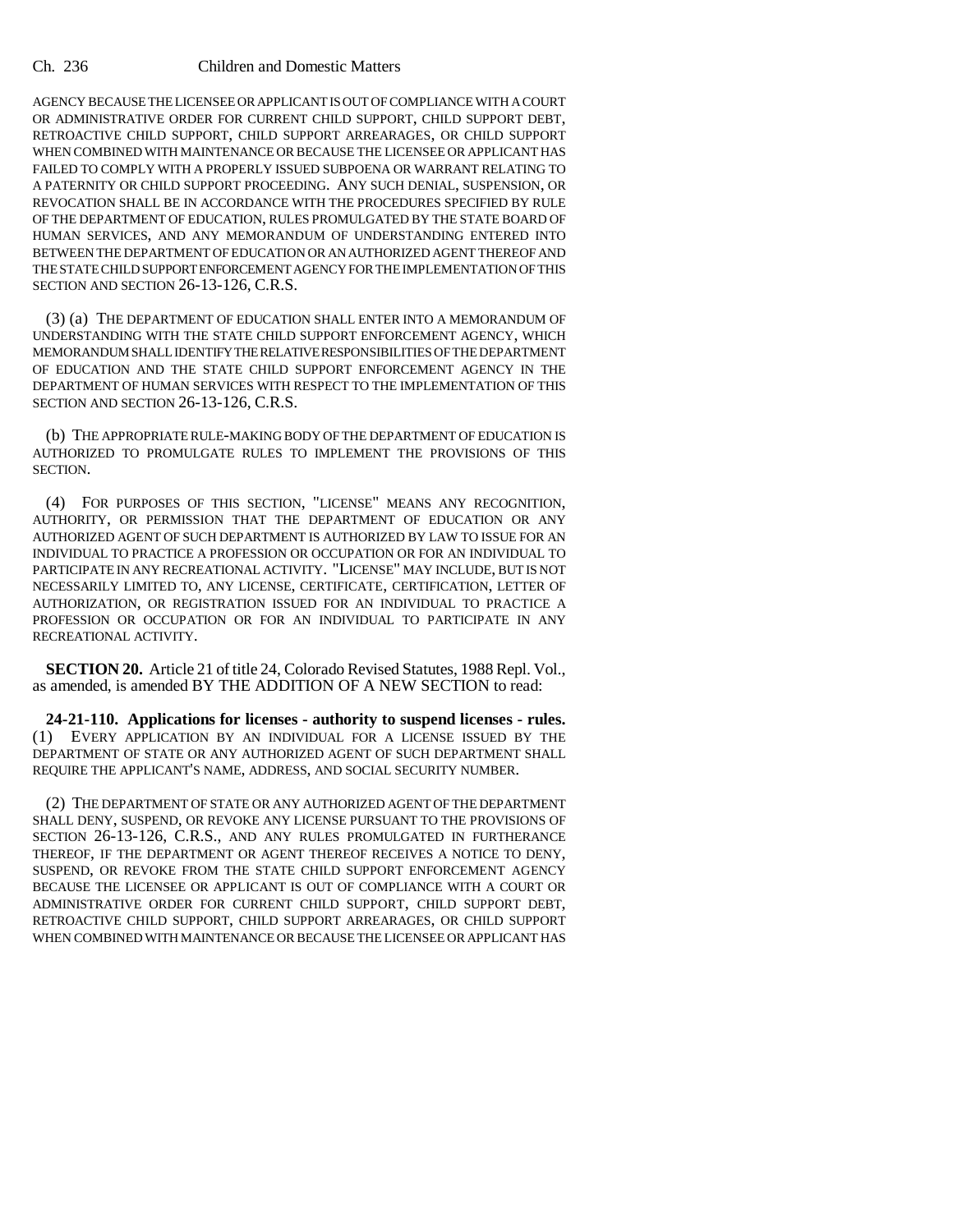FAILED TO COMPLY WITH A PROPERLY ISSUED SUBPOENA OR WARRANT RELATING TO A PATERNITY OR CHILD SUPPORT PROCEEDING. ANY SUCH DENIAL, SUSPENSION, OR REVOCATION SHALL BE IN ACCORDANCE WITH THE PROCEDURES SPECIFIED BY RULE OF THE DEPARTMENT OF STATE, RULES PROMULGATED BY THE STATE BOARD OF HUMAN SERVICES, AND ANY MEMORANDUM OF UNDERSTANDING ENTERED INTO BETWEEN THE DEPARTMENT OF STATE OR AN AUTHORIZED AGENT THEREOF AND THE STATE CHILD SUPPORT ENFORCEMENT AGENCY FOR THE IMPLEMENTATION OF THIS SECTION AND SECTION 26-13-126, C.R.S.

(3) (a) THE DEPARTMENT OF STATE SHALL ENTER INTO A MEMORANDUM OF UNDERSTANDING WITH THE STATE CHILD SUPPORT ENFORCEMENT AGENCY, WHICH MEMORANDUM SHALL IDENTIFY THE RELATIVE RESPONSIBILITIES OF THE DEPARTMENT OF STATE AND THE STATE CHILD SUPPORT ENFORCEMENT AGENCY IN THE DEPARTMENT OF HUMAN SERVICES WITH RESPECT TO THE IMPLEMENTATION OF THIS SECTION AND SECTION 26-13-126, C.R.S.

(b) THE APPROPRIATE RULE-MAKING BODY OF THE DEPARTMENT OF STATE IS AUTHORIZED TO PROMULGATE RULES TO IMPLEMENT THE PROVISIONS OF THIS SECTION.

(4) FOR PURPOSES OF THIS SECTION, "LICENSE" MEANS ANY RECOGNITION, AUTHORITY, OR PERMISSION THAT THE DEPARTMENT OF STATE OR ANY AUTHORIZED AGENT OF SUCH DEPARTMENT IS AUTHORIZED BY LAW TO ISSUE FOR AN INDIVIDUAL TO PRACTICE A PROFESSION OR OCCUPATION OR FOR AN INDIVIDUAL TO PARTICIPATE IN ANY RECREATIONAL ACTIVITY. "LICENSE" MAY INCLUDE, BUT IS NOT NECESSARILY LIMITED TO, ANY LICENSE, CERTIFICATE, CERTIFICATION, LETTER OF AUTHORIZATION, OR REGISTRATION ISSUED FOR AN INDIVIDUAL TO PRACTICE A PROFESSION OR OCCUPATION OR FOR AN INDIVIDUAL TO PARTICIPATE IN ANY RECREATIONAL ACTIVITY.

**SECTION 21.** Part 1 of article 31 of title 24, Colorado Revised Statutes, 1988 Repl. Vol., as amended, is amended BY THE ADDITION OF A NEW SECTION to read:

**24-31-107. Applications for licenses - authority to suspend licenses - rules.** (1) EVERY APPLICATION BY AN INDIVIDUAL FOR A LICENSE ISSUED BY THE DEPARTMENT OF LAW OR ANY AUTHORIZED AGENT OF SUCH DEPARTMENT SHALL REQUIRE THE APPLICANT'S NAME, ADDRESS, AND SOCIAL SECURITY NUMBER.

(2) THE DEPARTMENT OF LAW OR ANY AUTHORIZED AGENT OF THE DEPARTMENT SHALL DENY, SUSPEND, OR REVOKE ANY LICENSE PURSUANT TO THE PROVISIONS OF SECTION 26-13-126, C.R.S., AND ANY RULES PROMULGATED IN FURTHERANCE THEREOF, IF THE DEPARTMENT OR AGENT THEREOF RECEIVES A NOTICE TO DENY, SUSPEND, OR REVOKE FROM THE STATE CHILD SUPPORT ENFORCEMENT AGENCY BECAUSE THE LICENSEE OR APPLICANT IS OUT OF COMPLIANCE WITH A COURT OR ADMINISTRATIVE ORDER FOR CURRENT CHILD SUPPORT, CHILD SUPPORT DEBT, RETROACTIVE CHILD SUPPORT, CHILD SUPPORT ARREARAGES, OR CHILD SUPPORT WHEN COMBINED WITH MAINTENANCE OR BECAUSE THE LICENSEE OR APPLICANT HAS FAILED TO COMPLY WITH A PROPERLY ISSUED SUBPOENA OR WARRANT RELATING TO A PATERNITY OR CHILD SUPPORT PROCEEDING. ANY SUCH DENIAL, SUSPENSION, OR REVOCATION SHALL BE IN ACCORDANCE WITH THE PROCEDURES SPECIFIED BY RULE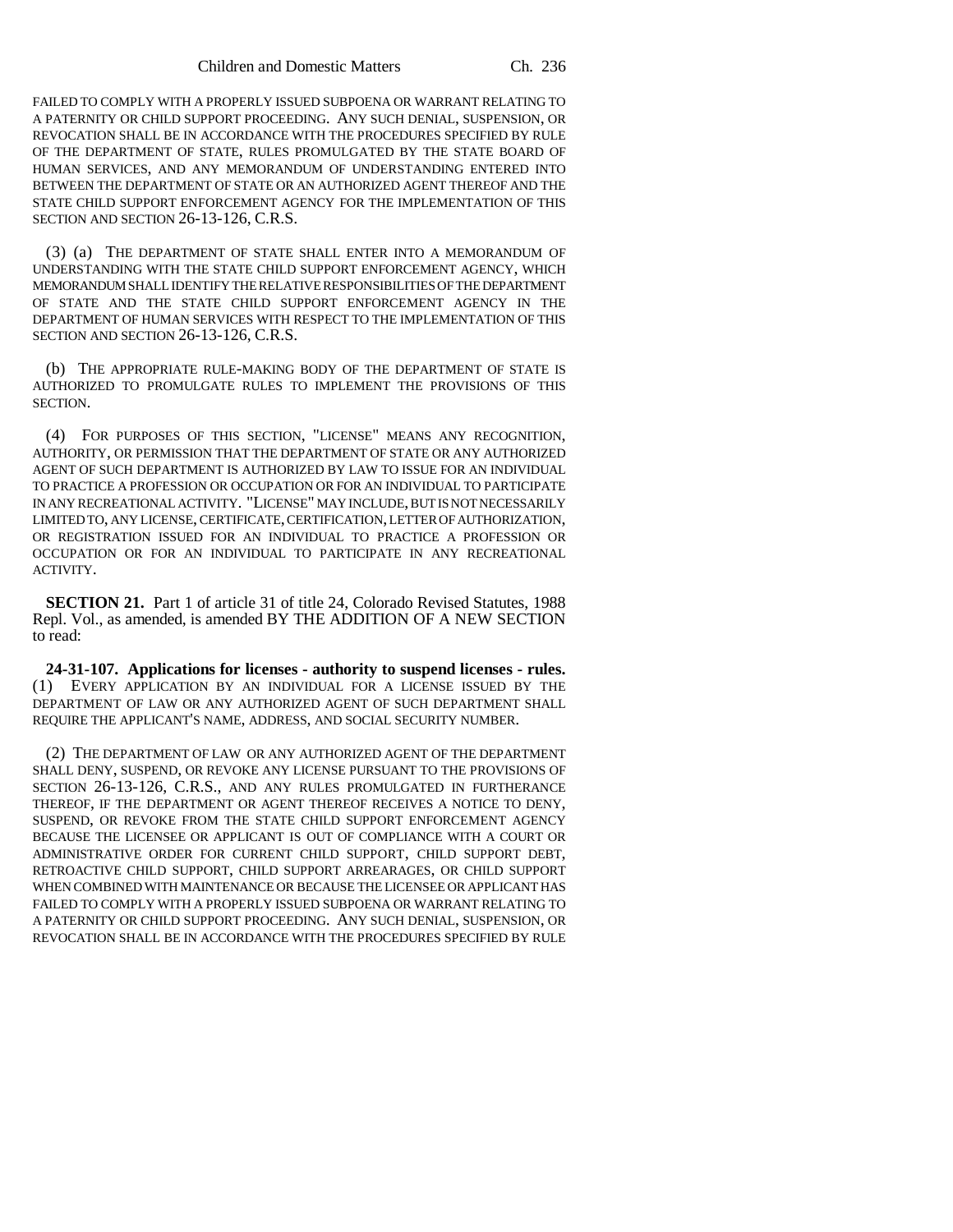OF THE DEPARTMENT OF LAW, RULES PROMULGATED BY THE STATE BOARD OF HUMAN SERVICES, AND ANY MEMORANDUM OF UNDERSTANDING ENTERED INTO BETWEEN THE DEPARTMENT OF LAW OR AN AUTHORIZED AGENT THEREOF AND THE STATE CHILD SUPPORT ENFORCEMENT AGENCY FOR THE IMPLEMENTATION OF THIS SECTION AND SECTION 26-13-126, C.R.S.

(3) (a) THE DEPARTMENT OF LAW SHALL ENTER INTO A MEMORANDUM OF UNDERSTANDING WITH THE STATE CHILD SUPPORT ENFORCEMENT AGENCY, WHICH MEMORANDUM SHALL IDENTIFY THE RELATIVE RESPONSIBILITIES OF THE DEPARTMENT OF LAW AND THE STATE CHILD SUPPORT ENFORCEMENT AGENCY IN THE DEPARTMENT OF HUMAN SERVICES WITH RESPECT TO THE IMPLEMENTATION OF THIS SECTION AND SECTION 26-13-126, C.R.S.

(b) THE APPROPRIATE RULE-MAKING BODY OF THE DEPARTMENT OF LAW IS AUTHORIZED TO PROMULGATE RULES TO IMPLEMENT THE PROVISIONS OF THIS SECTION.

(4) FOR PURPOSES OF THIS SECTION, "LICENSE" MEANS ANY RECOGNITION, AUTHORITY, OR PERMISSION THAT THE DEPARTMENT OF LAW OR ANY AUTHORIZED AGENT OF SUCH DEPARTMENT IS AUTHORIZED BY LAW TO ISSUE FOR AN INDIVIDUAL TO PRACTICE A PROFESSION OR OCCUPATION OR FOR AN INDIVIDUAL TO PARTICIPATE IN ANY RECREATIONAL ACTIVITY. "LICENSE" MAY INCLUDE, BUT IS NOT NECESSARILY LIMITED TO, ANY LICENSE, CERTIFICATE, CERTIFICATION, LETTER OF AUTHORIZATION, OR REGISTRATION ISSUED FOR AN INDIVIDUAL TO PRACTICE A PROFESSION OR OCCUPATION OR FOR AN INDIVIDUAL TO PARTICIPATE IN ANY RECREATIONAL ACTIVITY.

**SECTION 22.** Article 33 of title 24, Colorado Revised Statutes, 1988 Repl. Vol., as amended, is amended BY THE ADDITION OF A NEW SECTION to read:

**24-33-110. Applications for licenses - authority to suspend licenses - rules.** (1) EVERY APPLICATION BY AN INDIVIDUAL FOR A LICENSE ISSUED BY THE DEPARTMENT OF NATURAL RESOURCES OR ANY AUTHORIZED AGENT OF SUCH DEPARTMENT SHALL REQUIRE THE APPLICANT'S NAME, ADDRESS, AND SOCIAL SECURITY NUMBER.

(2) THE DEPARTMENT OF NATURAL RESOURCES OR ANY AUTHORIZED AGENT OF THE DEPARTMENT SHALL DENY, SUSPEND, OR REVOKE ANY LICENSE PURSUANT TO THE PROVISIONS OF SECTION 26-13-126, C.R.S., AND ANY RULES PROMULGATED IN FURTHERANCE THEREOF, IF THE DEPARTMENT OR AGENT THEREOF RECEIVES A NOTICE TO DENY, SUSPEND, OR REVOKE FROM THE STATE CHILD SUPPORT ENFORCEMENT AGENCY BECAUSE THE LICENSEE OR APPLICANT IS OUT OF COMPLIANCE WITH A COURT OR ADMINISTRATIVE ORDER FOR CURRENT CHILD SUPPORT, CHILD SUPPORT DEBT, RETROACTIVE CHILD SUPPORT, CHILD SUPPORT ARREARAGES, OR CHILD SUPPORT WHEN COMBINED WITH MAINTENANCE OR BECAUSE THE LICENSEE OR APPLICANT HAS FAILED TO COMPLY WITH A PROPERLY ISSUED SUBPOENA OR WARRANT RELATING TO A PATERNITY OR CHILD SUPPORT PROCEEDING. ANY SUCH DENIAL, SUSPENSION, OR REVOCATION SHALL BE IN ACCORDANCE WITH THE PROCEDURES SPECIFIED BY RULE OF THE DEPARTMENT OF NATURAL RESOURCES, RULES PROMULGATED BY THE STATE BOARD OF HUMAN SERVICES, AND ANY MEMORANDUM OF UNDERSTANDING ENTERED INTO BETWEEN THE DEPARTMENT OF NATURAL RESOURCES OR AN AUTHORIZED AGENT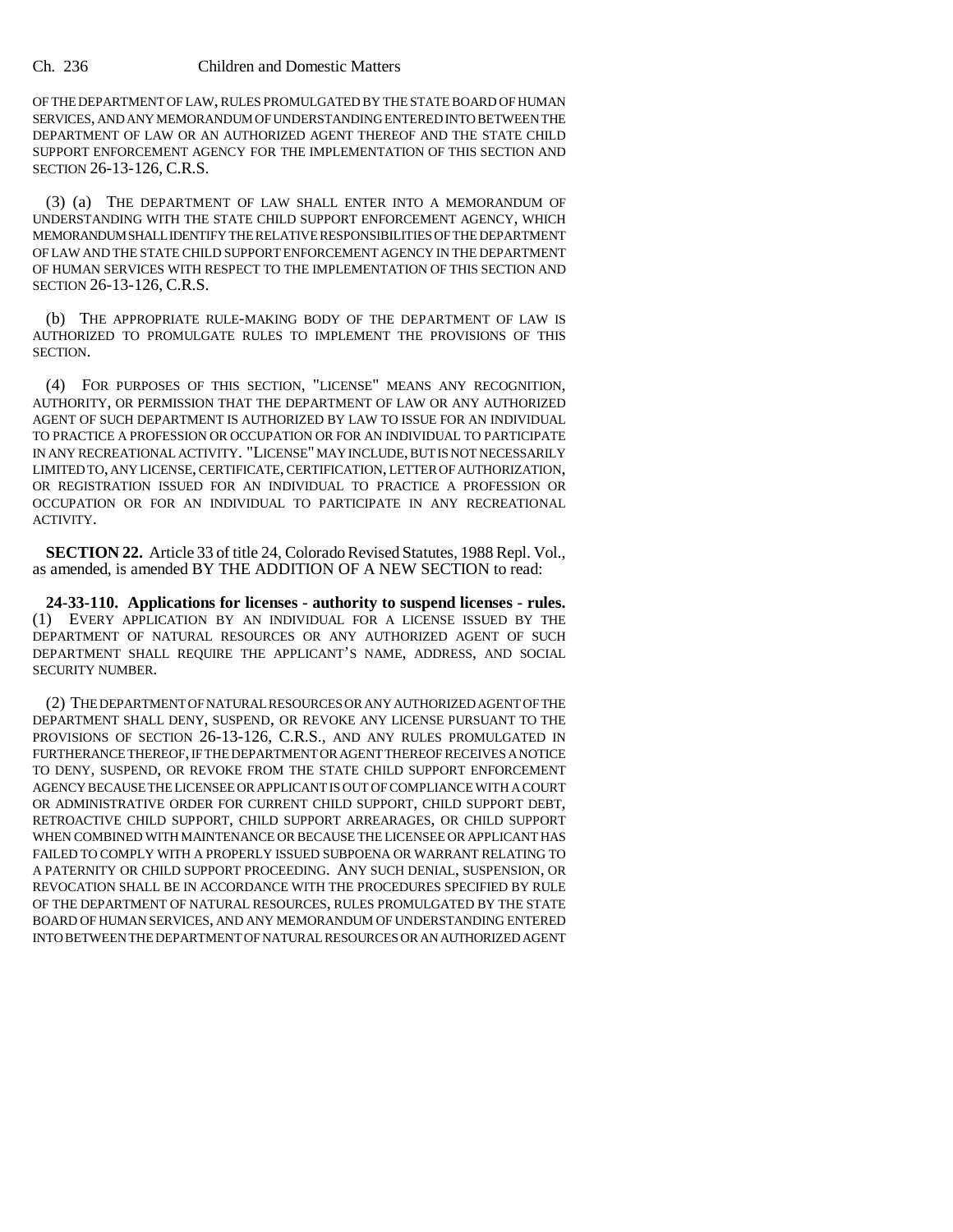THEREOF AND THE STATE CHILD SUPPORT ENFORCEMENT AGENCY FOR THE IMPLEMENTATION OF THIS SECTION AND SECTION 26-13-126, C.R.S.

(3) (a) THE DEPARTMENT OF NATURAL RESOURCES SHALL ENTER INTO A MEMORANDUM OF UNDERSTANDING WITH THE STATE CHILD SUPPORT ENFORCEMENT AGENCY, WHICH MEMORANDUM SHALL IDENTIFY THE RELATIVE RESPONSIBILITIES OF THE DEPARTMENT OF NATURAL RESOURCES AND THE STATE CHILD SUPPORT ENFORCEMENT AGENCY IN THE DEPARTMENT OF HUMAN SERVICES WITH RESPECT TO THE IMPLEMENTATION OF THIS SECTION AND SECTION 26-13-126, C.R.S.

(b) THE APPROPRIATE RULE-MAKING BODY OF THE DEPARTMENT OF NATURAL RESOURCES IS AUTHORIZED TO PROMULGATE RULES TO IMPLEMENT THE PROVISIONS OF THIS SECTION.

(4) FOR PURPOSES OF THIS SECTION, "LICENSE" MEANS ANY RECOGNITION, AUTHORITY, OR PERMISSION THAT THE DEPARTMENT OF NATURAL RESOURCES OR ANY AUTHORIZED AGENT OF SUCH DEPARTMENT IS AUTHORIZED BY LAW TO ISSUE FOR AN INDIVIDUAL TO PRACTICE A PROFESSION OR OCCUPATION OR FOR AN INDIVIDUAL TO PARTICIPATE IN ANY RECREATIONAL ACTIVITY. "LICENSE" MAY INCLUDE, BUT IS NOT NECESSARILY LIMITED TO, ANY LICENSE, CERTIFICATE, CERTIFICATION, LETTER OF AUTHORIZATION, OR REGISTRATION ISSUED FOR AN INDIVIDUAL TO PRACTICE A PROFESSION OR OCCUPATION OR FOR AN INDIVIDUAL TO PARTICIPATE IN ANY RECREATIONAL ACTIVITY.

**SECTION 23.** Part 1 of article 33.5 of title 24, Colorado Revised Statutes, 1988 Repl. Vol., as amended, is amended BY THE ADDITION OF A NEW SECTION to read:

**24-33.5-107. Applications for licenses - authority to suspend licenses - rules.** (1) EVERY APPLICATION BY AN INDIVIDUAL FOR A LICENSE ISSUED BY THE DEPARTMENT OR ANY AUTHORIZED AGENT OF THE DEPARTMENT SHALL REQUIRE THE APPLICANT'S NAME, ADDRESS, AND SOCIAL SECURITY NUMBER.

(2) THE DEPARTMENT OR ANY AUTHORIZED AGENT OF THE DEPARTMENT SHALL DENY, SUSPEND, OR REVOKE ANY LICENSE PURSUANT TO THE PROVISIONS OF SECTION 26-13-126,C.R.S., AND ANY RULES PROMULGATED IN FURTHERANCE THEREOF, IF THE DEPARTMENT OR AGENT THEREOF RECEIVES A NOTICE TO DENY, SUSPEND, OR REVOKE FROM THE STATE CHILD SUPPORT ENFORCEMENT AGENCY BECAUSE THE LICENSEE OR APPLICANT IS OUT OF COMPLIANCE WITH A COURT OR ADMINISTRATIVE ORDER FOR CURRENT CHILD SUPPORT, CHILD SUPPORT DEBT, RETROACTIVE CHILD SUPPORT, CHILD SUPPORT ARREARAGES, OR CHILD SUPPORT WHEN COMBINED WITH MAINTENANCE OR BECAUSE THE LICENSEE OR APPLICANT HAS FAILED TO COMPLY WITH A PROPERLY ISSUED SUBPOENA OR WARRANT RELATING TO A PATERNITY OR CHILD SUPPORT PROCEEDING. ANY SUCH DENIAL, SUSPENSION, OR REVOCATION SHALL BE IN ACCORDANCE WITH THE PROCEDURES SPECIFIED BY RULE OF THE DEPARTMENT, RULES PROMULGATED BY THE STATE BOARD OF HUMAN SERVICES, AND ANY MEMORANDUM OF UNDERSTANDING ENTERED INTO BETWEEN THE DEPARTMENT OR AN AUTHORIZED AGENT THEREOF AND THE STATE CHILD SUPPORT ENFORCEMENT AGENCY FOR THE IMPLEMENTATION OF THIS SECTION AND SECTION 26-13-126, C.R.S.

(3) (a) THE DEPARTMENT SHALL ENTER INTO A MEMORANDUM OF UNDERSTANDING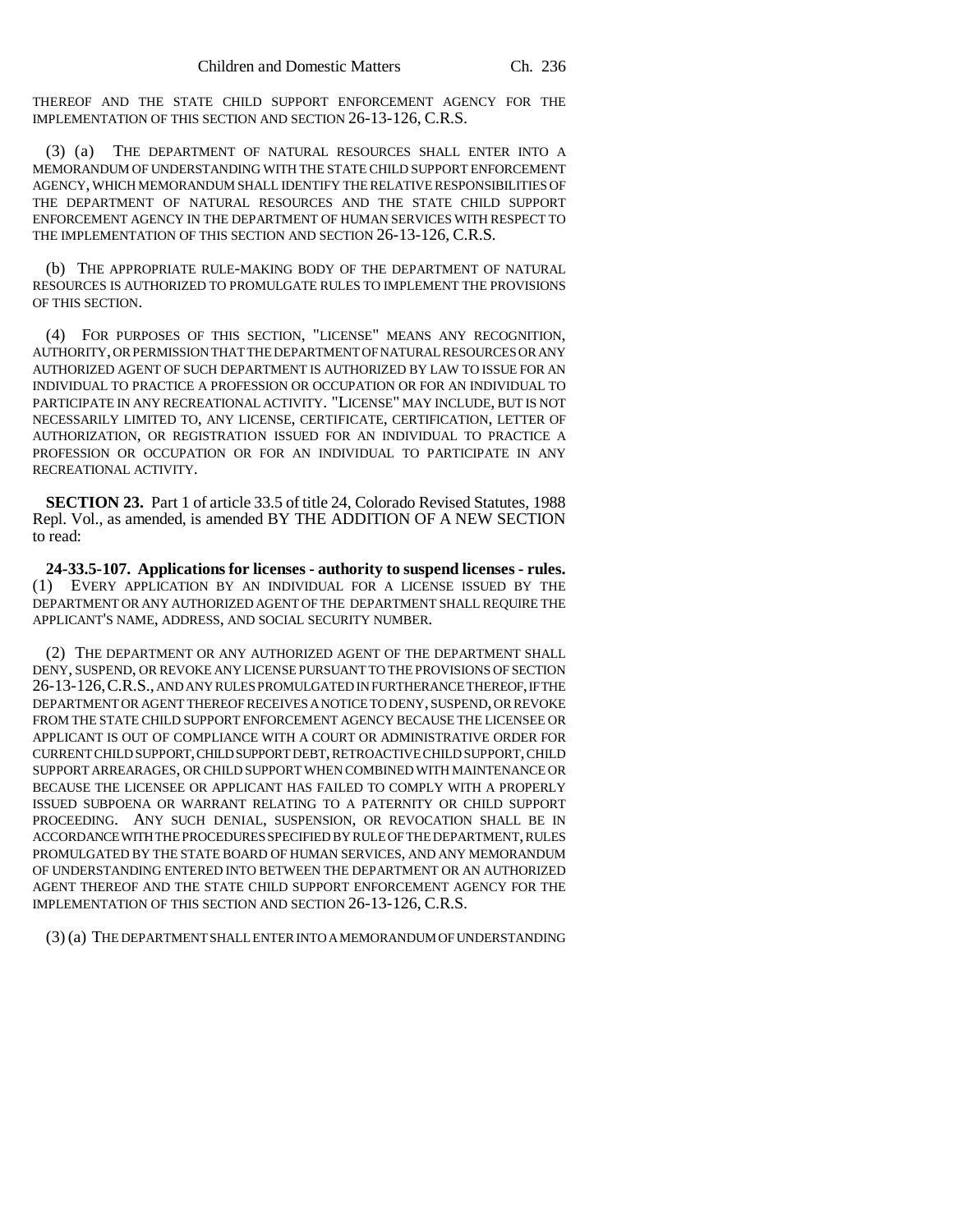WITH THE STATE CHILD SUPPORT ENFORCEMENT AGENCY, WHICH MEMORANDUM SHALL IDENTIFY THE RELATIVE RESPONSIBILITIES OF THE DEPARTMENT AND THE STATE CHILD SUPPORT ENFORCEMENT AGENCY IN THE DEPARTMENT OF HUMAN SERVICES WITH RESPECT TO THE IMPLEMENTATION OF THIS SECTION AND SECTION 26-13-126, C.R.S.

(b) THE APPROPRIATE RULE-MAKING BODY OF THE DEPARTMENT IS AUTHORIZED TO PROMULGATE RULES TO IMPLEMENT THE PROVISIONS OF THIS SECTION.

(4) FOR PURPOSES OF THIS SECTION, "LICENSE" MEANS ANY RECOGNITION, AUTHORITY, OR PERMISSION THAT THE DEPARTMENT OR ANY AUTHORIZED AGENT OF THE DEPARTMENT IS AUTHORIZED BY LAW TO ISSUE FOR AN INDIVIDUAL TO PRACTICE A PROFESSION OR OCCUPATION OR FOR AN INDIVIDUAL TO PARTICIPATE IN ANY RECREATIONAL ACTIVITY. "LICENSE" MAY INCLUDE, BUT IS NOT NECESSARILY LIMITED TO, ANY LICENSE, CERTIFICATE, CERTIFICATION, LETTER OF AUTHORIZATION, OR REGISTRATION ISSUED FOR AN INDIVIDUAL TO PRACTICE A PROFESSION OR OCCUPATION OR FOR AN INDIVIDUAL TO PARTICIPATE IN ANY RECREATIONAL ACTIVITY.

**SECTION 24.** Part 1 of article 34 of title 24, Colorado Revised Statutes, 1988 Repl. Vol., as amended, is amended BY THE ADDITION OF A NEW SECTION to read:

**24-34-107. Applications for licenses - authority to suspend licenses - rules.** (1) EVERY APPLICATION BY AN INDIVIDUAL FOR A LICENSE ISSUED PURSUANT TO THE AUTHORITY SET FORTH IN TITLES 10, 11, AND 12, C.R.S., BY ANY DIVISION, BOARD, OR AGENCY OF THE DEPARTMENT OF REGULATORY AGENCIES SHALL REQUIRE THE APPLICANT'S NAME, ADDRESS, AND SOCIAL SECURITY NUMBER.

(2) THE DIVISIONS, BOARDS, OR AGENCIES OF THE DEPARTMENT OF REGULATORY AGENCIES SHALL DENY, SUSPEND, OR REVOKE ANY LICENSE PURSUANT TO THE PROVISIONS OF SECTION 26-13-126, C.R.S., AND ANY RULES PROMULGATED IN FURTHERANCE THEREOF, IF SUCH DIVISION, BOARD, OR AGENCY RECEIVES A NOTICE TO DENY, SUSPEND, OR REVOKE FROM THE STATE CHILD SUPPORT ENFORCEMENT AGENCY BECAUSE THE LICENSEE OR APPLICANT IS OUT OF COMPLIANCE WITH A COURT OR ADMINISTRATIVE ORDER FOR CURRENT CHILD SUPPORT, CHILD SUPPORT DEBT, RETROACTIVE CHILD SUPPORT, CHILD SUPPORT ARREARAGES, OR CHILD SUPPORT WHEN COMBINED WITH MAINTENANCE OR BECAUSE THE LICENSEE OR APPLICANT HAS FAILED TO COMPLY WITH A PROPERLY ISSUED SUBPOENA OR WARRANT RELATING TO A PATERNITY OR CHILD SUPPORT PROCEEDING. ANY SUCH DENIAL, SUSPENSION, OR REVOCATION SHALL BE IN ACCORDANCE WITH THE PROCEDURES SPECIFIED BY RULE OF ANY SUCH DIVISION, BOARD, OR AGENCY OF THE DEPARTMENT OF REGULATORY AGENCIES, RULES PROMULGATED BY THE STATE BOARD OF HUMAN SERVICES, AND ANY MEMORANDUM OF UNDERSTANDING ENTERED INTO BETWEEN ANY DIVISION, BOARD, OR AGENCY OF THE DEPARTMENT OF REGULATORY AGENCIES AND THE STATE CHILD SUPPORT ENFORCEMENT AGENCY FOR THE IMPLEMENTATION OF THIS SECTION AND SECTION 26-13-126, C.R.S.

(3) (a) THE DIVISIONS, BOARDS, AND AGENCIES OF THE DEPARTMENT OF REGULATORY AGENCIES MAY ENTER INTO A MEMORANDUM OF UNDERSTANDING WITH THE STATE CHILD SUPPORT ENFORCEMENT AGENCY TO FACILITATE IMPLEMENTATION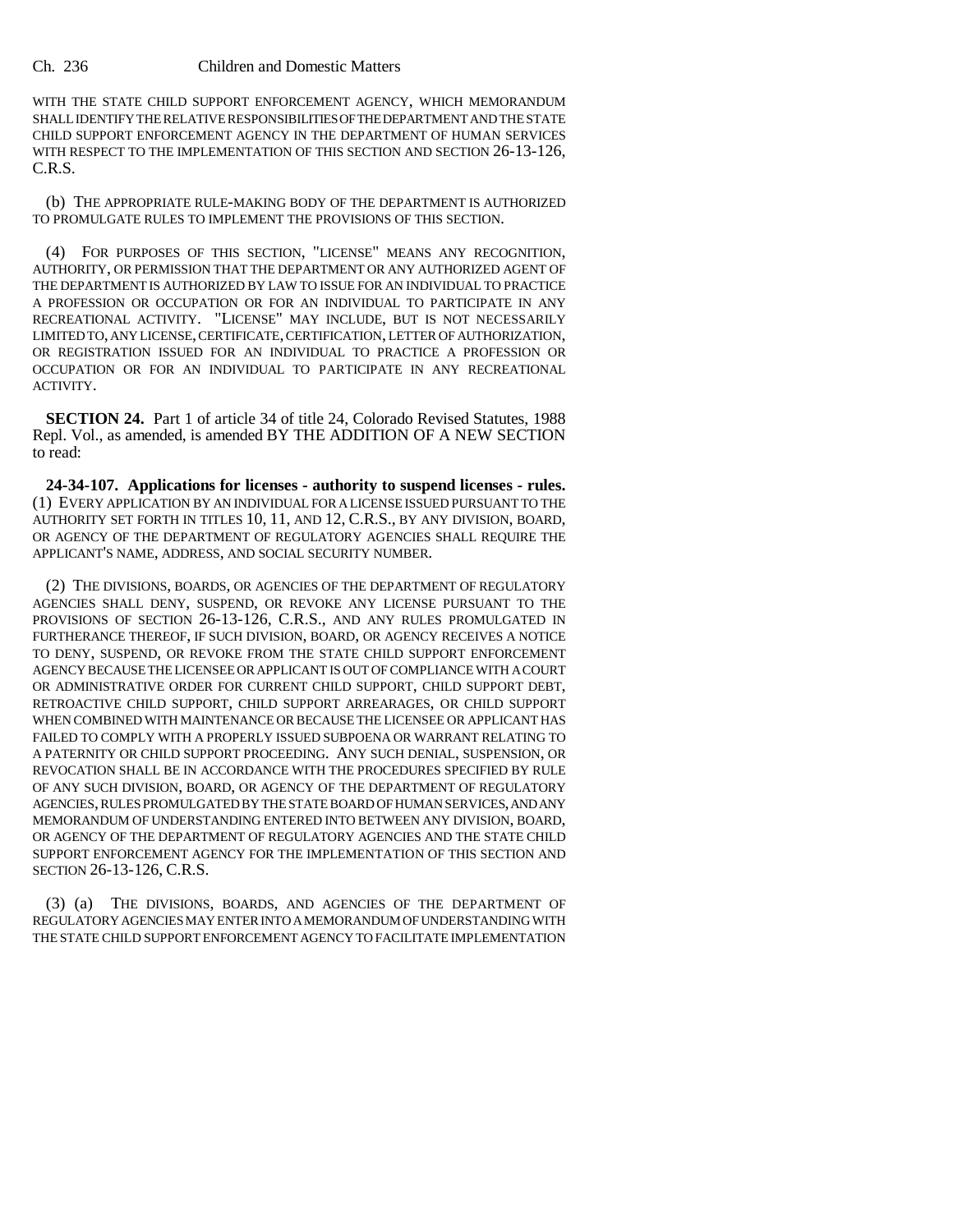OF THIS SECTION AND SECTION 26-13-126, C.R.S., THROUGH THE RULES PROMULGATED PURSUANT TO SUBSECTION (2) OF THIS SECTION.

(b) THE DIVISIONS, BOARDS AND AGENCIES OF THE DEPARTMENT OF REGULATORY AGENCIES ARE AUTHORIZED TO PROMULGATE RULES TO IMPLEMENT THE PROVISIONS OF THIS SECTION.

(4) FOR PURPOSES OF THIS SECTION, "LICENSE" MEANS ANY REGISTRATION, CERTIFICATE, CHARTER, OR MEMBERSHIP ISSUED BY ANY DIVISION, BOARD, OR AGENCY OF THE DEPARTMENT OF REGULATORY AGENCIES FOR AN INDIVIDUAL TO PRACTICE A PROFESSION OR OCCUPATION OR FOR AN INDIVIDUAL TO PARTICIPATE IN ANY RECREATIONAL ACTIVITY.

**SECTION 25.** Part 1 of article 35 of title 24, Colorado Revised Statutes, 1988 Repl. Vol., as amended, is amended BY THE ADDITION OF A NEW SECTION to read:

**24-35-116. Applications for licenses - authority to suspend licenses - rules.** (1) EVERY APPLICATION BY AN INDIVIDUAL FOR A LICENSE ISSUED BY THE DEPARTMENT OF REVENUE OR ANY DIVISION OR AUTHORIZED AGENT OF SUCH DEPARTMENT SHALL REQUIRE THE APPLICANT'S NAME, ADDRESS, AND SOCIAL SECURITY NUMBER.

(2) THE DEPARTMENT OF REVENUE OR ANY DIVISION OR ANY AUTHORIZED AGENT OF THE DEPARTMENT SHALL DENY, SUSPEND, OR REVOKE ANY LICENSE PURSUANT TO THE PROVISIONS OF SECTION 26-13-126, C.R.S., AND ANY RULES PROMULGATED IN FURTHERANCE THEREOF, IF THE DEPARTMENT OR AGENT THEREOF RECEIVES A NOTICE TO DENY, SUSPEND, OR REVOKE FROM THE STATE CHILD SUPPORT ENFORCEMENT AGENCY BECAUSE THE LICENSEE OR APPLICANT IS OUT OF COMPLIANCE WITH A COURT OR ADMINISTRATIVE ORDER FOR CURRENT CHILD SUPPORT, CHILD SUPPORT DEBT, RETROACTIVE CHILD SUPPORT, CHILD SUPPORT ARREARAGES, OR CHILD SUPPORT WHEN COMBINED WITH MAINTENANCE OR BECAUSE THE LICENSEE OR APPLICANT HAS FAILED TO COMPLY WITH A PROPERLY ISSUED SUBPOENA OR WARRANT RELATING TO A PATERNITY OR CHILD SUPPORT PROCEEDING. ANY SUCH DENIAL, SUSPENSION, OR REVOCATION SHALL BE IN ACCORDANCE WITH THE PROCEDURES SPECIFIED BY RULE OF THE DEPARTMENT OF REVENUE, RULES PROMULGATED BY THE STATE BOARD OF HUMAN SERVICES, AND ANY MEMORANDUM OF UNDERSTANDING ENTERED INTO BETWEEN THE DEPARTMENT OF REVENUE OR AN AUTHORIZED AGENT THEREOF AND THE STATE CHILD SUPPORT ENFORCEMENT AGENCY FOR THE IMPLEMENTATION OF THIS SECTION AND SECTION 26-13-126, C.R.S.

(3) (a) THE DEPARTMENT OF REVENUE SHALL ENTER INTO A MEMORANDUM OF UNDERSTANDING WITH THE STATE CHILD SUPPORT ENFORCEMENT AGENCY, WHICH MEMORANDUM SHALL IDENTIFY THE RELATIVE RESPONSIBILITIES OF THE DEPARTMENT OF REVENUE AND THE STATE CHILD SUPPORT ENFORCEMENT AGENCY IN THE DEPARTMENT OF HUMAN SERVICES WITH RESPECT TO THE IMPLEMENTATION OF THIS SECTION AND SECTION 26-13-126, C.R.S.

(b) THE APPROPRIATE RULE-MAKING BODY OF THE DEPARTMENT OF REVENUE IS AUTHORIZED TO PROMULGATE RULES TO IMPLEMENT THE PROVISIONS OF THIS SECTION.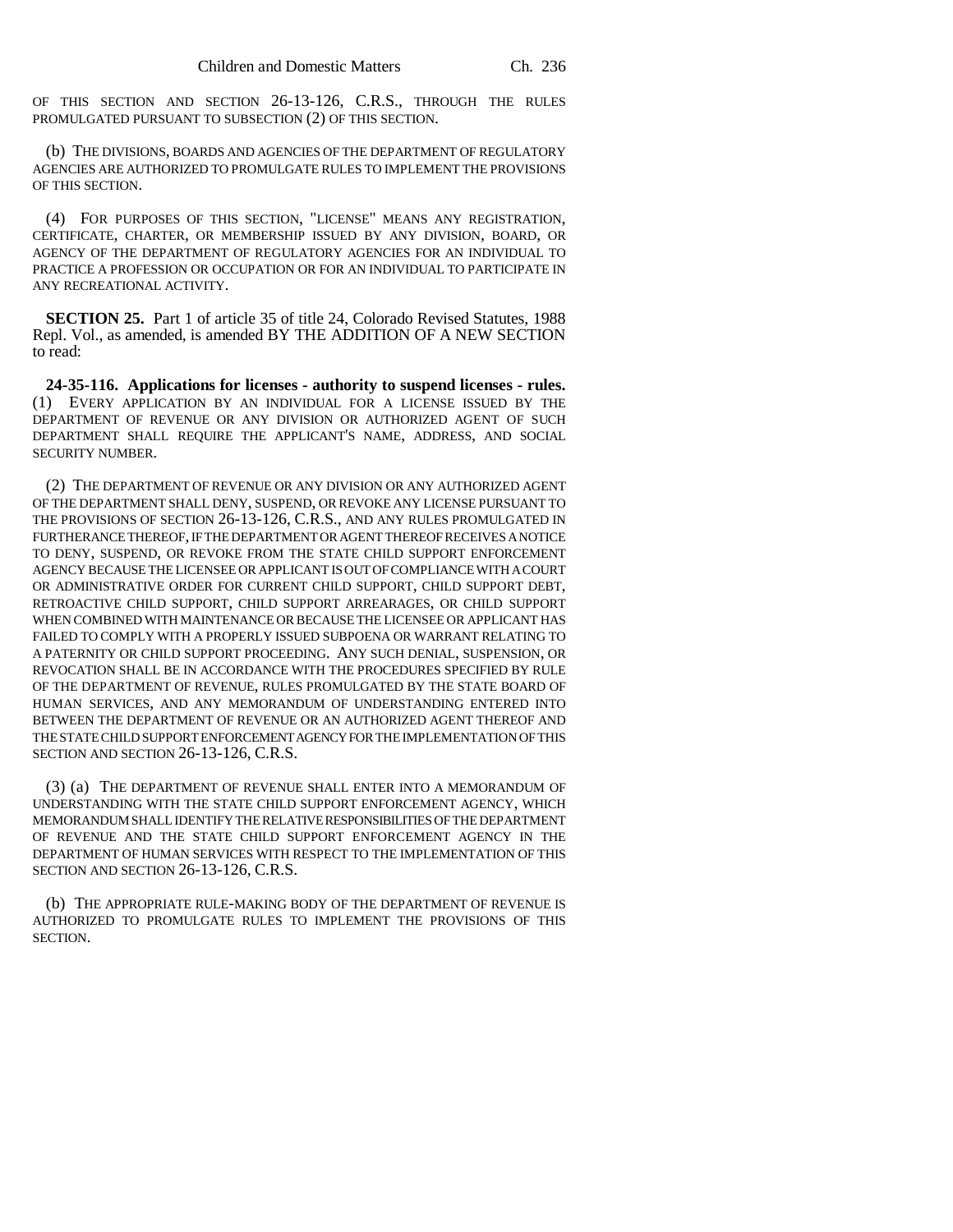(4) FOR PURPOSES OF THIS SECTION, "LICENSE" MEANS ANY RECOGNITION, AUTHORITY, OR PERMISSION THAT THE DEPARTMENT OF REVENUE OR ANY DIVISION OR ANY AUTHORIZED AGENT OF SUCH DEPARTMENT IS AUTHORIZED BY LAW TO ISSUE FOR AN INDIVIDUAL TO PRACTICE A PROFESSION OR OCCUPATION OR FOR AN INDIVIDUAL TO PARTICIPATE IN ANY RECREATIONAL ACTIVITY. "LICENSE" MAY INCLUDE, BUT IS NOT NECESSARILY LIMITED TO, ANY LICENSE, CERTIFICATE, CERTIFICATION, LETTER OF AUTHORIZATION, OR REGISTRATION ISSUED FOR AN INDIVIDUAL TO PRACTICE A PROFESSION OR OCCUPATION OR FOR AN INDIVIDUAL TO PARTICIPATE IN ANY RECREATIONAL ACTIVITY.

**SECTION 26.** Article 36 of title 24, Colorado Revised Statutes, 1988 Repl. Vol., as amended, is amended BY THE ADDITION OF A NEW SECTION to read:

**24-36-118. Applications for licenses - authority to suspend licenses - rules.** (1) EVERY APPLICATION BY AN INDIVIDUAL FOR A LICENSE ISSUED BY THE DEPARTMENT OF THE TREASURY OR ANY AUTHORIZED AGENT OF SUCH DEPARTMENT SHALL REQUIRE THE APPLICANT'S NAME, ADDRESS, AND SOCIAL SECURITY NUMBER.

(2) THE DEPARTMENT OF THE TREASURY OR ANY AUTHORIZED AGENT OF THE DEPARTMENT SHALL DENY, SUSPEND, OR REVOKE ANY LICENSE PURSUANT TO THE PROVISIONS OF SECTION 26-13-126, C.R.S., AND ANY RULES PROMULGATED IN FURTHERANCE THEREOF, IF THE DEPARTMENT OR AGENT THEREOF RECEIVES A NOTICE TO DENY, SUSPEND, OR REVOKE FROM THE STATE CHILD SUPPORT ENFORCEMENT AGENCY BECAUSE THE LICENSEE OR APPLICANT IS OUT OF COMPLIANCE WITH A COURT OR ADMINISTRATIVE ORDER FOR CURRENT CHILD SUPPORT, CHILD SUPPORT DEBT, RETROACTIVE CHILD SUPPORT, CHILD SUPPORT ARREARAGES, OR CHILD SUPPORT WHEN COMBINED WITH MAINTENANCE OR BECAUSE THE LICENSEE OR APPLICANT HAS FAILED TO COMPLY WITH A PROPERLY ISSUED SUBPOENA OR WARRANT RELATING TO A PATERNITY OR CHILD SUPPORT PROCEEDING. ANY SUCH DENIAL, SUSPENSION, OR REVOCATION SHALL BE IN ACCORDANCE WITH THE PROCEDURES SPECIFIED BY RULE OF THE DEPARTMENT OF THE TREASURY, RULES PROMULGATED BY THE STATE BOARD OF HUMAN SERVICES, AND ANY MEMORANDUM OF UNDERSTANDING ENTERED INTO BETWEEN THE DEPARTMENT OF THE TREASURY OR AN AUTHORIZED AGENT THEREOF AND THE STATE CHILD SUPPORT ENFORCEMENT AGENCY FOR THE IMPLEMENTATION OF THIS SECTION AND SECTION 26-13-126, C.R.S.

(3) (a) THE DEPARTMENT OF THE TREASURY SHALL ENTER INTO A MEMORANDUM OF UNDERSTANDING WITH THE STATE CHILD SUPPORT ENFORCEMENT AGENCY, WHICH MEMORANDUM SHALL IDENTIFY THE RELATIVE RESPONSIBILITIES OF THE DEPARTMENT OF THE TREASURY AND THE STATE CHILD SUPPORT ENFORCEMENT AGENCY IN THE DEPARTMENT OF HUMAN SERVICES WITH RESPECT TO THE IMPLEMENTATION OF THIS SECTION AND SECTION 26-13-126, C.R.S.

(b) THE APPROPRIATE RULE-MAKING BODY OF THE DEPARTMENT OF THE TREASURY IS AUTHORIZED TO PROMULGATE RULES TO IMPLEMENT THE PROVISIONS OF THIS SECTION.

(4) FOR PURPOSES OF THIS SECTION, "LICENSE" MEANS ANY RECOGNITION, AUTHORITY, OR PERMISSION THAT THE DEPARTMENT OF THE TREASURY OR ANY AUTHORIZED AGENT OF SUCH DEPARTMENT IS AUTHORIZED BY LAW TO ISSUE FOR AN INDIVIDUAL TO PRACTICE A PROFESSION OR OCCUPATION OR FOR AN INDIVIDUAL TO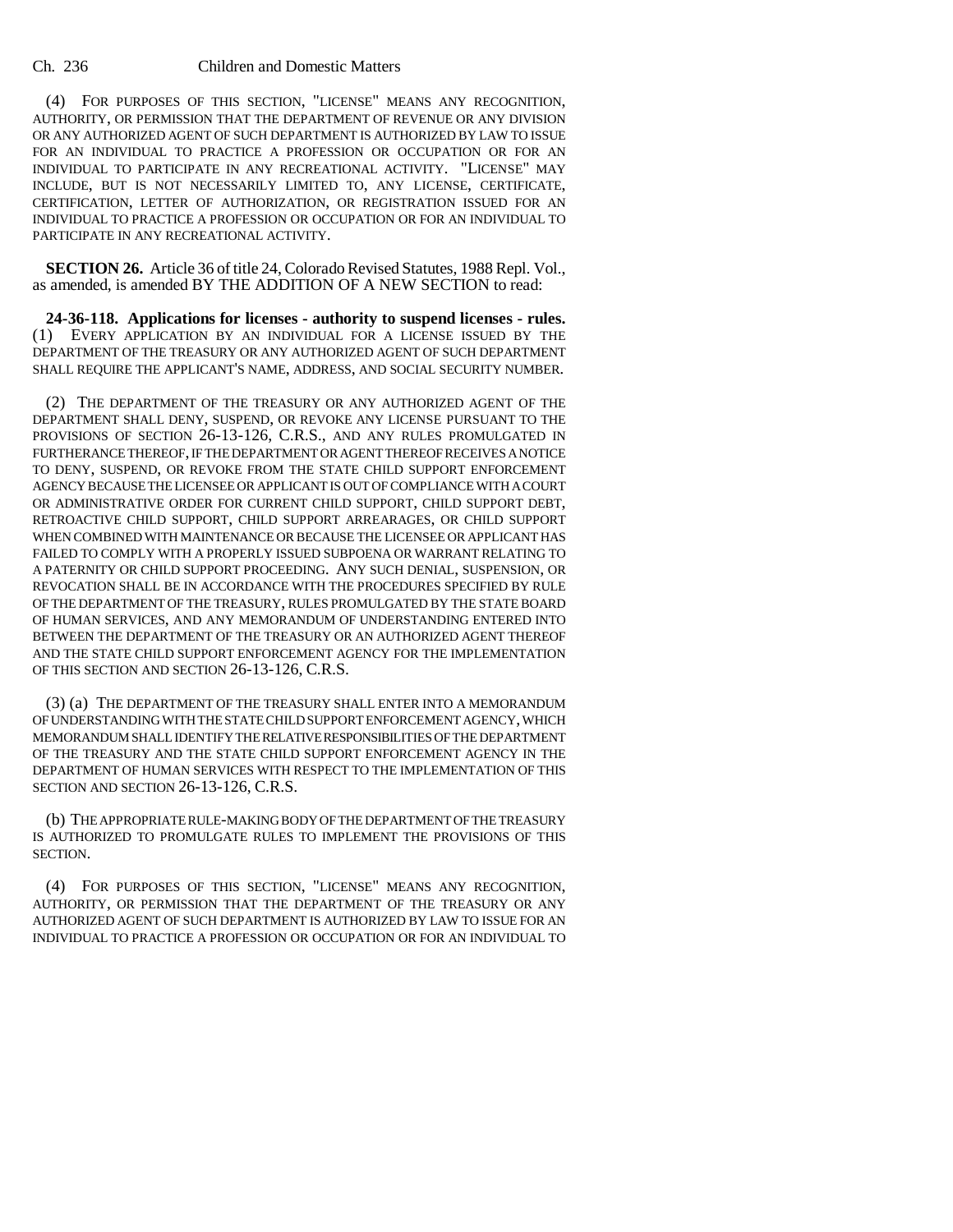PARTICIPATE IN ANY RECREATIONAL ACTIVITY. "LICENSE" MAY INCLUDE, BUT IS NOT NECESSARILY LIMITED TO, ANY LICENSE, CERTIFICATE, CERTIFICATION, LETTER OF AUTHORIZATION, OR REGISTRATION ISSUED FOR AN INDIVIDUAL TO PRACTICE A PROFESSION OR OCCUPATION OR FOR AN INDIVIDUAL TO PARTICIPATE IN ANY RECREATIONAL ACTIVITY.

**SECTION 27.** 24-101-105, Colorado Revised Statutes, 1988 Repl. Vol., as amended, is amended BY THE ADDITION OF A NEW SUBSECTION to read:

**24-101-105. Application of this code.** (4) THE EXECUTIVE DIRECTOR OF THE DEPARTMENT OF HUMAN SERVICES MAY PROCURE THE NECESSARY SERVICES AND SUPPORT REQUIRED TO DEVELOP, IMPLEMENT, AND OPERATE STATE AND FEDERAL CHILD SUPPORT ENFORCEMENT WELFARE REFORM MANDATES WHICH SHALL NOT BE SUBJECT TO THIS CODE. THIS PROCUREMENT SHALL BE LIMITED TO FUNDS SPECIFICALLY APPROPRIATED FOR CHILD SUPPORT ENFORCEMENT IN FISCAL YEAR 1997-98 SUBJECT TO AVAILABLE APPROPRIATIONS FOR INFORMATION TECHNOLOGY HARDWARE, SOFTWARE, AND RELATED SERVICES.

**SECTION 28.** Part 1 of article 1 of title 25, Colorado Revised Statutes, 1989 Repl. Vol., as amended, is amended BY THE ADDITION OF A NEW SECTION to read:

**25-1-125. Applications for licenses - authority to suspend licenses - rules.** (1) EVERY APPLICATION BY AN INDIVIDUAL FOR A LICENSE ISSUED BY THE DEPARTMENT OR ANY AUTHORIZED AGENT OF THE DEPARTMENT SHALL REQUIRE THE APPLICANT'S NAME, ADDRESS, AND SOCIAL SECURITY NUMBER.

(2) THE DEPARTMENT OR ANY AUTHORIZED AGENT OF THE DEPARTMENT SHALL DENY, SUSPEND, OR REVOKE ANY LICENSE PURSUANT TO THE PROVISIONS OF SECTION 26-13-126,C.R.S., AND ANY RULES PROMULGATED IN FURTHERANCE THEREOF, IF THE DEPARTMENT OR AGENT THEREOF RECEIVES A NOTICE TO DENY, SUSPEND, OR REVOKE FROM THE STATE CHILD SUPPORT ENFORCEMENT AGENCY BECAUSE THE LICENSEE OR APPLICANT IS OUT OF COMPLIANCE WITH A COURT OR ADMINISTRATIVE ORDER FOR CURRENT CHILD SUPPORT, CHILD SUPPORT DEBT, RETROACTIVE CHILD SUPPORT, CHILD SUPPORT ARREARAGES, OR CHILD SUPPORT WHEN COMBINED WITH MAINTENANCE OR BECAUSE THE LICENSEE OR APPLICANT HAS FAILED TO COMPLY WITH A PROPERLY ISSUED SUBPOENA OR WARRANT RELATING TO A PATERNITY OR CHILD SUPPORT PROCEEDING. ANY SUCH DENIAL, SUSPENSION, OR REVOCATION SHALL BE IN ACCORDANCE WITH THE PROCEDURES SPECIFIED BY RULE OF THE DEPARTMENT, RULES PROMULGATED BY THE STATE BOARD OF HUMAN SERVICES, AND ANY MEMORANDUM OF UNDERSTANDING ENTERED INTO BETWEEN THE DEPARTMENT OR AN AUTHORIZED AGENT THEREOF AND THE STATE CHILD SUPPORT ENFORCEMENT AGENCY FOR THE IMPLEMENTATION OF THIS SECTION AND SECTION 26-13-126, C.R.S.

(3) (a) THE DEPARTMENT SHALL ENTER INTO A MEMORANDUM OF UNDERSTANDING WITH THE STATE CHILD SUPPORT ENFORCEMENT AGENCY, WHICH MEMORANDUM SHALL IDENTIFY THE RELATIVE RESPONSIBILITIES OF THE DEPARTMENT AND THE STATE CHILD SUPPORT ENFORCEMENT AGENCY IN THE DEPARTMENT OF HUMAN SERVICES WITH RESPECT TO THE IMPLEMENTATION OF THIS SECTION AND SECTION 26-13-126. C.R.S.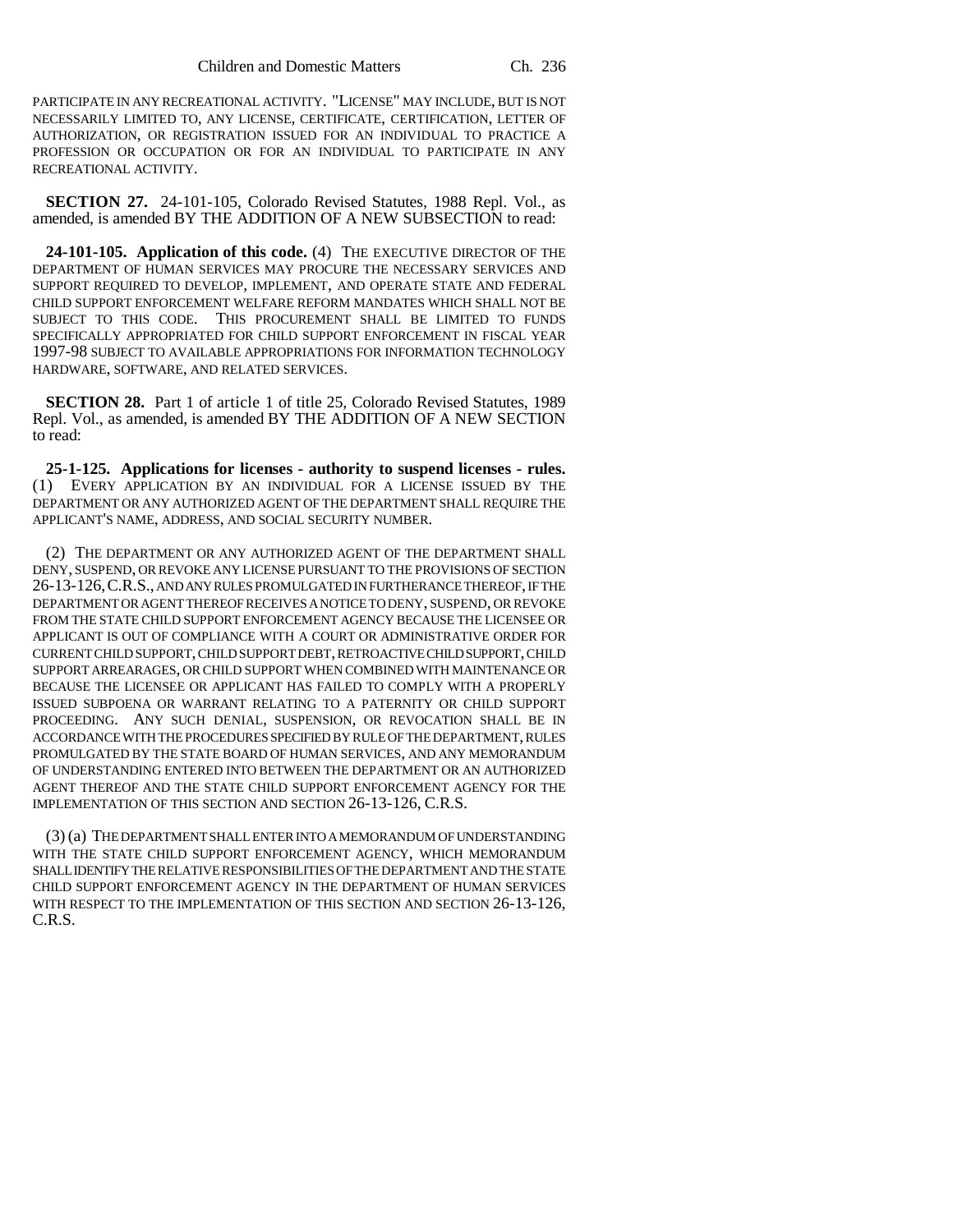(b) THE APPROPRIATE RULE-MAKING BODY OF THE DEPARTMENT IS AUTHORIZED TO PROMULGATE RULES TO IMPLEMENT THE PROVISIONS OF THIS SECTION.

(4) FOR PURPOSES OF THIS SECTION, "LICENSE" MEANS ANY RECOGNITION, AUTHORITY, OR PERMISSION THAT THE DEPARTMENT OR ANY AUTHORIZED AGENT OF THE DEPARTMENT IS AUTHORIZED BY LAW TO ISSUE FOR AN INDIVIDUAL TO PRACTICE A PROFESSION OR OCCUPATION OR FOR AN INDIVIDUAL TO PARTICIPATE IN ANY RECREATIONAL ACTIVITY. "LICENSE" MAY INCLUDE, BUT IS NOT NECESSARILY LIMITED TO, ANY LICENSE, CERTIFICATE, CERTIFICATION, LETTER OF AUTHORIZATION, OR REGISTRATION ISSUED FOR AN INDIVIDUAL TO PRACTICE A PROFESSION OR OCCUPATION OR FOR AN INDIVIDUAL TO PARTICIPATE IN ANY RECREATIONAL ACTIVITY.

**SECTION 29.** 25-2-110 (1), Colorado Revised Statutes, 1989 Repl. Vol., is amended to read:

**25-2-110. Certificates of death.** (1) A certificate of death for each death which occurs in Colorado shall be filed with the state registrar or as otherwise directed by the state registrar, within five days after such death occurs and prior to final disposition, and shall be registered if it has been completed in accordance with this section. EVERY CERTIFICATE OF DEATH SHALL IDENTIFY THE DECEDENT'S SOCIAL SECURITY NUMBER, IF AVAILABLE. If the place of death is unknown but the dead body is found in Colorado, the certificate of death shall be completed and filed in accordance with this section. The place where the body is found shall be shown as the place of death. If the date of death is unknown, it shall be determined by approximation.

**SECTION 30.** 25-2-112 (3), Colorado Revised Statutes, 1989 Repl. Vol., as amended, is amended BY THE ADDITION OF A NEW PARAGRAPH to read:

**25-2-112. Certificates of birth - filing - establishment of paternity - repeal.** (3) (c) FOR PURPOSES OF ACKNOWLEDGING PATERNITY, THE FORM PRESCRIBED AND FURNISHED BY THE STATE REGISTRAR SHALL CONTAIN THE MINIMUM REQUIREMENTS SPECIFIED BY THE SECRETARY OF THE FEDERAL DEPARTMENT OF HEALTH AND HUMAN SERVICES.

**SECTION 31.** Part 1 of article 1 of title 26, Colorado Revised Statutes, 1989 Repl. Vol., as amended, is amended BY THE ADDITION OF A NEW SECTION to read:

**26-1-130. Applications for licenses - authority to suspend licenses - rules.** (1) EVERY APPLICATION BY AN INDIVIDUAL FOR A LICENSE ISSUED BY THE STATE DEPARTMENT OR ANY AUTHORIZED AGENT OF SAID DEPARTMENT SHALL REQUIRE THE APPLICANT'S NAME, ADDRESS, AND SOCIAL SECURITY NUMBER.

THE STATE DEPARTMENT OR ANY AUTHORIZED AGENT OF THE STATE DEPARTMENT SHALL DENY, SUSPEND, OR REVOKE ANY LICENSE PURSUANT TO THE PROVISIONS OF SECTION 26-13-126, AND ANY RULES PROMULGATED IN FURTHERANCE THEREOF, IF THE STATE DEPARTMENT OR AGENT THEREOF RECEIVES A NOTICE TO DENY, SUSPEND, OR REVOKE FROM THE STATE CHILD SUPPORT ENFORCEMENT AGENCY BECAUSE THE LICENSEE OR APPLICANT IS OUT OF COMPLIANCE WITH A COURT OR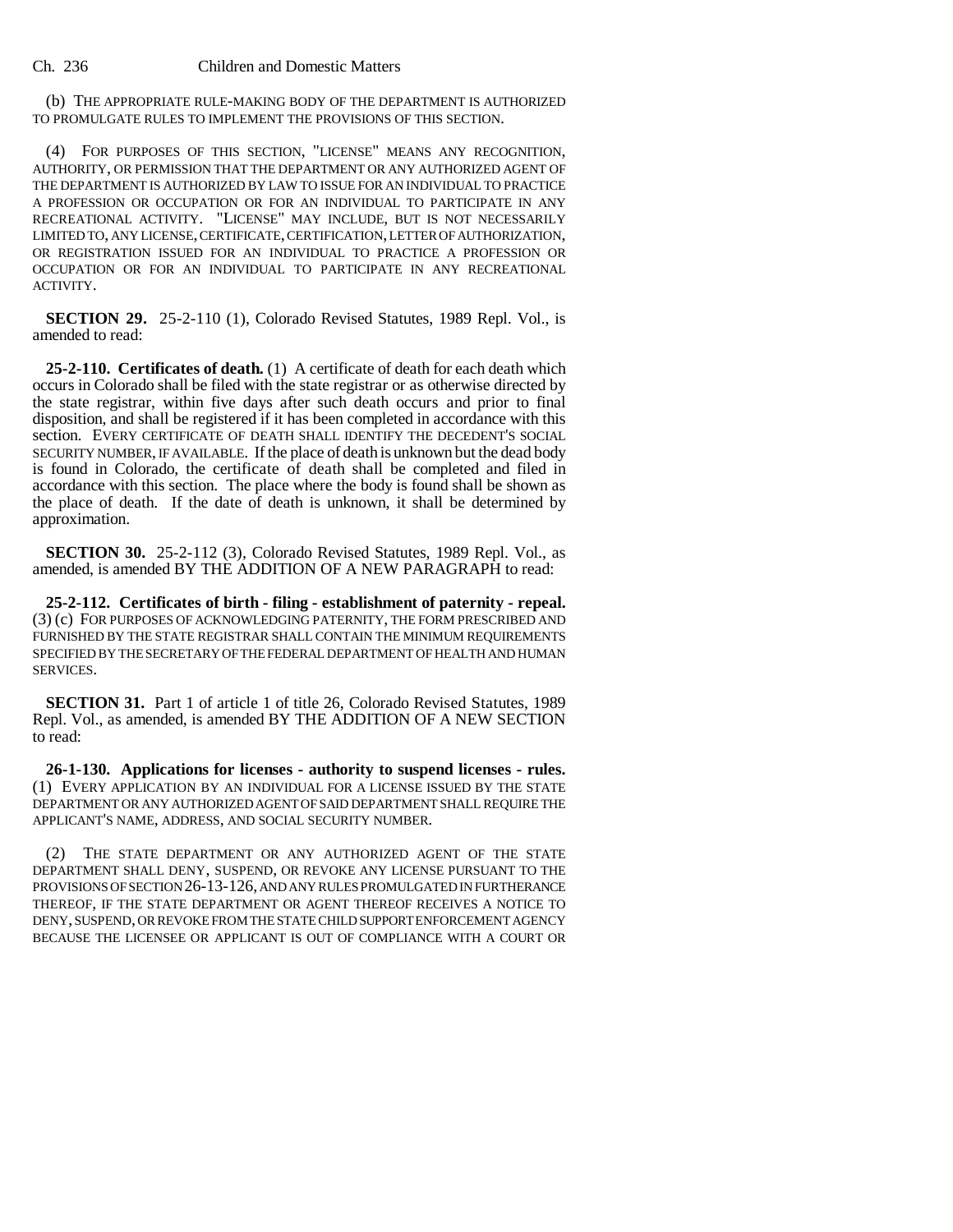ADMINISTRATIVE ORDER FOR CURRENT CHILD SUPPORT, CHILD SUPPORT DEBT, RETROACTIVE CHILD SUPPORT, CHILD SUPPORT ARREARAGES, OR CHILD SUPPORT WHEN COMBINED WITH MAINTENANCE OR BECAUSE THE LICENSEE OR APPLICANT HAS FAILED TO COMPLY WITH A PROPERLY ISSUED SUBPOENA OR WARRANT RELATING TO A PATERNITY OR CHILD SUPPORT PROCEEDING. ANY SUCH DENIAL, SUSPENSION, OR REVOCATION SHALL BE IN ACCORDANCE WITH THE PROCEDURES SPECIFIED BY RULE OF THE STATE DEPARTMENT AND RULES PROMULGATED BY THE STATE BOARD FOR THE IMPLEMENTATION OF THIS SECTION AND SECTION 26-13-126.

(3) (a) THE STATE DEPARTMENT SHALL ENTER INTO A MEMORANDUM OF UNDERSTANDING WITH THE STATE CHILD SUPPORT ENFORCEMENT AGENCY, WHICH MEMORANDUM SHALL IDENTIFY THE RELATIVE RESPONSIBILITIES OF THE STATE DEPARTMENT AND THE STATE CHILD SUPPORT ENFORCEMENT AGENCY WITH RESPECT TO THE IMPLEMENTATION OF THIS SECTION AND SECTION 26-13-126.

(b) THE APPROPRIATE RULE-MAKING BODY OF THE STATE DEPARTMENT IS AUTHORIZED TO PROMULGATE RULES TO IMPLEMENT THE PROVISIONS OF THIS SECTION.

(4) FOR PURPOSES OF THIS SECTION, "LICENSE" MEANS ANY RECOGNITION, AUTHORITY, OR PERMISSION THAT THE STATE DEPARTMENT OR ANY AUTHORIZED AGENT OF SAID DEPARTMENT IS AUTHORIZED BY LAW TO ISSUE FOR AN INDIVIDUAL TO PRACTICE A PROFESSION OR OCCUPATION OR FOR AN INDIVIDUAL TO PARTICIPATE IN ANY RECREATIONAL ACTIVITY. "LICENSE" MAY INCLUDE, BUT IS NOT NECESSARILY LIMITED TO, ANY LICENSE, CERTIFICATE, CERTIFICATION, LETTER OF AUTHORIZATION, OR REGISTRATION ISSUED FOR AN INDIVIDUAL TO PRACTICE A PROFESSION OR OCCUPATION OR FOR AN INDIVIDUAL TO PARTICIPATE IN ANY RECREATIONAL ACTIVITY.

**SECTION 32.** 26-2-111 (3) (a), Colorado Revised Statutes, 1989 Repl. Vol., as amended by Senate Bill 97-120, enacted at the First Regular Session of the Sixty-first General Assembly, is amended to read:

**26-2-111. Eligibility for public assistance.** (3) **Colorado works program.** (a) A person by signing an application for the works program assigns, by operation of law, to the state department, all rights the applicant may have to support from any other person on his or her own behalf or on behalf of any other family member for whom application is made. For the purposes of this subsection (3), the assignment:

(I) Is effective for both current and accrued support;

(II) Takes effect upon a determination that the applicant is eligible for the works program; and

(III) Shall remain in effect with respect to the amounts of any unpaid support obligation accrued under the assignment that was owed prior to the termination of works program assistance to a recipient; AND

(IV) SHALL REMAIN IN EFFECT, WHETHER THE ASSIGNMENT OCCURRED PRIOR TO, ON, OR AFTER JULY 1, 1997.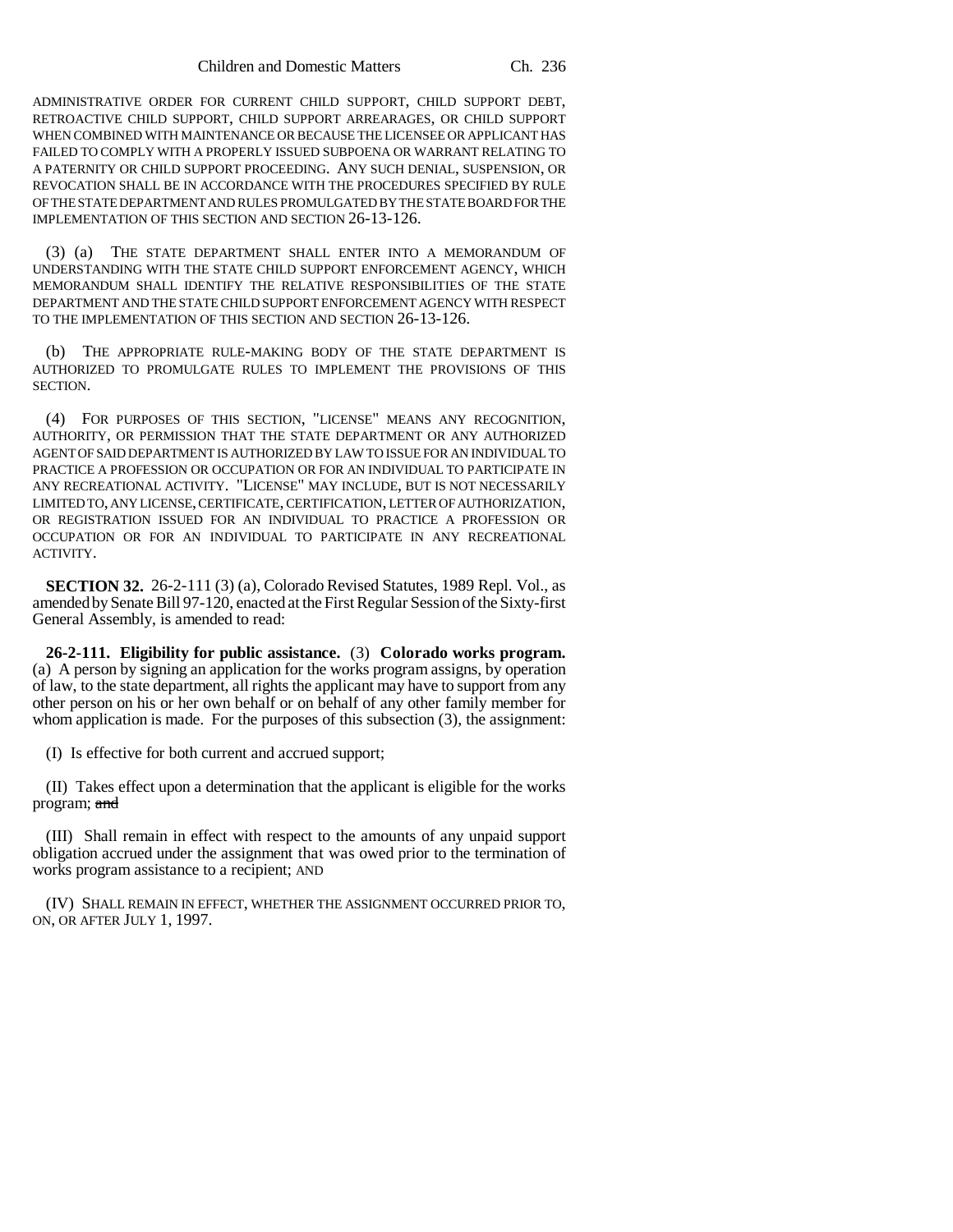**SECTION 33.** Article 13 of title 26, Colorado Revised Statutes, 1989 Repl. Vol., as amended, is amended BY THE ADDITION OF A NEW SECTION to read:

**26-13-102.7. Privacy - legislative declaration.** (1) THE GENERAL ASSEMBLY HEREBY FINDS THAT WHILE IT IS BENEFICIAL TO THE CHILDREN OF THE STATE OF COLORADO TO HAVE PROCEDURES BY WHICH TO ENHANCE THE ESTABLISHMENT AND ENFORCEMENT OF CHILD SUPPORT, SOME OF WHICH MAY INCLUDE THE COLLECTION AND TRANSMISSION OF CERTAIN INFORMATIONAL DATA BY ELECTRONIC AND OTHER MEANS, THE GENERAL ASSEMBLY ALSO DETERMINES THAT IT IS EQUALLY IMPORTANT TO PREVENT ABUSES OF PERSONAL INFORMATION AND TO SAFEGUARD THE FUNDAMENTAL RIGHT OF INDIVIDUALS TO PRIVACY. TO ENSURE THE PRIVACY OF INDIVIDUALS AGAINST WHOM CHILD SUPPORT IS TO BE ESTABLISHED OR ENFORCED OR ON WHOSE BEHALF IT IS TO BE COLLECTED, THE GENERAL ASSEMBLY HEREBY DETERMINES THAT IT IS APPROPRIATE THAT CERTAIN SAFEGUARDS BE ESTABLISHED.

(2) IN ADDITION TO ANY OTHER CONFIDENTIALITY PROVISIONS SET FORTH IN THIS ARTICLE AND SECTION 14-14-113, C.R.S., THE CHILD SUPPORT ENFORCEMENT AGENCY AND THE DELEGATE CHILD SUPPORT ENFORCEMENT UNITS, WHEN EXERCISING AUTHORITY PURSUANT TO THIS ARTICLE AND SECTION 14-14-113, C.R.S., TO ESTABLISH, MODIFY, OR ENFORCE SUPPORT OBLIGATIONS, SHALL MAKE EVERY EFFORT TO PRESERVE THE INTEGRITY AND CONFIDENTIALITY OF THE INFORMATIONAL DATA OBTAINED FROM OTHER SOURCES ABOUT THE SUPPORT OBLIGOR AND OBLIGEE AND THE INFORMATIONAL DATA PROVIDED TO ANY OTHER SOURCE ABOUT SUCH INDIVIDUALS. THE CHILD SUPPORT ENFORCEMENT AGENCY AND THE DELEGATE CHILD SUPPORT ENFORCEMENT UNITS SHALL SHARE ONLY THE MINIMUM AMOUNT OF INFORMATION REQUIRED BY LAW AND BY MEANS THAT ARE MOST CAPABLE OF PRESERVING THE INTEGRITY AND CONFIDENTIALITY OF THE INFORMATION OR DATA ABOUT THE INDIVIDUAL. SPECIFICALLY, THE INFORMATIONAL DATA MAINTAINED OR TRANSMITTED PURSUANT TO THIS ARTICLE SHALL BE:

(a) PROCESSED FAIRLY AND LAWFULLY;

(b) COLLECTED FOR SPECIFIED, EXPLICIT, AND LEGITIMATE PURPOSES AS PROVIDED BY STATUTE OR RULE AND NOT FURTHER PROCESSED IN A WAY INCOMPATIBLE WITH THOSE PURPOSES;

(c) ADEQUATE, RELEVANT, AND NOT EXCESSIVE IN RELATION TO THE PURPOSES FOR WHICH SUCH INFORMATION IS COLLECTED OR PROCESSED;

(d) ACCURATE AND, WHERE NECESSARY, KEPT UP TO DATE TO THE MAXIMUM EXTENT FEASIBLE; AND

(e) KEPT IN A FORM THAT PERMITS IDENTIFICATION OF THE SUBJECT OF SUCH INFORMATION FOR NO LONGER THAN IS NECESSARY FOR THE PURPOSES FOR WHICH THE INFORMATION WAS COLLECTED OR FOR WHICH IT WAS PROCESSED.

(3) IN ADDITION, AN INDIVIDUAL ABOUT WHOM INFORMATION IS GATHERED OR TRANSMITTED PURSUANT TO THIS ARTICLE OR SECTION 14-14-113, C.R.S., SHALL HAVE THE RIGHT TO ACCESS SUCH INFORMATION RELATING TO HIM OR HER IN ORDER TO VERIFY THE ACCURACY OF THE INFORMATION AND THE LAWFULNESS OF THE PROCESSING OF SUCH INFORMATION.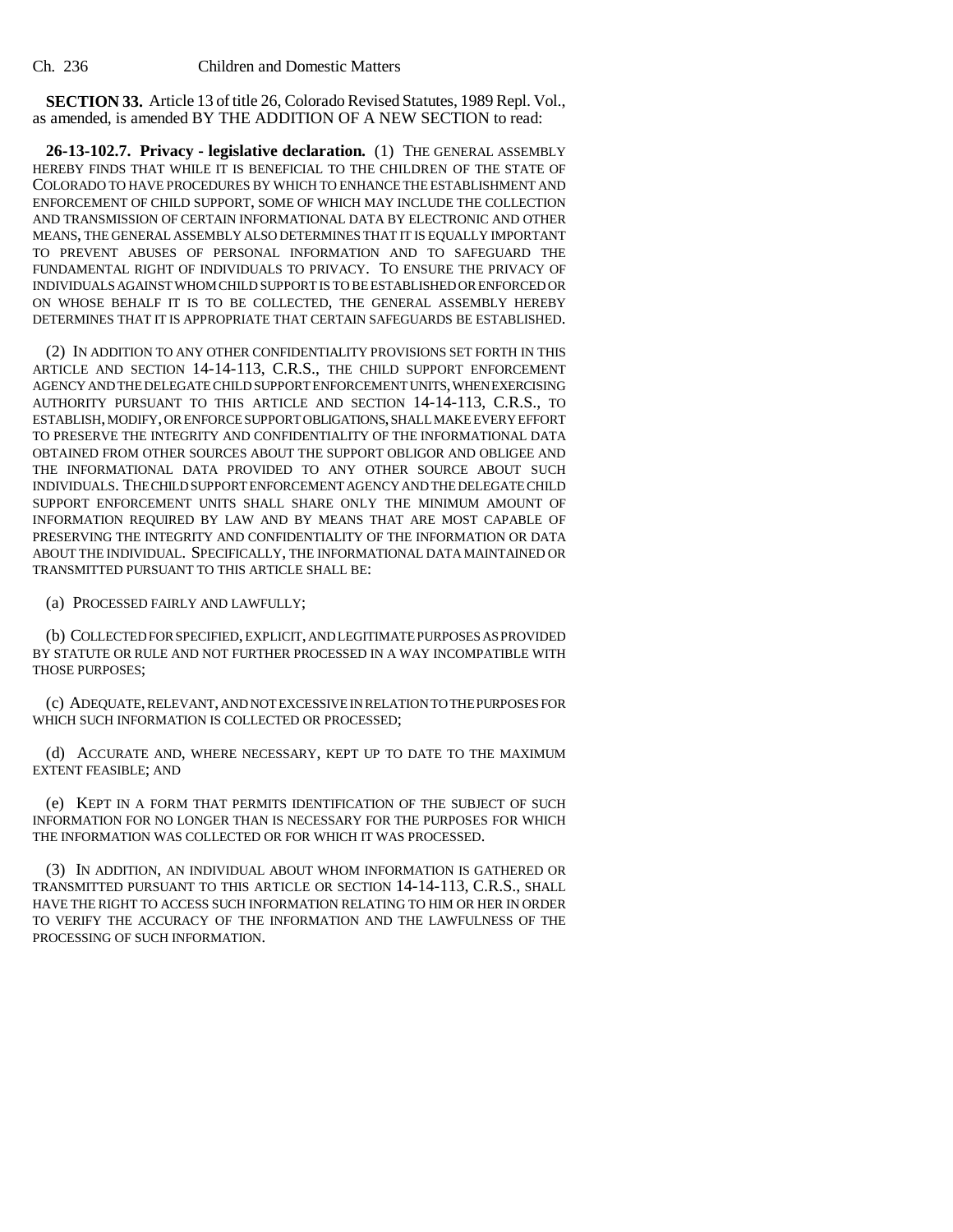(4) ANY INDIVIDUAL ABOUT WHOM INFORMATION IS GATHERED OR TRANSMITTED PURSUANT TO THIS ARTICLE OR SECTION 14-14-113, C.R.S., SHALL BE ENTITLED TO CIVIL DAMAGES IN A COURT OF LAW AGAINST ANY PERSON OR ENTITY WHO KNOWINGLY VIOLATES THE PROVISIONS OF THIS SECTION.

**SECTION 34.** 26-13-105 (1), Colorado Revised Statutes, 1989 Repl. Vol., as amended, is amended BY THE ADDITION OF A NEW PARAGRAPH to read:

**26-13-105. Child support enforcement services - report.** (1) Subject to the provisions of section 26-13-104, the child support enforcement program shall include the following, as required by federal law:

(f) (I) ANNUAL REVIEWS OF THE CHILD SUPPORT ENFORCEMENT PROGRAM, TO BE CONDUCTED BY THE STATE DEPARTMENT, INCLUDING ALL INFORMATION AS MAY BE NECESSARY TO MEASURE THE STATE'S COMPLIANCE WITH FEDERAL REQUIREMENTS.

(II) THE STATE DEPARTMENT SHALL REVIEW THE COST ASSOCIATED WITH CONDUCTING THE ANNUAL REVIEWS REQUIRED IN THIS PARAGRAPH (f) AND THE NUMBER OF FULL-TIME EQUIVALENT EMPLOYEES (FTE) OF THE STATE DEPARTMENT REQUIRED TO COMPLETE THE REVIEWS. THE STATE DEPARTMENT SHALL EXAMINE AND EVALUATE THE FEASIBILITY AND COST-EFFECTIVENESS OF PRIVATIZING THIS FUNCTION. THE STATE DEPARTMENT SHALL REPORT TO THE JOINT BUDGET COMMITTEE OF THE GENERAL ASSEMBLY ON OR BEFORE JANUARY 1, 1999, CONCERNING THE COSTS ASSOCIATED WITH THE ANNUAL REVIEWS AND THE ANTICIPATED COSTS ASSOCIATED WITH PRIVATIZING THE AUDITING FUNCTION REQUIRED BY THIS PARAGRAPH (f).

**SECTION 35.** 26-13-105, Colorado Revised Statutes, 1989 Repl. Vol., as amended, is amended BY THE ADDITION OF A NEW SUBSECTION to read:

**26-13-105. Child support enforcement services - report.** (2) (a) IN ADDITION TO THE ANNUAL REVIEW REQUIRED BY PARAGRAPH (f) OF SUBSECTION (1) OF THIS SECTION, OR AS A PART OF SUCH REVIEW, THE STATE DEPARTMENT SHALL EVALUATE THE COST AND EFFECTIVENESS OF EACH OF THE PROVISIONS IMPLEMENTED BY HOUSE BILL 97-1205. SUCH EVALUATION SHALL INCLUDE A REVIEW OF THE FOLLOWING:

(I) THE AMOUNT OF INCREASE IN SUPPORT COLLECTION, IF ANY, ASSOCIATED WITH THE IMPLEMENTATION OF EACH NEW PROVISION CONTAINED IN HOUSE BILL 97-1205;

(II) THE COST, IN FEDERAL, STATE, AND COUNTY DOLLARS, ASSOCIATED WITH THE IMPLEMENTATION OF EACH NEW PROVISION SET FORTH IN HOUSE BILL 97-1205;

(III) THE NUMBER OF FULL-TIME EQUIVALENT EMPLOYEES (FTE) NECESSITATED BY THE IMPLEMENTATION OF EACH NEW PROVISION CONTAINED IN HOUSE BILL 97-1205 AT BOTH THE STATE AND COUNTY LEVELS; AND

(IV) SUCH ADDITIONAL DATA AS MAY BE NECESSARY TO REPORT TO THE JOINT BUDGET COMMITTEE OF THE GENERAL ASSEMBLY AS REQUIRED IN PARAGRAPH (b) OF THIS SUBSECTION (2).

(b) THE STATE DEPARTMENT SHALL REPORT TO THE MEMBERS OF THE JOINT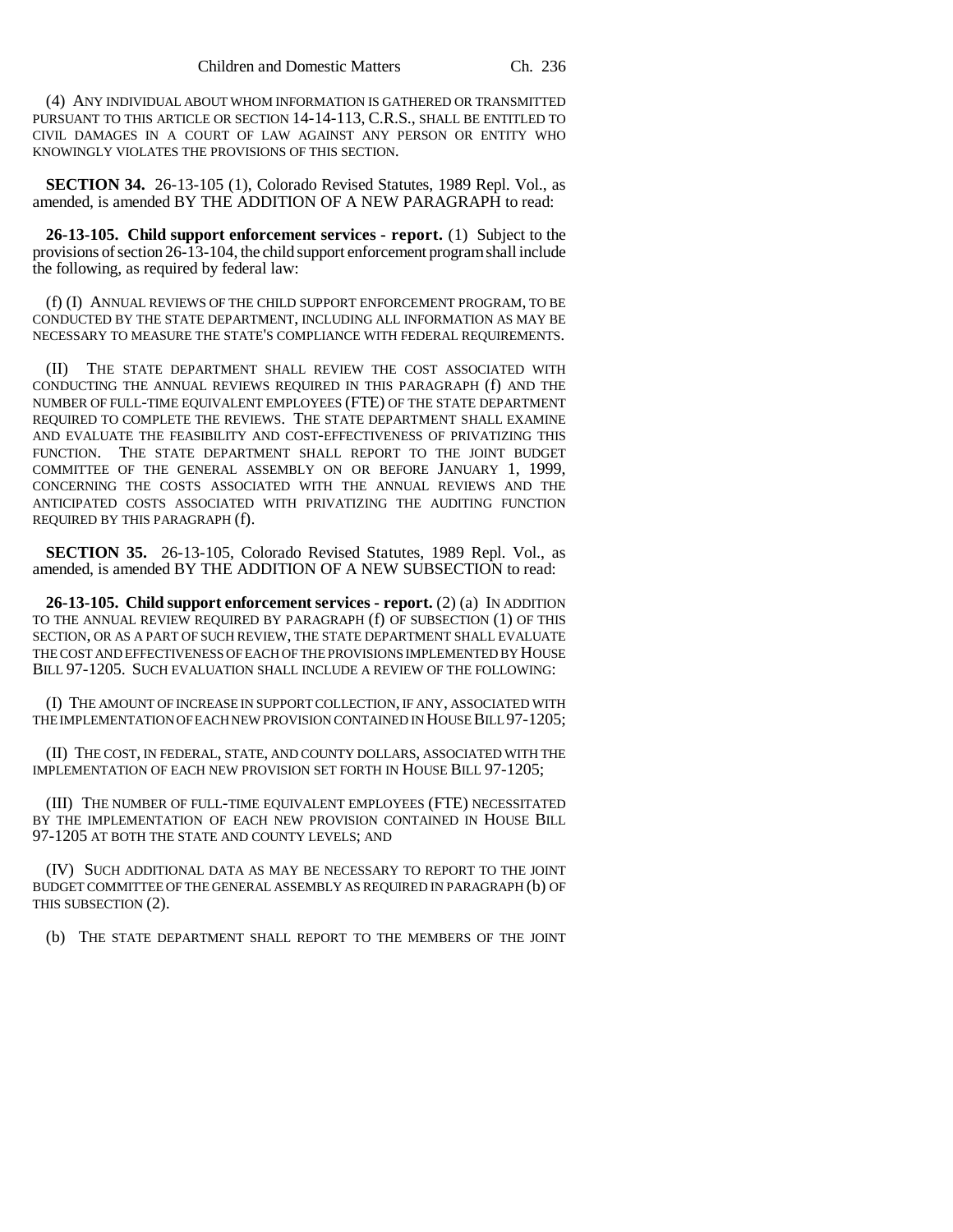BUDGET COMMITTEE OF THE GENERAL ASSEMBLY ON OR BEFORE JANUARY 1, 1999, CONCERNING THE FOLLOWING:

(I) THE AMOUNT OF INCREASE, IF ANY, IN SUPPORT COLLECTION ATTRIBUTABLE TO THE IMPLEMENTATION OF EACH NEW MEASURE SET FORTH IN HOUSE BILL 97-1205;

(II) THE COST, IN FEDERAL, STATE, AND COUNTY DOLLARS, ASSOCIATED WITH THE IMPLEMENTATION OF EACH NEW MEASURE OF HOUSE BILL 97-1205; AND

(III) THE NUMBER OF FULL-TIME EQUIVALENT EMPLOYEES (FTE) NECESSITATED BY THE IMPLEMENTATION OF EACH NEW MEASURE CONTAINED IN HOUSE BILL 97-1205 AT THE STATE LEVEL AND AT THE COUNTY LEVEL.

**SECTION 36.** 26-13-107 (1), the introductory portion to 26-13-107 (2), and 26-13-107 (2) (c), (3) (a), (3) (a.5), (3) (c), and (3) (e), Colorado Revised Statutes, 1989 Repl. Vol., as amended, are amended, and the said 26-13-107 (3) is further amended BY THE ADDITION OF THE FOLLOWING NEW PARAGRAPHS, to read:

**26-13-107. State parent locator service.** (1) There shall be established in the state department a state parent locator service to assist county departments DELEGATE CHILD SUPPORT ENFORCEMENT UNITS or their authorized agents, and other states, AND AGENCIES OF THE FEDERAL GOVERNMENT in the location of parents who have or appear to have abandoned children who qualify under section 26-13-106.

(2) To effectuate the purposes of subsection (1) of this section, the executive director may request and shall receive from departments, boards, bureaus, or other agencies of the state, INCLUDING BUT NOT LIMITED TO LAW ENFORCEMENT AGENCIES, or any of its political subdivisions, and the same are authorized to provide, such assistance and data as will enable the state department and county departments DELEGATE CHILD SUPPORT ENFORCEMENT UNITS or their authorized agents properly to carry out their powers and duties to locate such parents and to enforce their liability for the support of their children. FOR THE PURPOSE OF ESTABLISHING PARENTAGE OR ESTABLISHING, MODIFYING, OR ENFORCING CHILD SUPPORT OBLIGATIONS. IN ADDITION, ANY FEDERAL AGENCY OR SUCH AGENCY'S AUTHORIZED AGENTS PROPERLY CARRYING OUT THEIR POWERS AND DUTIES TO LOCATE A PARENT FOR THE PURPOSE OF ESTABLISHING PARENTAGE OR ESTABLISHING, MODIFYING, OR ENFORCING CHILD SUPPORT OBLIGATIONS MAY REQUEST AND SHALL HAVE ACCESS TO ANY MOTOR VEHICLE OR LAW ENFORCEMENT SYSTEM USED BY THE STATE TO LOCATE AN INDIVIDUAL. Any records established pursuant to the provisions of this section shall be available only to the following:

(c) Courts having jurisdiction in support and abandonment proceedings or actions to establish child support or to establish parentage; AGAINST A NONCUSTODIAL PARENT OR TO ISSUE AN ORDER AGAINST A CUSTODIAL PARENT FOR CHILD CUSTODY OR PARENTING TIME RIGHTS OR ANY AGENT OF SUCH COURT;

(3) (a) (I) All departments and agencies of the state and local governments, INCLUDING BUT NOT LIMITED TO LAW ENFORCEMENT AGENCIES, shall cooperate in the location of parents who have abandoned or deserted children, irrespective of whether such children are or are not receiving aid to families with dependent children; and, on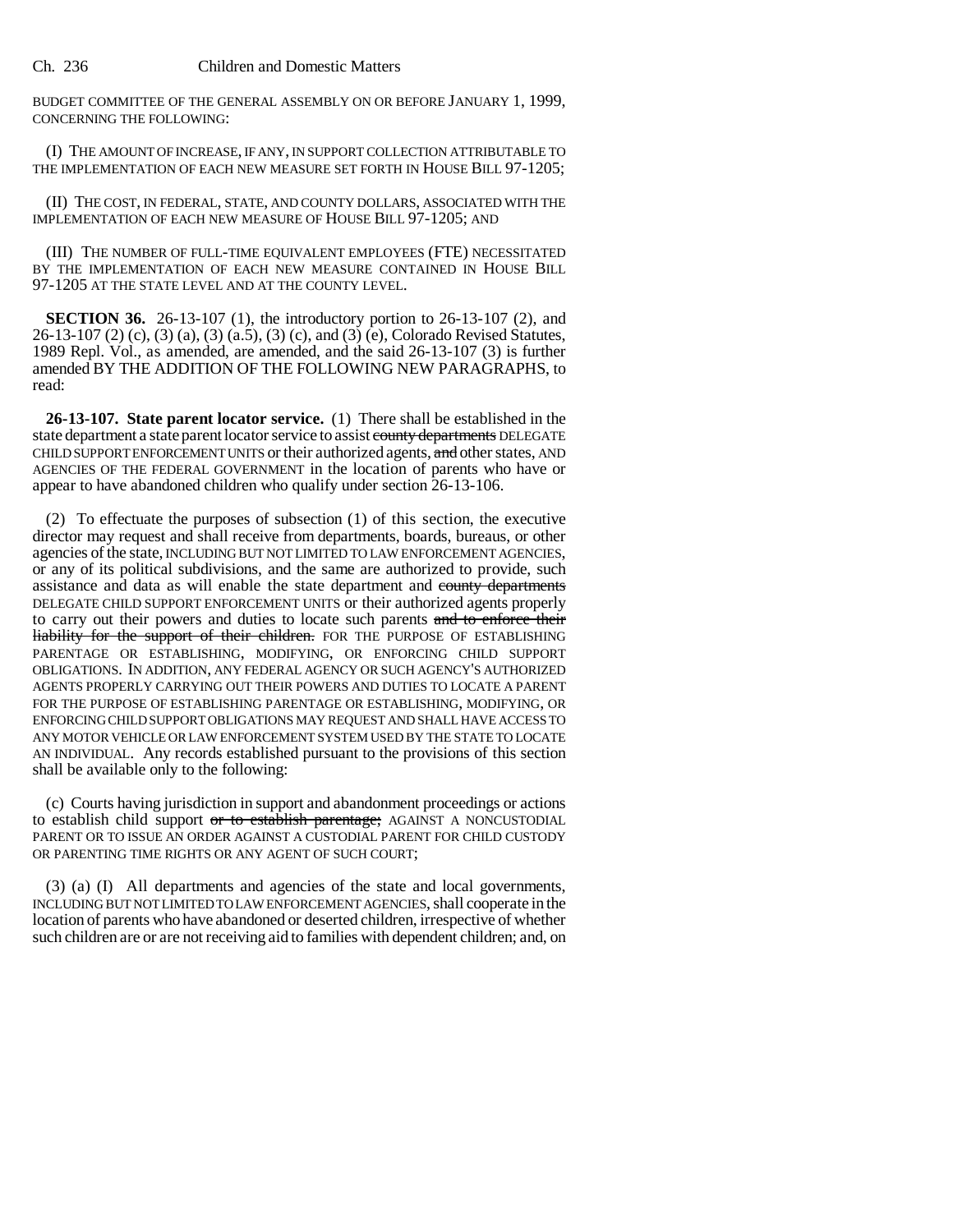request of a county department DELEGATE CHILD SUPPORT ENFORCEMENT UNIT or its authorized agent, the state department, or the district attorney of any judicial district in this state, they shall supply any information on hand, notwithstanding any other provisions of law making such information confidential, concerning:

(A) the location, employment, income, and property of such absent parents and any other information on hand relative to the enforcement of support. THE LOCATION OF ANY INDIVIDUAL, OR FACILITATING THE DISCOVERY OF SUCH INDIVIDUAL'S LOCATION, WHO IS UNDER AN OBLIGATION TO PAY CHILD SUPPORT, AGAINST WHOM SUCH AN OBLIGATION IS SOUGHT, OR TO WHOM SUCH AN OBLIGATION IS OWED;

(B) THE INDIVIDUAL'S WAGES OR OTHER INCOME FROM EMPLOYMENT AND ANY BENEFITS OF EMPLOYMENT, INCLUDING ANY RIGHT TO OR ENROLLMENT IN GROUP HEALTH CARE COVERAGE; AND

(C) THE TYPE, STATUS, LOCATION, AND AMOUNT OF ANY ASSETS OF, OR DEBTS OWED BY OR TO, ANY SUCH INDIVIDUAL.

(II) The department of revenue shall furnish, at no cost to inquiring departments and agencies, such information as may be necessary to effectuate the purposes of this article. Any information so provided may be transmitted to those persons or entities specified in paragraph  $(a.5)$  of this subsection  $(3)$ . The procedures whereby this information will be requested and provided shall be established pursuant to rules and regulations of the state department. The state department or county departments AND DELEGATE CHILD SUPPORT ENFORCEMENT UNITS shall use such information only for the purposes of administering child support enforcement under this title, and the district attorney shall use it only for the purpose of establishing and enforcing the support liability of such absent parents and shall not use the information, or disclose it, for any other purpose. PARENTAGE OR ESTABLISHING, MODIFYING, OR ENFORCING CHILD SUPPORT OBLIGATIONS. THE STATE DEPARTMENT AND DELEGATE CHILD SUPPORT ENFORCEMENT UNITS SHALL NOT USE THE INFORMATION, OR DISCLOSE IT, FOR ANY OTHER PURPOSE. ANY VIOLATION OR MISUSE OF THIS INFORMATION WILL BE SUBJECT TO ANY CIVIL OR CRIMINAL PENALTIES PROVIDED BY LAW.

(a.5) The state parent locator service shall only accept applications from and transmit Colorado and federal parent locator information to:

(I) Any state or local agency or official seeking to collect child support under the state plan or the agency's or official's authorized agents;

(II) The attorney general, district attorneys, and county attorneys;

(III) Courts having jurisdiction in support and abandonment proceedings or actions to establish child support or to establish parentage AGAINST A NONCUSTODIAL PARENT OR TO ISSUE AN ORDER AGAINST A CUSTODIAL PARENT FOR CHILD CUSTODY OR PARENTING TIME RIGHTS OR ANY AGENT OF SUCH COURT;

(IV) The custodial parent, legal guardian, attorney, or agent of a child who is not receiving aid under Title IV-A of the federal "Social Security Act", as amended, when a court order is provided; and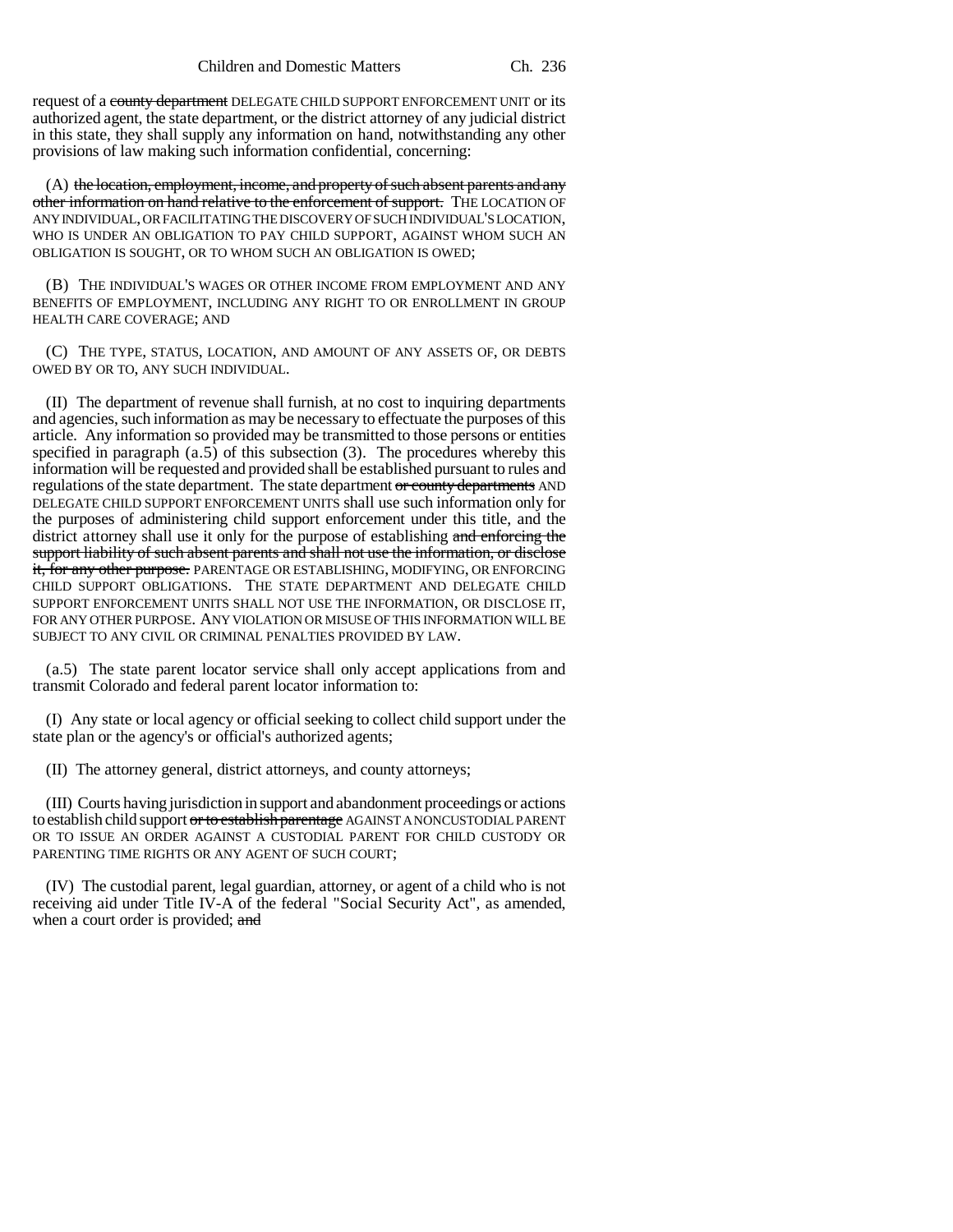(V) United States agents or attorneys for use with the federal parent locator service in connection with a parental kidnapping or child custody case, as authorized by federal law; AND

(VI) THE COURT WHEN A COURT ORDER IS PROVIDED FROM A NONCUSTODIAL PARENT SEEKING TO ENFORCE A CHILD CUSTODY OR PARENTING TIME ORDER.

(c) The state parent locator service or a local DELEGATE child support enforcement unit may initiate a request requiring any employer, TRUSTEE, OR PAYOR OF FUNDS located within this state or doing business in this state to provide any employment-related information held by such employer, TRUSTEE, OR PAYOR OF FUNDS concerning the location, benefits, income, and assets of parents with a child support obligation. Compliance with such a request shall not subject the employer, TRUSTEE, OR PAYOR OF FUNDS to liability to the obligor for disclosing such information without a subpoena pursuant to this paragraph (c).

(e) The state parent locator service or a local DELEGATE child support enforcement unit may initiate a request requiring any financial institution or any person located within this state or doing business in this state who is in possession or control of personal property or information concerning the location, benefits, income, and assets of parents with a child support obligation to provide such information to the requesting agency. Compliance with such request shall not subject the holder to liability to the obligor for disclosing such information without a subpoena pursuant to this paragraph (e). A financial institution shall not be required to provide information without a subpoena if compliance with such a request violates state or federal law or could result in liability under state or federal law.

(e.5) THE STATE PARENT LOCATOR SERVICE MAY INITIATE AN ADMINISTRATIVE SUBPOENA REQUIRING ANY PUBLIC EMPLOYEE RETIREMENT BENEFIT PLAN OR FINANCIAL INSTITUTION LOCATED WITHIN THIS STATE OR DOING BUSINESS IN THIS STATE THAT IS IN POSSESSION OR CONTROL OF PERSONAL PROPERTY OR INFORMATION CONCERNING THE LOCATION, BENEFITS, INCOME, AND ASSETS OF A PERSON WHO OWES OR IS OWED AN OBLIGATION FOR CHILD SUPPORT DEBT, RETROACTIVE CHILD SUPPORT, OR CHILD SUPPORT ARREARAGES OR AGAINST WHOM AN OBLIGATION IS SOUGHT TO PROVIDE SUCH INFORMATION TO THE REQUESTING AGENCY. COMPLIANCE WITH SUCH SUBPOENA SHALL NOT SUBJECT THE PUBLIC EMPLOYEE RETIREMENT BENEFIT PLAN OR THE FINANCIAL INSTITUTION TO LIABILITY TO THE PARENT FOR DISCLOSING SUCH INFORMATION.

(f) (I) (A) THE STATE PARENT LOCATOR SERVICE MAY INITIATE AN ADMINISTRATIVE SUBPOENA REQUIRING ANY PUBLIC UTILITY TO VERIFY WHETHER AN INDIVIDUAL WHO OWES OR IS OWED AN OBLIGATION FOR CHILD SUPPORT DEBT, RETROACTIVE CHILD SUPPORT, OR CHILD SUPPORT ARREARAGES OR AGAINST WHOM A SUPPORT OBLIGATION IS SOUGHT IS A CUSTOMER OR WAS A RECIPIENT OF SERVICES OF THE PUBLIC UTILITY AND TO PROVIDE THE NAME AND ADDRESS OF SUCH INDIVIDUAL AND THE NAMES AND ADDRESSES OF THE EMPLOYERS OF SUCH INDIVIDUAL AS APPEARING IN THE CUSTOMER RECORDS OF THE PUBLIC UTILITY. COMPLIANCE WITH SUCH AN ADMINISTRATIVE SUBPOENA SHALL NOT SUBJECT THE PUBLIC UTILITY TO LIABILITY TO THE INDIVIDUAL FOR DISCLOSING SUCH INFORMATION. A PUBLIC UTILITY RESPONDING TO AN ADMINISTRATIVE SUBPOENA REQUEST SHALL BE ENTITLED TO COLLECT A REASONABLE FEE FOR THE PROCESSING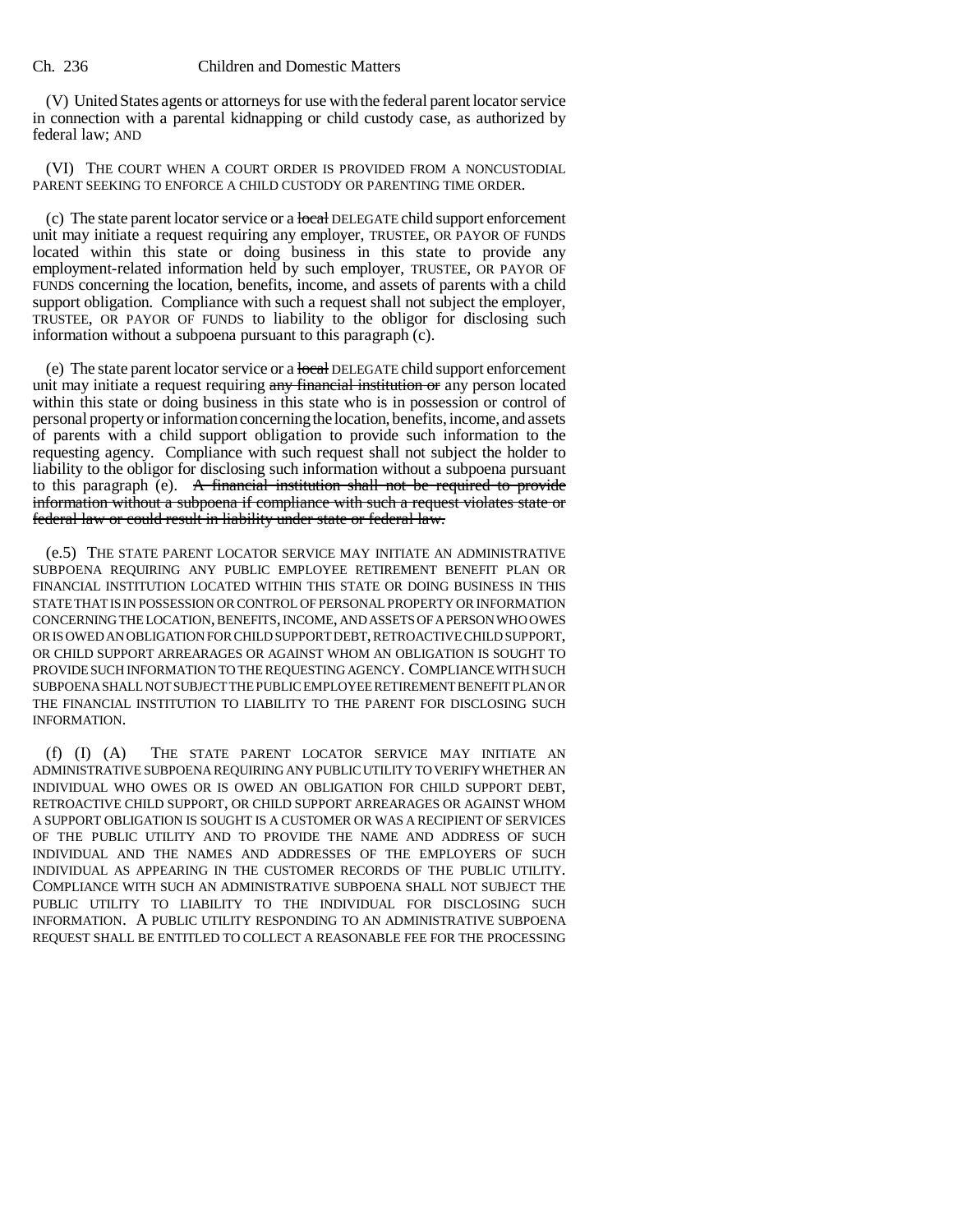OF EACH SUCH SUBPOENA.

(B) IN SEEKING INFORMATION FROM A PUBLIC UTILITY, AS DEFINED IN SUBPARAGRAPH (III) OF THIS PARAGRAPH (f), THE STATE PARENT LOCATOR SERVICE SHALL BE SUBJECT TO THE CONFIDENTIALITY REQUIREMENTS AND RESTRICTIONS SET FORTH IN SECTION 631 OF THE FEDERAL "CABLE COMMUNICATIONS POLICY ACT OF 1984", 47 U.S.C. SEC. 551.

(II) THE PROVISIONS OF THIS SECTION SHALL IN NO WAY ALTER THE METHOD OF REGULATION OR DEREGULATION OF TELECOMMUNICATIONS SERVICE AS SET FORTH IN ARTICLE 15 OF TITLE 40, C.R.S.

(III) FOR PURPOSES OF THIS SECTION, "PUBLIC UTILITY" MEANS ANY GAS CORPORATION, ELECTRICAL CORPORATION, TELEGRAPH CORPORATION, WATER CORPORATION, RURAL ELECTRIC ASSOCIATION, MUNICIPAL ELECTRIC SYSTEMS, PERSON, OR MUNICIPALITY THAT OPERATES FOR THE PURPOSE OF SUPPLYING GAS, ELECTRICITY, TELEGRAPH SERVICES, OR WATER TO THE PUBLIC FOR DOMESTIC, MECHANICAL, OR PUBLIC USES AND THAT IS SUBJECT TO REGULATION BY THE PUBLIC UTILITIES COMMISSION UNDER ARTICLES 1 TO 7 OF TITLE 40, C.R.S., AND ANY TELEPHONE CORPORATION, MUNICIPAL TELEPHONE ENTITY, OR OTHER CORPORATION THAT OFFERS TELECOMMUNICATIONS SERVICES TO THE PUBLIC THAT IS SUBJECT TO THE PROVISIONS OF ARTICLE 15 OF TITLE 40, C.R.S., AND ANY CORPORATION THAT PROVIDES CABLE TELEVISION SERVICES TO THE PUBLIC.

(g) THE CHILD SUPPORT ENFORCEMENT AGENCY SHALL MAKE EVERY REASONABLE EFFORT TO ACCOMMODATE THOSE ENTITIES TO WHICH THE CHILD SUPPORT ENFORCEMENT AGENCY DIRECTS AN ADMINISTRATIVE SUBPOENA, IF THE REQUIREMENTS OF THIS SECTION WOULD POSE A HARDSHIP ON THOSE ENTITIES.

**SECTION 37.** 26-13-108, Colorado Revised Statutes, 1989 Repl. Vol., as amended, is amended to read:

**26-13-108. Recovery of public assistance paid for child support and maintenance.** (1) Whenever the state department, a county department or its authorized agent, or a district attorney recovers any amounts of support for public assistance recipients, such amounts shall be deposited in the county social services fund, and, if such support is used to reimburse public assistance paid in accordance with federal law, the federal government shall be entitled to a share proportionate to the amount of federal funds paid, the state shall be entitled to a share proportionate to one-half the amount of state funds paid, and the county shall be entitled to a share proportionate to the amount of county funds paid. IN ACCORDANCE WITH APPLICABLE FEDERAL LAW, THE COUNTY SHALL BE ENTITLED TO A SHARE IN ACCORDANCE WITH STATE LAW, AND THE STATE SHALL BE ENTITLED TO THE REMAINING SHARE. In addition, the county shall be entitled to a share proportionate to one-half the amount of state funds paid. except that such share shall be subject to subsection  $(2)$  of this section. Costs and expenses reasonably and necessarily incurred by the office of district or county attorney, as contractual agent for a county department, in carrying out the provisions of this article shall be billed to county departments of social services or a county department of social services within the judicial district for the actual cost of services provided. Each county shall make an annual accounting to the state department on all amounts recovered.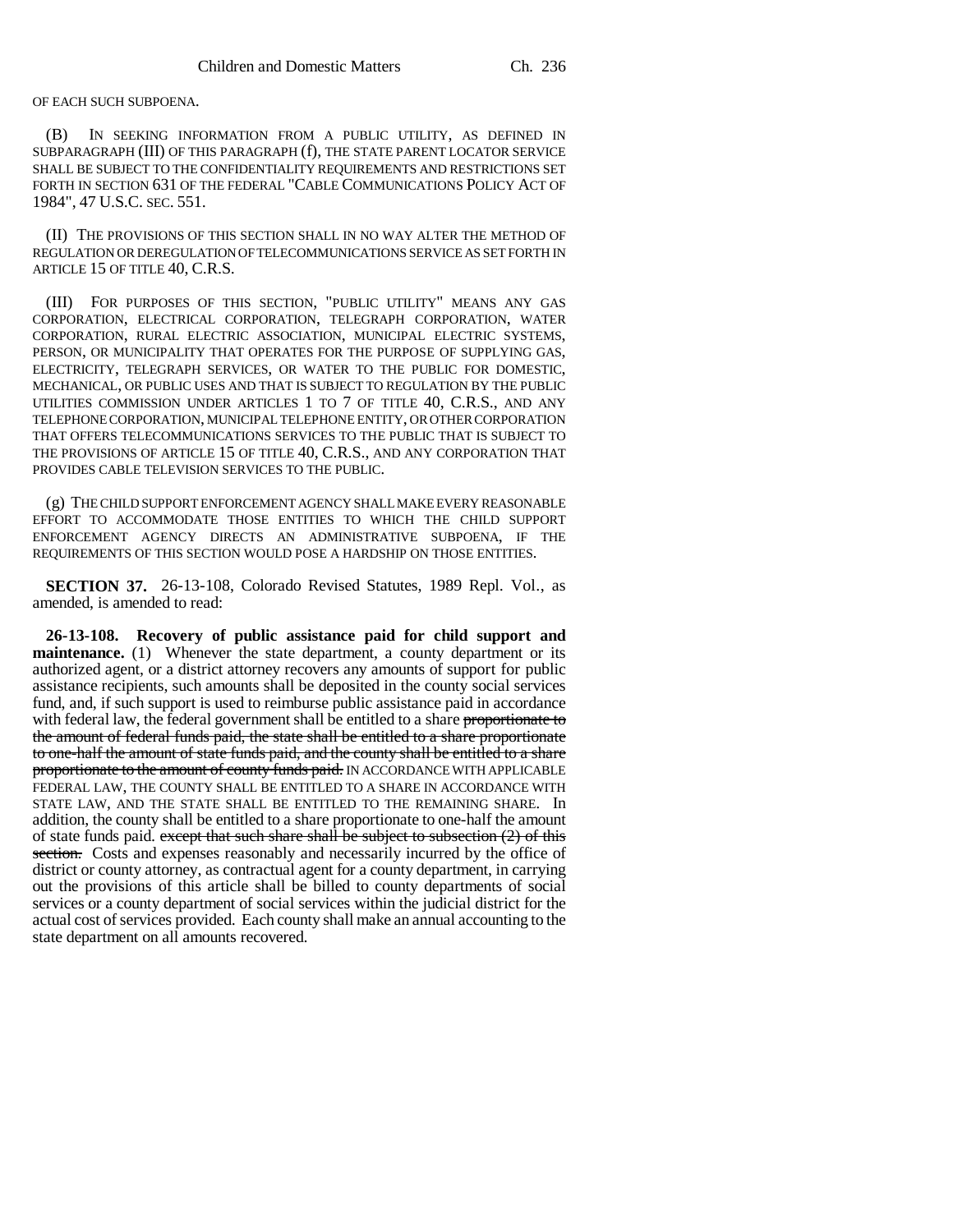$(2)$  (a) For fiscal year 1990-91 out of the total one-half proportionate state share of the moneys to which counties are entitled under subsection  $(1)$  of this section, the first forty thousand seven hundred seventy-one dollars shall be transmitted to the state treasurer, who shall credit the same to the family support registry fund created in section 26-13-115.5 for the purpose of implementing and operating the family support registry created in section 26-13-114. The remaining balance of such proportionate share shall be paid to counties in accordance with section 26-13-112.

(b) For fiscal year 1991-92 out of the total one-half proportionate state share of the moneys to which counties are entitled under subsection  $(1)$  of this section, up to four hundred twenty-five thousand eight hundred forty-three dollars, as appropriated by the general assembly, shall be transmitted to the state treasurer, or so much thereof as may be necessary, who shall credit the same to the family support registry fund created in section 26-13-115.5 for the purpose of implementing and operating the family support registry created in section 26-13-114. The remaining balance of such proportionate share shall be paid to counties in accordance with section 26-13-112.

(c) For fiscal year 1992-93, out of the funds authorized by paragraph (b) of this subsection  $(2)$  to be appropriated for fiscal year 1991-92 but not yet appropriated, an amount equal to two hundred seventy-two thousand one hundred sixty-eight dollars shall be appropriated by the general assembly to the family support registry fund created in section 26-13-115.5 for the purpose of implementing and operating the family support registry created in section 26-13-114.

**SECTION 38.** 26-13-116 (2), (2.5), (3), and (5), Colorado Revised Statutes, 1989 Repl. Vol., as amended, are amended to read:

**26-13-116. Debt information made available to consumer reporting agencies - notice to noncustodial parent - fees - rules and regulations - repeal.** (2)  $\Theta$ m and after October 1, 1985, the child support enforcement agency shall provide information to consumer reporting agencies, upon request, for cases in which the amount of child support debt or child support arrearages owed by the obligor parent is an amount greater than one thousand dollars.

(2.5) (a) The child support enforcement agency may provide information to consumer reporting agencies regarding child support obligations in cases in which child support debt or child support arrearages are owed PURSUANT TO FEDERAL LAW.

(b) This subsection  $(2.5)$  is repealed, effective July 1, 1998.

(3) Prior to furnishing any information pursuant to subsections  $(2)$  and  $(2.5)$ SUBSECTION (2.5) of this section, the child support enforcement agency shall provide advance notice to the obligor parent regarding the proposed release of the information to the consumer reporting agency. Such notice shall contain an explanation of the obligor parent's right to contest the accuracy of the information to be released.

(5) The state board shall promulgate rules and regulations, pursuant to section 24-4-103, C.R.S., to implement this section, including but not limited to the following: PROCEDURES FOR CONTESTING THE ACCURACY OF THE INFORMATION LISTED ON THE NOTICE. SUCH RULES SHALL BE IN ADDITION TO ANY RIGHTS THAT A PERSON MAY HAVE TO CONTEST A CONSUMER REPORTING AGENCY REPORT UNDER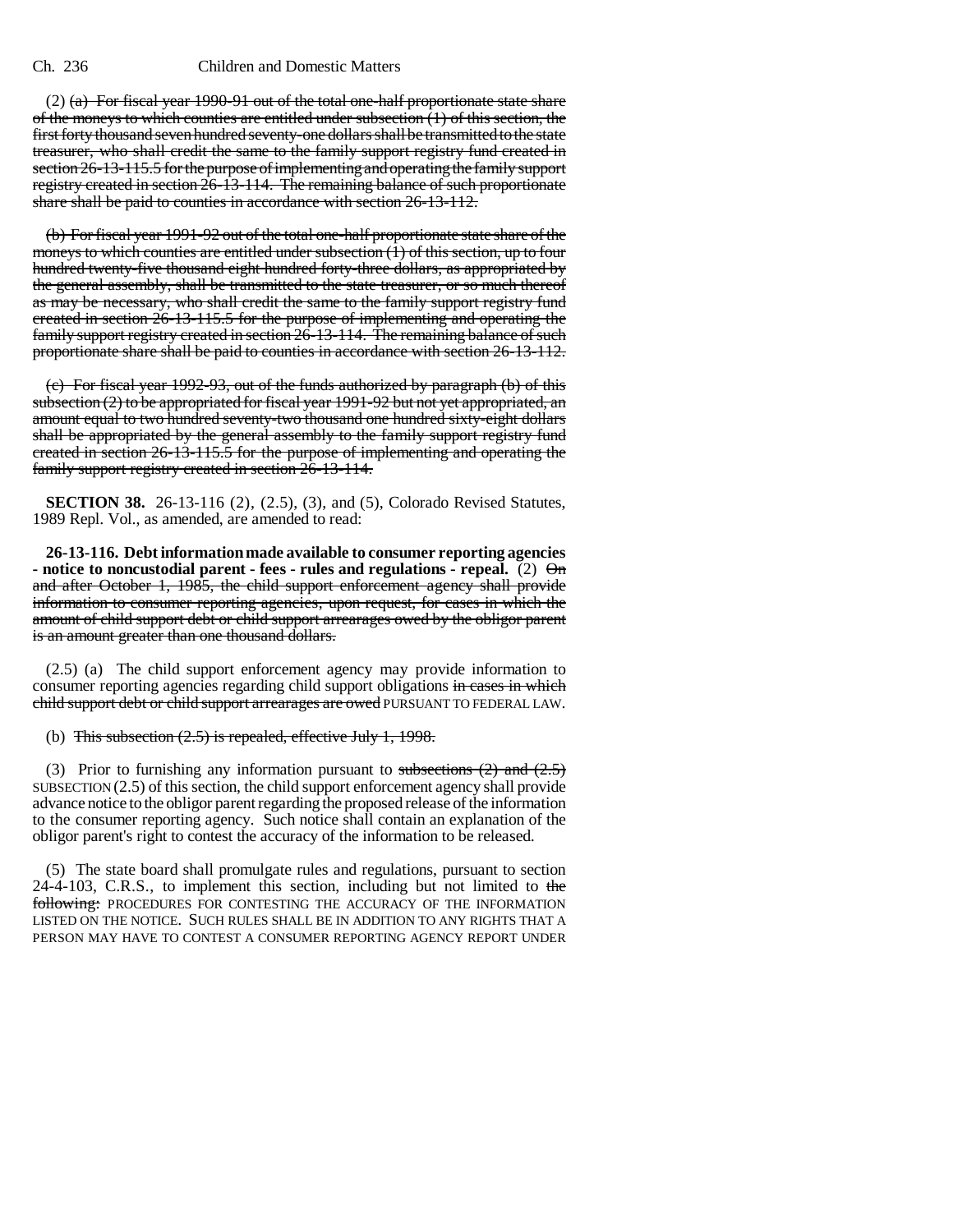SECTIONS 12-14.3-106 TO 12-14.3-108, C.R.S.

(a) Application procedures;

(b) Notification of the obligor parent; and

(c) Procedures for contesting the accuracy of the information.

**SECTION 39. Repeal.** 26-13-120, Colorado Revised Statutes, 1989 Repl. Vol., as amended, is repealed.

**SECTION 40.** 26-13-121, Colorado Revised Statutes, 1989 Repl. Vol., as amended, is REPEALED AND REENACTED, WITH AMENDMENTS, to read:

**26-13-121. Review and modification of child support orders.** (1) (a) THE GENERAL ASSEMBLY FINDS THAT REVIEW OF CHILD SUPPORT ORDERS IS REQUIRED IN ORDER FOR THIS STATE TO COMPLY WITH THE FEDERAL "FAMILY SUPPORT ACT OF 1988" AND THE FEDERAL "PERSONAL RESPONSIBILITY AND WORK OPPORTUNITY RECONCILIATION ACT OF 1996".

(b) THE DELEGATE CHILD SUPPORT ENFORCEMENT UNIT SHALL PROVIDE THE OBLIGOR AND OBLIGEE NOT LESS THAN ONCE EVERY THIRTY-SIX MONTHS NOTICE OF THEIR RIGHT TO REQUEST A REVIEW OF A CHILD SUPPORT ORDER. THE NOTICE MAY BE INCLUDED IN THE SUPPORT ORDER. EITHER PARTY TO THE ACTION MAY SUBMIT A WRITTEN REQUEST FOR REVIEW OF A CHILD SUPPORT ORDER.

(2) THE DELEGATE CHILD SUPPORT ENFORCEMENT UNIT SHALL ISSUE A NOTICE OF REVIEW UPON RECEIPT OF A WRITTEN REQUEST FOR REVIEW OR UPON ITS OWN REQUEST TO AN OBLIGOR AND OBLIGEE WHO HAVE AN EXISTING ORDER FOR THE SUPPORT OF A CHILD. ADJUSTMENTS MADE PURSUANT TO A TRIENNIAL REVIEW NEED NOT REQUIRE A SHOWING OF CHANGED CIRCUMSTANCES.

(3) (a) THE DELEGATE CHILD SUPPORT ENFORCEMENT UNIT SHALL SEND A NOTICE OF REVIEW TO THE OBLIGOR AND THE OBLIGEE AT LEAST FORTY DAYS BEFORE THE COMMENCEMENT OF THE REVIEW. AN INCOME AND EXPENSE AFFIDAVIT SHALL BE ATTACHED TO THE NOTICE. EACH PARTY SHALL COMPLETE AND RETURN THE AFFIDAVIT TO THE DELEGATE CHILD SUPPORT ENFORCEMENT UNIT PRIOR TO THE REVIEW.

(b) THE DETERMINATION OF THE MONTHLY SUPPORT OBLIGATION SHALL BE BASED ON THE CHILD SUPPORT GUIDELINES SET FORTH IN SECTION 14-10-115, C.R.S. THE DELEGATE CHILD SUPPORT ENFORCEMENT UNIT IS AUTHORIZED TO SERVE, BY FIRST-CLASS MAIL, AN ADMINISTRATIVE SUBPOENA TO ANY PERSON, CORPORATION, PARTNERSHIP, OR OTHER ENTITY, PUBLIC EMPLOYEE RETIREMENT BENEFIT PLAN, FINANCIAL INSTITUTION, OR LABOR UNION FOR AN APPEARANCE OR FOR THE PRODUCTION OF RECORDS AND FINANCIAL DOCUMENTS.

(c) IF THE WRITTEN REQUEST IS SUBMITTED LESS THAN THIRTY-SIX MONTHS AFTER THE LAST REVIEW, A REVIEW SHALL BE CONDUCTED. HOWEVER, AN ADJUSTMENT TO THE ORDER SHALL BE APPROPRIATE ONLY IF THE STANDARD SET FORTH IN SECTION 14-10-122 (1) (b), C.R.S., IS MET.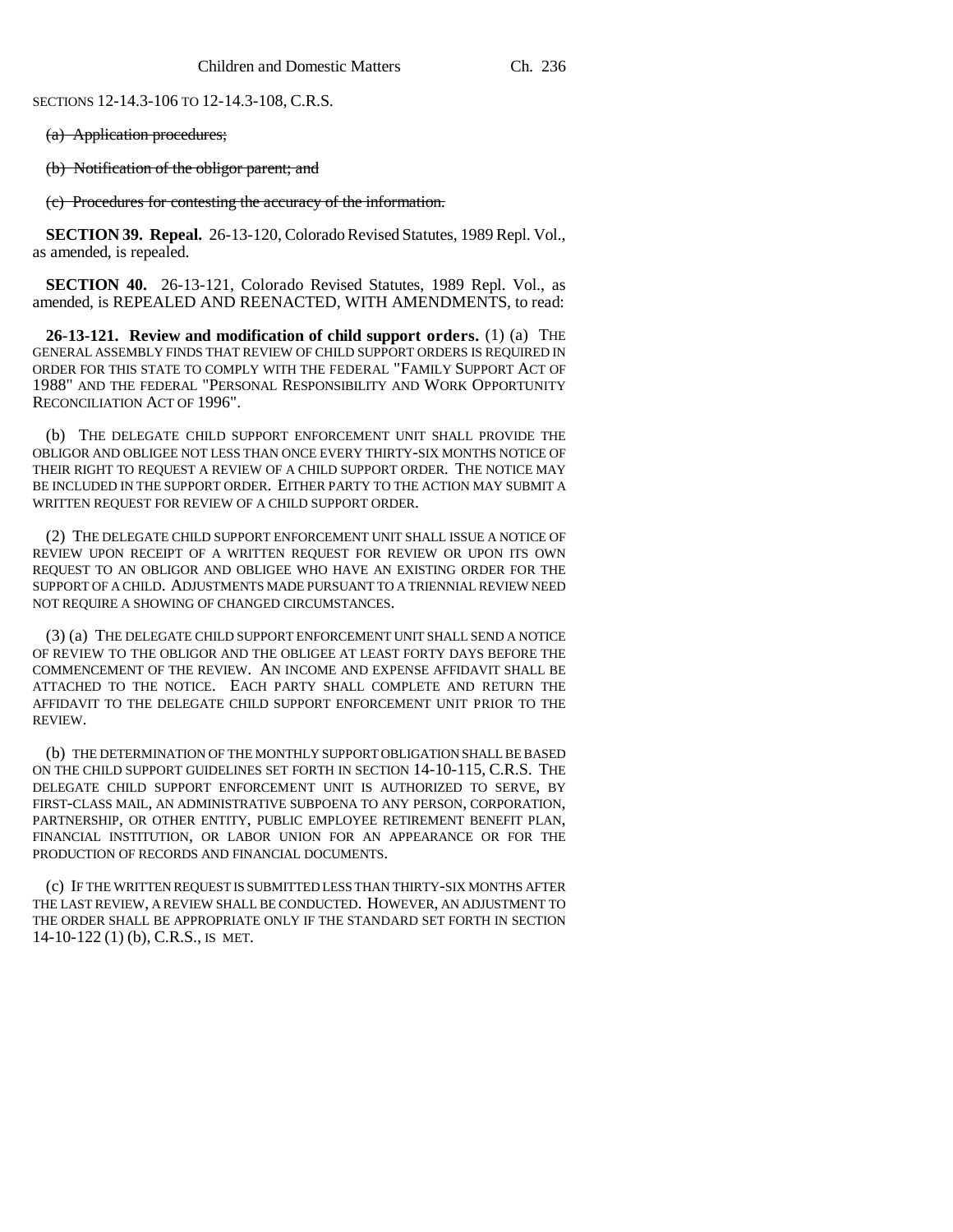(d) IF THE WRITTEN REQUEST IS SUBMITTED THIRTY-SIX MONTHS OR MORE AFTER THE LAST REVIEW, A REVIEW SHALL BE CONDUCTED AND AN ADJUSTMENT TO THE ORDER SHALL BE APPROPRIATE IF THE GUIDELINE AMOUNT DIFFERS FROM THE AMOUNT OF THE EXISTING ORDER.

(4) (a) THE CHILD SUPPORT ENFORCEMENT UNIT SHALL SEND A POST-REVIEW NOTICE ADVISING THE OBLIGOR AND OBLIGEE OF THE REVIEW RESULTS.

(b) THE OBLIGOR AND OBLIGEE SHALL BE GIVEN FORTY DAYS TO CHALLENGE THE REVIEW RESULTS.

(c) IF THE OBLIGOR AND THE OBLIGEE AGREE WITH THE REVIEW RESULTS, A STIPULATION OR ADMINISTRATIVE PROCESS ORDER SHALL BE FILED WITH THE COURT. IF EITHER PARTY DISAGREES, A MOTION TO MODIFY MAY BE FILED WITH THE COURT.

(5) (a) IF A MOTION TO MODIFY IS FILED WITH THE COURT AND A RESPONSE IS NOT FILED WITHIN FIFTEEN DAYS THEREAFTER, THE COURT MAY ENTER AN ORDER GRANTING THE MOTION. IF NO INCOME INFORMATION IS AVAILABLE, THE COURT MAY ENTER AN ORDER INCREASING THE CHILD SUPPORT OBLIGATION BY AN INCREMENT NOT TO EXCEED TEN PERCENT PER YEAR FOR EACH YEAR SINCE THE SUPPORT ORDER WAS ENTERED OR LAST MODIFIED.

(b) IF A HEARING IS NECESSARY, THE COURT SHALL HOLD A HEARING WITHIN FORTY-FIVE DAYS AFTER SERVICE OF THE MOTION TO MODIFY, AND THE COURT SHALL DECIDE ONLY THE ISSUES OF CHILD SUPPORT AND MEDICAL SUPPORT. ANY DOCUMENTARY EVIDENCE PROVIDED BY THE OBLIGEE OR THE OBLIGOR OR BY THE DELEGATE CHILD SUPPORT ENFORCEMENT UNIT MAY BE ADMITTED INTO EVIDENCE BY THE COURT WITHOUT THE NECESSITY OF LAYING A FOUNDATION FOR ITS ADMISSIBILITY, AND THE COURT MAY DETERMINE THE RELATIVE WEIGHT OR CREDIBILITY TO GIVE ANY SUCH DOCUMENTATION.

(6) THE STATE BOARD SHALL ADOPT RULES AND REGULATIONS ESTABLISHING STANDARDIZED FORMS AND PROCEDURES AS NECESSARY TO IMPLEMENT THE PROVISIONS OF THIS ARTICLE.

(7) THIS ARTICLE SHALL APPLY TO ALL ORDERS FOR SUPPORT OF A CHILD FOR WHOM CHILD SUPPORT ENFORCEMENT SERVICES ARE BEING PROVIDED.

(8) NOTHING IN THIS SECTION SHALL BE CONSTRUED TO LIMIT ANY PARTY'S RIGHT TO SEEK MODIFICATION OF A CHILD SUPPORT ORDER PURSUANT TO ARTICLE 5 OF TITLE 14, SECTION 14-10-122, SECTION 19-4-119, OR SECTION 19-6-104 (4), C.R.S.

**SECTION 41.** 26-13-122 (2) and (3), Colorado Revised Statutes, 1989 Repl. Vol., as amended, are amended to read:

**26-13-122. Administrative lien and attachment.** (2) An administrative lien and attachment for the collection from workers' compensation benefits for CURRENT child support, obligations, child support arrearages, and child support debt, RETROACTIVE CHILD SUPPORT, CHILD SUPPORT ARREARAGES, OR CHILD SUPPORT WHEN COMBINED WITH MAINTENANCE shall be continuing and shall have priority over any garnishment, lien, or wage assignment other than a notice previously served pursuant to this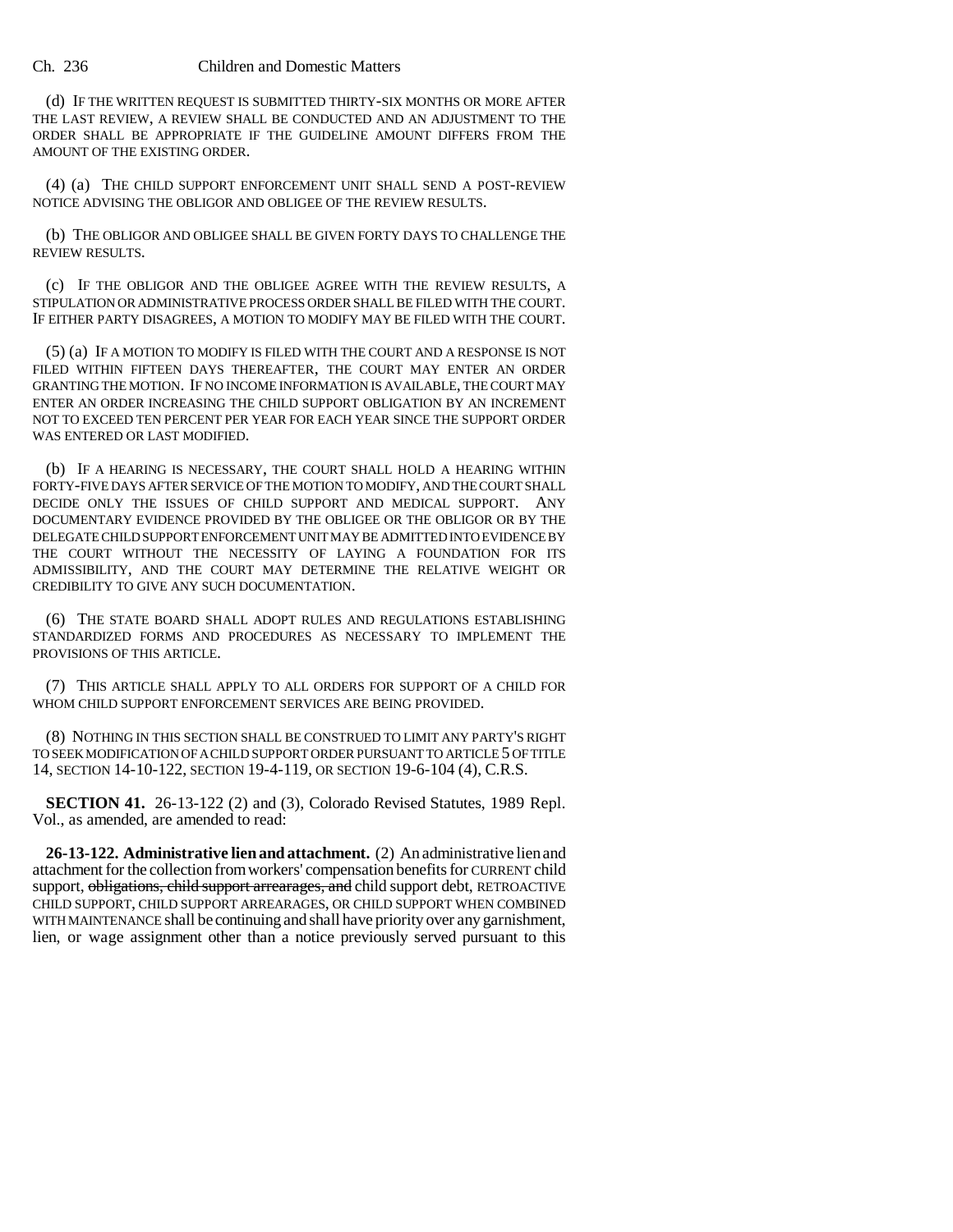subsection (2) or a wage assignment activated pursuant to section 14-14-107 or 14-14-111, C.R.S., as those sections existed prior to July 1, 1996, or section 14-14-111.5, C.R.S. Such administrative lien and attachment shall require the person, insurance company, or agency providing workers' compensation insurance benefits to withhold, pursuant to section 13-54-104 (3), C.R.S., the portion of earnings subject to attachment at each succeeding disbursement interval until such amount is satisfied or the attachment is released in writing by the state child support enforcement agency.

(3) In order to attach and collect workers' compensation income for current child support, child support debt, retroactive CHILD support, due, medical support, and child support arrearages, OR CHILD SUPPORT WHEN COMBINED WITH MAINTENANCE, the state child support enforcement agency is authorized to serve, by first-class mail, a notice of administrative lien and attachment on any person, insurance company, or agency holding workers' compensation benefits that are owed to an obligor. A copy of the administrative lien and attachment shall be provided to the obligor and shall include information on the obligor's right to object to the administrative lien and attachment and to request an administrative review pursuant to the rules and regulations of the state board.

**SECTION 42.** 26-13-123 (1) (b), (3) (a), and (7), Colorado Revised Statutes, 1989 Repl. Vol., as amended, are amended to read:

**26-13-123. Drivers' licenses - suspension for nonpayment of child support.** (1) As used in this section, unless the context otherwise requires:

(b) "Driver's license" means a license issued by the department of revenue pursuant to article 2 of title 42, C.R.S. except those licenses issued pursuant to section 42-2-403, C.R.S.

(3) (a) At least on an annual basis, the state child support enforcement agency shall issue a written notice of noncompliance to any obligor identified in subsection (2) of this section. The notice of noncompliance shall include the name, date of birth, last-known address, and social security number of the obligor and shall be sent to the obligor's last-known address.

(7) This section is repealed, effective July 1, 1998.

**SECTION 43.** Article 13 of title 26, Colorado Revised Statutes, 1989 Repl. Vol., as amended, is amended BY THE ADDITION OF THE FOLLOWING NEW SECTIONS to read:

**26-13-125. State directory of new hires.** (1) AS USED IN THIS SECTION, UNLESS THE CONTEXT OTHERWISE REQUIRES:

(a) "EMPLOYEE" MEANS A NATURAL PERSON WHO IS EMPLOYED BY AN EMPLOYER IN THIS STATE FOR COMPENSATION, WHICH EMPLOYER WITHHOLDS FEDERAL OR STATE TAX LIABILITIES FROM THE EMPLOYEE'S COMPENSATION. "EMPLOYEE" DOES NOT INCLUDE AN EMPLOYEE HIRED TO PERFORM INTELLIGENCE OR COUNTERINTELLIGENCE FUNCTIONS FOR AN AGENCY OF THE UNITED STATES GOVERNMENT, AS THOSE TERMS ARE DEFINED IN THE FEDERAL "INTELLIGENCE ORGANIZATION ACT OF 1992", 50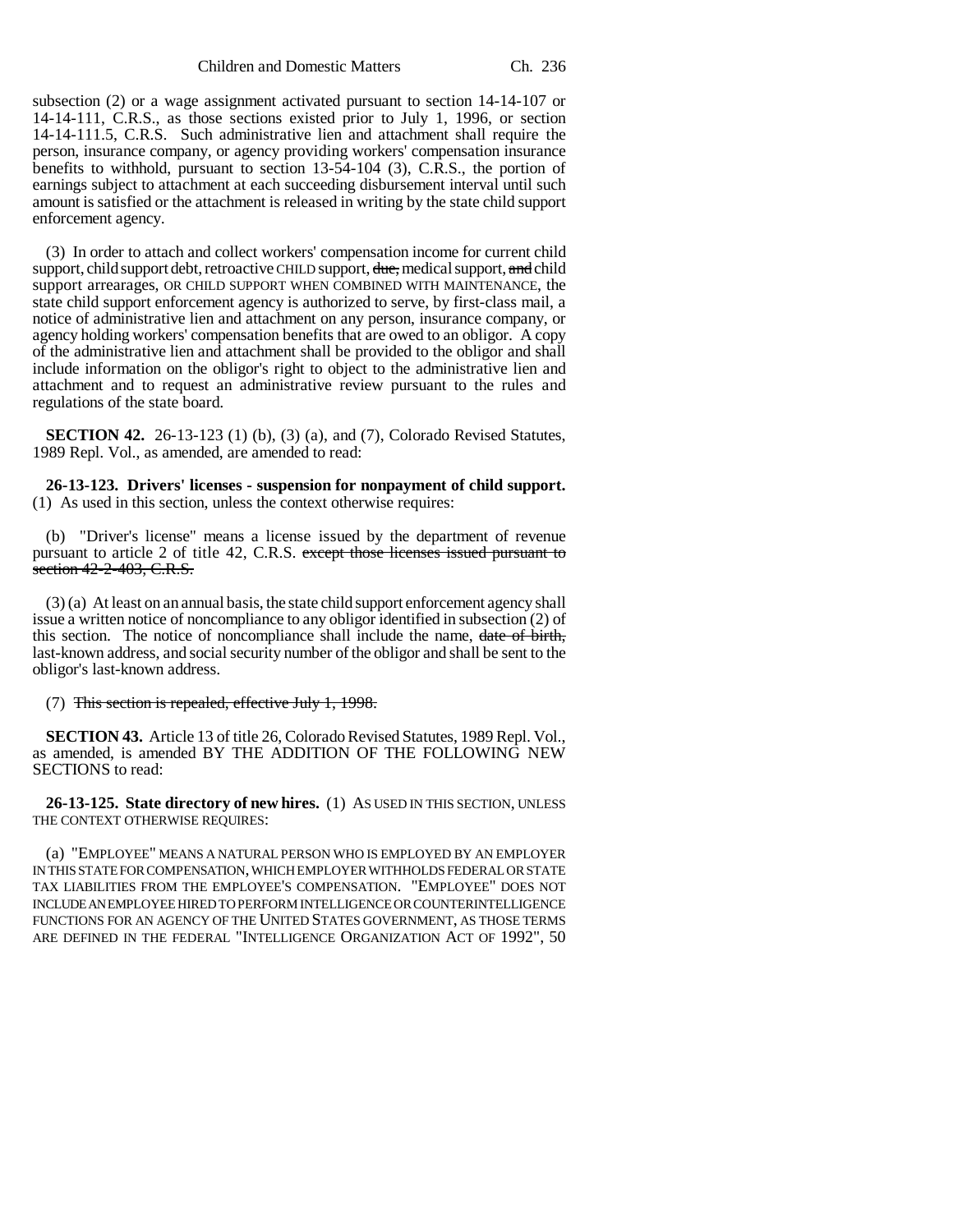U.S.C.A. SEC. 401a, WHEN THE HEAD OF SUCH AGENCY HAS DETERMINED THAT REPORTING THE EMPLOYEE COULD ENDANGER THE SAFETY OF THE EMPLOYEE OR COMPROMISE AN ONGOING INVESTIGATION OR INTELLIGENCE MISSION.

(b) "EMPLOYER" MEANS A PERSON OR ENTITY DOING BUSINESS IN THE STATE THAT ENGAGES AN EMPLOYEE FOR COMPENSATION AND FOR WHOM THE EMPLOYER WITHHOLDS FEDERAL OR STATE TAX LIABILITIES FROM THE EMPLOYEE'S COMPENSATION. "EMPLOYER" ALSO INCLUDES ANY GOVERNMENTAL ENTITY AND ANY LABOR ORGANIZATION.

(c) "LABOR ORGANIZATION" MEANS ANY ORGANIZATION THAT EXISTS FOR THE PURPOSE, IN WHOLE OR IN PART, OF COLLECTIVE BARGAINING OR OF DEALING WITH EMPLOYERS CONCERNING GRIEVANCES, TERMS, OR CONDITIONS OF EMPLOYMENT OR OF PROVIDING OTHER MUTUAL AID OR PROTECTION IN CONNECTION WITH EMPLOYMENT.

(2) THE STATE DEPARTMENT, OR ITS AGENT, SHALL ESTABLISH AND MAINTAIN A STATE DIRECTORY OF NEW HIRES ON AND AFTER OCTOBER 1, 1997, FOR THE PURPOSE OF LOCATING NEWLY HIRED INDIVIDUALS FOR THE PURPOSES OF ESTABLISHING, ENFORCING, OR MODIFYING CHILD SUPPORT OBLIGATIONS.

(3) EFFECTIVE OCTOBER 1, 1997, EACH EMPLOYER SHALL SUBMIT TO THE STATE DIRECTORY OF NEW HIRES A COPY OF THE W-4 FORM OR, AT THE OPTION OF THE EMPLOYER, AN EQUIVALENT FORM FOR EACH NEW EMPLOYEE HIRED TO WORK IN COLORADO ON OR AFTER SAID DATE. THE REPORT MAY BE TRANSMITTED TO THE STATE DEPARTMENT BY FIRST CLASS MAIL, MAGNETICALLY, OR ELECTRONICALLY. THE REPORT SHALL CONTAIN THE EMPLOYEE'S NAME, ADDRESS, AND SOCIAL SECURITY NUMBER. THE REPORT SHALL CONTAIN THE NAME AND ADDRESS OF THE EMPLOYER AND THE IDENTIFYING NUMBER ASSIGNED TO THE EMPLOYER UNDER SECTION 6109 OF THE FEDERAL "INTERNAL REVENUE CODE OF 1986", AS AMENDED. NO LIABILITY SHALL ATTACH TO ANY EMPLOYER FOR FURNISHING INFORMATION PURSUANT TO THIS SECTION. NO EMPLOYER SHALL BE REQUIRED TO SUBMIT TO THE STATE DIRECTORY OF NEW HIRES A REPORT CONCERNING ANY EMPLOYEE HIRED FOR LESS THAN THIRTY DAYS.

(4) BEGINNING NOT LATER THAN MAY 1, 1998, THE STATE CHILD SUPPORT ENFORCEMENT AGENCY SHALL CONDUCT AUTOMATED COMPARISONS OF THE SOCIAL SECURITY NUMBERS REPORTED BY EMPLOYERS PURSUANT TO THIS SECTION AND THE SOCIAL SECURITY NUMBERS APPEARING IN THE RECORDS OF THE FAMILY SUPPORT REGISTRY FOR CASES BEING ENFORCED UNDER THE STATE PLAN. THE STATE DEPARTMENT MAY CONTRACT FOR THE PERFORMANCE OF THE COMPARISONS REQUIRED BY THIS SUBSECTION (4) WITH ANOTHER GOVERNMENTAL AGENCY OR A PRIVATE ENTITY.

(5) AN EMPLOYER THAT HAS EMPLOYEES WHO ARE EMPLOYED IN TWO OR MORE STATES AND THAT TRANSMITS REPORTS MAGNETICALLY OR ELECTRONICALLY MAY DESIGNATE ONE STATE TO WHICH THE EMPLOYER SHALL SUBMIT REPORTS. ANY MULTISTATE EMPLOYER THAT ELECTS TO TRANSMIT ALL REPORTS TO ONE STATE SHALL NOTIFY THE SECRETARY OF THE FEDERAL DEPARTMENT OF HEALTH AND HUMAN SERVICES, IN WRITING, WHICH STATE THE EMPLOYER HAS DESIGNATED FOR PURPOSES OF REPORTING.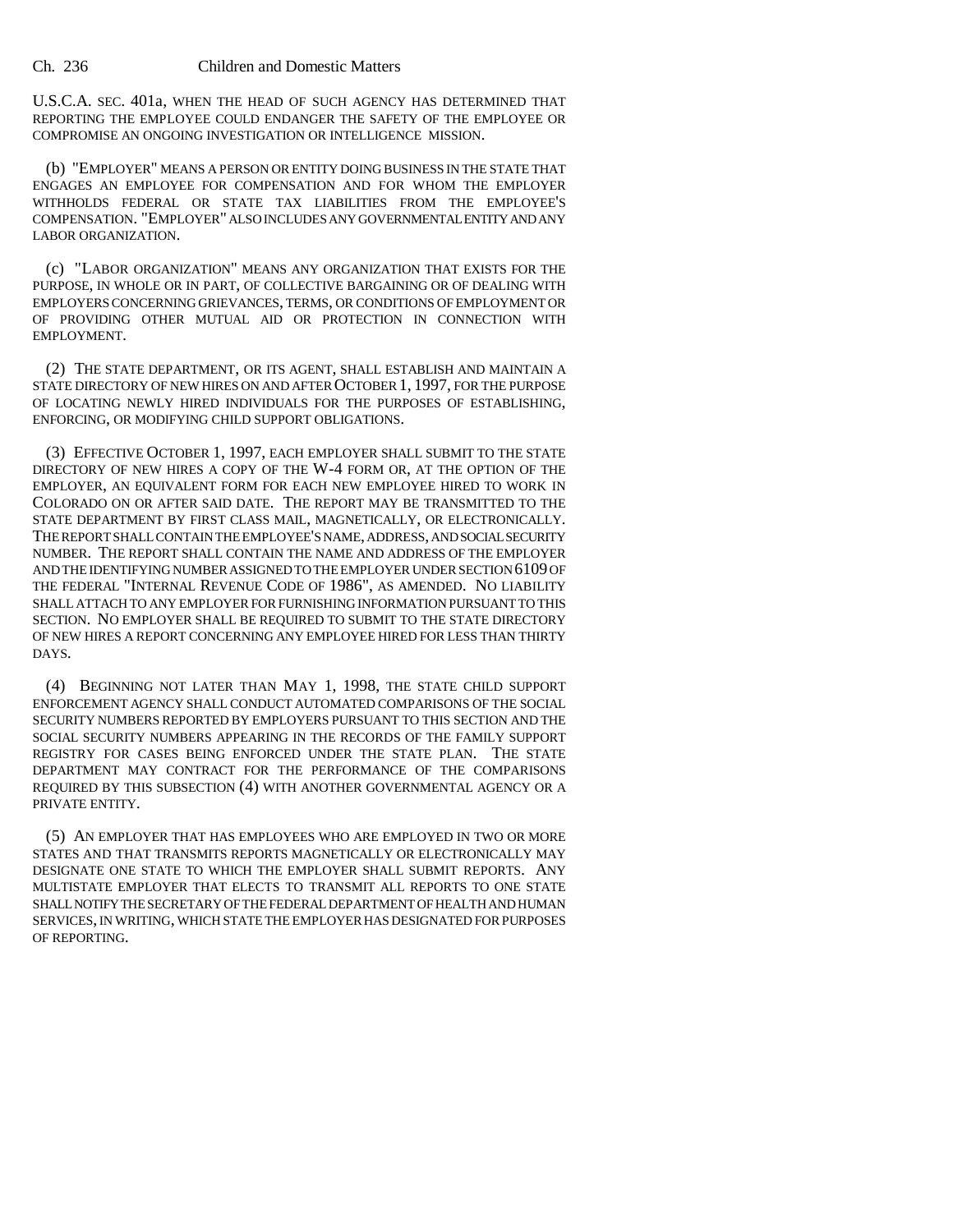(6) ALL EMPLOYERS SHALL REPORT A NEWLY HIRED EMPLOYEE WITHIN TWENTY CALENDAR DAYS AFTER THE DATE THE EMPLOYER HIRES THE EMPLOYEE OR, AT THE ELECTION OF THE EMPLOYER, AT THE TIME OF THE FIRST REGULARLY SCHEDULED PAYROLL FOLLOWING THE DATE OF HIRE IF SUCH PAYROLL IS SUBSEQUENT TO THE EXPIRATION OF THE TWENTY-DAY PERIOD. REPORTS SUBMITTED MAGNETICALLY OR ELECTRONICALLY SHALL BE SUBMITTED BY TWO MONTHLY TRANSMISSIONS, WHEN NECESSARY, AND IN ALL INSTANCES, THE REPORT SHALL BE TRANSMITTED NO MORE THAN TWENTY CALENDAR DAYS AFTER THE DATE OF HIRE OR, AT THE ELECTION OF THE EMPLOYER, AT THE TIME OF THE FIRST REGULARLY SCHEDULED PAYROLL FOLLOWING THE DATE OF HIRE IF SUCH PAYROLL IS SUBSEQUENT TO THE EXPIRATION OF THE TWENTY-DAY PERIOD.

(7) (a) WITHIN FIVE BUSINESS DAYS AFTER RECEIPT OF A REPORT FROM AN EMPLOYER CONCERNING A NEWLY HIRED EMPLOYEE, THE STATE CHILD SUPPORT ENFORCEMENT AGENCY SHALL ENTER THE INFORMATION INTO THE STATE DIRECTORY OF NEW HIRES.

(b) WITHIN TWO BUSINESS DAYS AFTER THE DATE THE INFORMATION REGARDING A NEWLY HIRED EMPLOYEE IS ENTERED INTO THE STATE DIRECTORY OF NEW HIRES, THE STATE CHILD SUPPORT ENFORCEMENT AGENCY SHALL TRANSMIT AN INCOME ASSIGNMENT TO THE EMPLOYER OF THE EMPLOYEE DIRECTING THE EMPLOYER TO WITHHOLD AN AMOUNT EQUAL TO THE MONTHLY CHILD SUPPORT OBLIGATION. INCLUDING ANY PAST-DUE SUPPORT OBLIGATION OF THE EMPLOYEE.

(c) WITHIN THREE BUSINESS DAYS AFTER THE DATE THE INFORMATION REGARDING A NEWLY HIRED EMPLOYEE IS ENTERED INTO THE STATE DIRECTORY OF NEW HIRES, THE STATE DIRECTORY OF NEW HIRES SHALL FURNISH THE INFORMATION TO THE NATIONAL DIRECTORY OF NEW HIRES.

(d) NO LATER THAN TWO YEARS AFTER THE DATE THE INFORMATION REGARDING A NEWLY HIRED EMPLOYEE IS ENTERED INTO THE STATE DIRECTORY OF NEW HIRES, THE STATE CHILD SUPPORT ENFORCEMENT AGENCY SHALL REMOVE SUCH NAME AND INFORMATION FROM THE DIRECTORY.

(8) (a) INFORMATION CONTAINED WITHIN THE REPORTS SHALL BE MADE AVAILABLE TO DELEGATE CHILD SUPPORT ENFORCEMENT UNITS AND THEIR AGENTS IN ORDER TO LOCATE INDIVIDUALS FOR PURPOSES OF ESTABLISHING PATERNITY OR FOR PURPOSES OF ESTABLISHING, MODIFYING, OR ENFORCING CHILD SUPPORT OBLIGATIONS.

(b) INFORMATION CONTAINED WITHIN THE REPORTS SHALL BE MADE AVAILABLE TO THE ADMINISTRATORS OF THE FOLLOWING PROGRAMS FOR PURPOSES OF ESTABLISHING OR VERIFYING ELIGIBILITY OR BENEFIT AMOUNTS: PUBLIC ASSISTANCE PURSUANT TO THE SUCCESSOR PROGRAM TO AID TO FAMILIES WITH DEPENDENT CHILDREN FUNDED BY THE TEMPORARY ASSISTANCE FOR NEEDY FAMILIES BLOCK GRANT MONEYS PURSUANT TO THE FEDERAL "PERSONAL RESPONSIBILITY AND WORK OPPORTUNITY RECONCILIATION ACT OF 1996", PUBLIC LAW 104-193; MEDICAID; FOOD STAMPS; SUPPLEMENTAL SECURITY INCOME BENEFITS; CASH ASSISTANCE PROGRAMS UNDER THIS TITLE; AND UNEMPLOYMENT COMPENSATION.

(c) INFORMATION CONTAINED WITHIN THE REPORTS SHALL BE AVAILABLE TO THE DEPARTMENT OF LABOR AND EMPLOYMENT AND THE STATE AGENCY OPERATING THE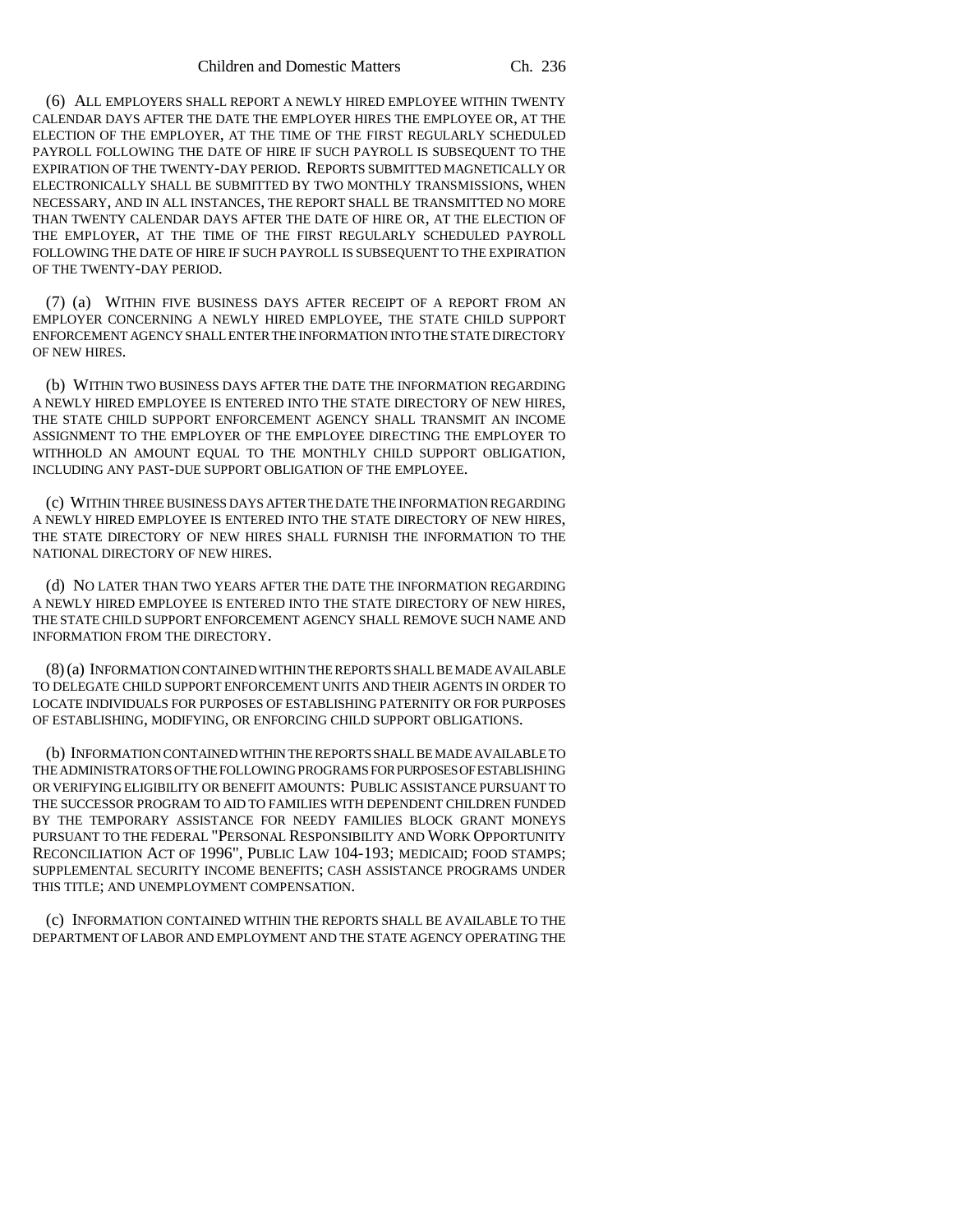WORKERS' COMPENSATION PROGRAM.

**26-13-126. Authority to deny, suspend, or revoke professional, occupational,** and recreational licenses. (1) THE STATE BOARD OF HUMAN SERVICES IS AUTHORIZED, IN COORDINATION WITH ANY STATE AGENCY, BOARD, OR COMMISSION THAT IS AUTHORIZED BY LAW TO ISSUE, REVOKE, DENY, TERMINATE, OR SUSPEND A PROFESSIONAL, OCCUPATIONAL, OR RECREATIONAL LICENSE, TO PROMULGATE RULES FOR THE SUSPENSION, REVOCATION, OR DENIAL OF PROFESSIONAL, OCCUPATIONAL, AND RECREATIONAL LICENSES OF INDIVIDUALS WHO OWE MORE THAN SIX MONTHS' GROSS DOLLAR AMOUNT OF CHILD SUPPORT AND WHO ARE PAYING LESS THAN FIFTY PERCENT OF THEIR CURRENT MONTHLY CHILD SUPPORT OBLIGATION EACH MONTH, OR THOSE INDIVIDUALS WHO FAIL, AFTER RECEIVING PROPER NOTICE, TO COMPLY WITH SUBPOENAS OR WARRANTS RELATING TO PATERNITY OR CHILD SUPPORT PROCEEDINGS.

(2) (a) TO EFFECTUATE THE PURPOSES OF THIS SECTION, THE EXECUTIVE DIRECTOR OF THE STATE DEPARTMENT MAY REQUEST THE DENIAL, SUSPENSION, OR REVOCATION OF ANY PROFESSIONAL, OCCUPATIONAL, OR RECREATIONAL LICENSE ISSUED BY A STATE AGENCY, BOARD, OR COMMISSION, REFERRED TO IN THIS SECTION AS THE "LICENSING AGENCY". UPON SUCH REQUEST, THE STATE CHILD SUPPORT ENFORCEMENT AGENCY SHALL SEND A NOTICE TO THE OBLIGOR BY FIRST CLASS MAIL STATING THAT THE OBLIGOR HAS THIRTY DAYS AFTER THE DATE OF THE NOTICE WITHIN WHICH TO PAY THE PAST-DUE OBLIGATION, TO NEGOTIATE A PAYMENT PLAN WITH THE STATE CHILD SUPPORT ENFORCEMENT AGENCY, TO REQUEST AN ADMINISTRATIVE HEARING WITH THE DELEGATE CHILD SUPPORT ENFORCEMENT UNIT, OR TO COMPLY WITH THE WARRANT OR SUBPOENA. IF THE OBLIGOR FAILS TO PAY THE PAST-DUE OBLIGATION, NEGOTIATE A PAYMENT PLAN, REQUEST AN ADMINISTRATIVE HEARING, OR COMPLY WITH THE WARRANT OR SUBPOENA WITHIN THIRTY DAYS AFTER THE DATE OF THE NOTICE, THE STATE CHILD SUPPORT ENFORCEMENT AGENCY SHALL SEND A NOTICE TO THE LICENSING AGENCY TO DENY, REVOKE, OR SUSPEND THE PROFESSIONAL, OCCUPATIONAL, OR RECREATIONAL LICENSE OF THE INDIVIDUAL IDENTIFIED AS NOT IN COMPLIANCE WITH THE COURT OR ADMINISTRATIVE ORDER FOR CURRENT CHILD SUPPORT, CHILD SUPPORT DEBT, RETROACTIVE CHILD SUPPORT, CHILD SUPPORT ARREARAGES, OR CHILD SUPPORT WHEN COMBINED WITH MAINTENANCE OR OF THE INDIVIDUAL WHO FAILED, AFTER RECEIVING APPROPRIATE NOTICE, TO COMPLY WITH SUBPOENAS OR WARRANTS RELATING TO PATERNITY OR CHILD SUPPORT PROCEEDINGS.

(b) THE RULES PROMULGATED TO IMPLEMENT THIS SECTION SHALL PROVIDE THAT, IF IT IS THE FIRST TIME THE PROCEDURES AUTHORIZED BY THIS SECTION HAVE BEEN EMPLOYED TO ENFORCE SUPPORT AGAINST THE OBLIGOR, THE STATE CHILD SUPPORT ENFORCEMENT AGENCY MAY ONLY ISSUE A NOTICE TO THE LICENSING AGENCY TO SUSPEND OR TO DENY SUCH OBLIGOR'S LICENSE. HOWEVER, THE RULES SHALL ALSO PROVIDE THAT, IN SECOND AND SUBSEQUENT CIRCUMSTANCES IN WHICH THE PROVISIONS OF THIS SECTION ARE UTILIZED TO ENFORCE SUPPORT AGAINST THE OBLIGOR, THE STATE CHILD SUPPORT ENFORCEMENT AGENCY SHALL BE AUTHORIZED TO ISSUE A NOTICE TO THE LICENSING AGENCY TO REVOKE AN OBLIGOR'S LICENSE, SUBJECT TO FULL REAPPLICATION PROCEDURES UPON COMPLIANCE AS SPECIFIED BY THE LICENSING AGENCY.

(c) NO LATER THAN THIRTY DAYS AFTER THE DATE OF THE NOTICE TO THE OBLIGOR, THE OBLIGOR MAY REQUEST IN WRITING THAT THE DELEGATE CHILD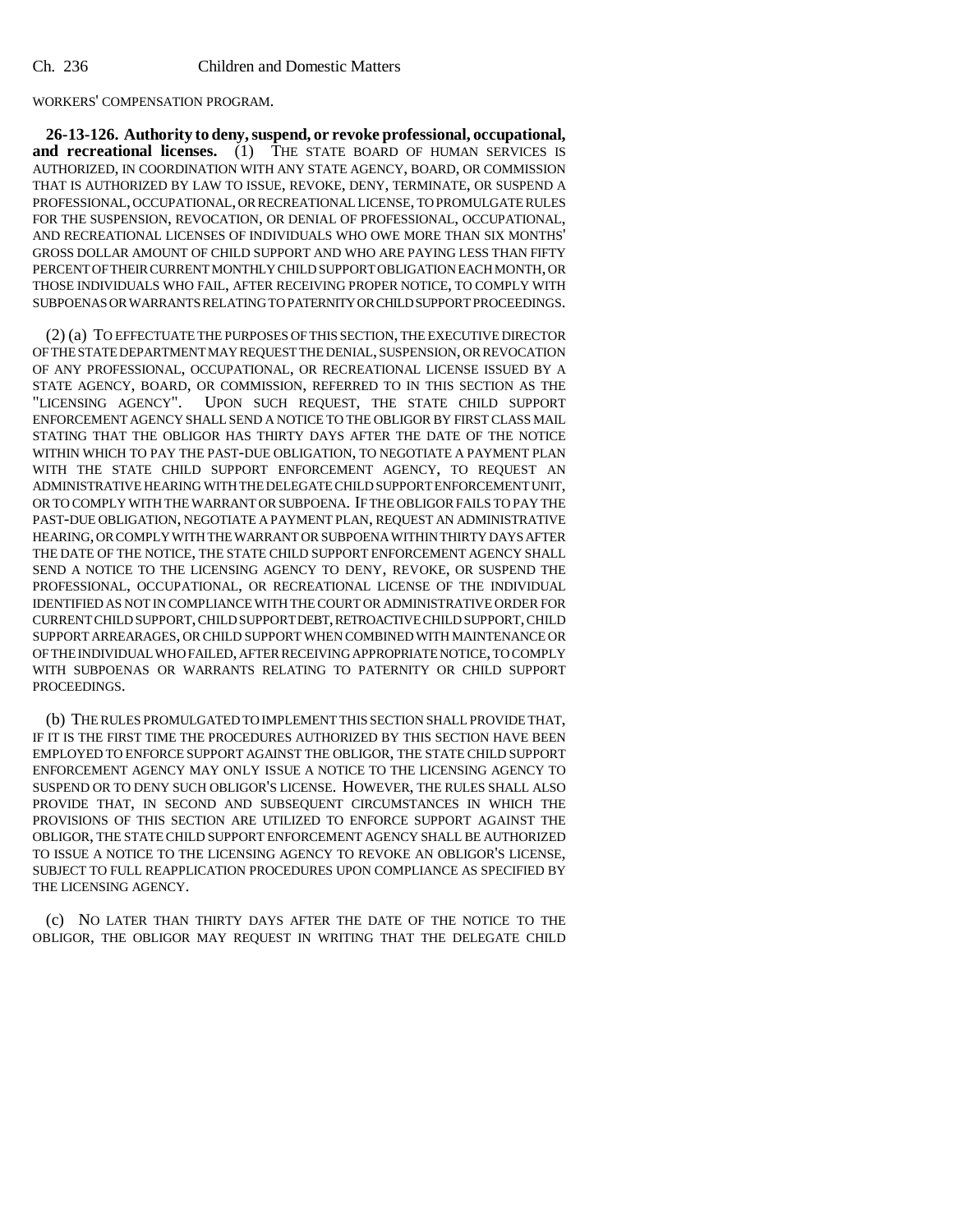SUPPORT ENFORCEMENT UNIT CONDUCT AN ADMINISTRATIVE REVIEW PURSUANT TO THE RULES AND REGULATIONS DEVELOPED BY THE STATE BOARD TO IMPLEMENT THE PROVISIONS OF THIS ARTICLE.

(d) NO LATER THAN THIRTY DAYS AFTER THE DATE OF THE DELEGATE CHILD SUPPORT ENFORCEMENT UNIT'S DECISION, THE OBLIGOR MAY REQUEST IN WRITING AN ADMINISTRATIVE REVIEW FROM THE STATE CHILD SUPPORT ENFORCEMENT AGENCY.

(e) THE SOLE ISSUES TO BE DETERMINED AT THE ADMINISTRATIVE REVIEW BY BOTH THE DELEGATE CHILD SUPPORT ENFORCEMENT UNIT AND THE STATE CHILD SUPPORT ENFORCEMENT AGENCY SHALL BE WHETHER THERE IS: A MISTAKE IN THE IDENTITY OF THE OBLIGOR; A DISAGREEMENT CONCERNING THE AMOUNT OF THE CHILD SUPPORT DEBT, AN ARREARAGE BALANCE, RETROACTIVE SUPPORT DUE, OR THE AMOUNT OF THE PAST-DUE CHILD SUPPORT WHEN COMBINED WITH MAINTENANCE; A SHOWING THAT ALL CHILD SUPPORT PAYMENTS WERE MADE WHEN DUE; A SHOWING THAT THE INDIVIDUAL HAS COMPLIED WITH THE SUBPOENA OR WARRANT; A SHOWING THAT THE INDIVIDUAL WAS NOT PROPERLY SERVED WITH THE SUBPOENA OR WARRANT; OR A SHOWING THAT THERE WAS A TECHNICAL DEFECT WITH RESPECT TO THE SUBPOENA OR WARRANT.

(f) THE DECISION OF THE STATE CHILD SUPPORT ENFORCEMENT AGENCY SHALL BE FINAL AGENCY ACTION AND MAY BE REVIEWED PURSUANT TO SECTION 24-4-106, C.R.S.

(g) A NOTICE TO THE LICENSING AGENCY PURSUANT TO PARAGRAPH (a) OF THIS SUBSECTION (2) SHALL NOT BE SENT TO THE LICENSING AGENCY UNLESS THE OBLIGOR HAS FAILED TO REQUEST A REVIEW WITHIN THE TIME SPECIFIED OR UNTIL A HEARING HAS BEEN CONCLUDED AND ALL RIGHTS OF REVIEW HAVE BEEN EXHAUSTED.

(h) EACH LICENSING AGENCY AFFECTED MAY PROMULGATE RULES, AS NECESSARY, AND PROCEDURES TO IMPLEMENT THE REQUIREMENTS OF THIS SECTION. SUCH LICENSING AGENCIES SHALL ENTER INTO MEMORANDA OF UNDERSTANDING, AS NECESSARY, WITH THE STATE CHILD SUPPORT ENFORCEMENT AGENCY WITH RESPECT TO THE IMPLEMENTATION OF THIS SECTION. ALL DUE PROCESS HEARINGS SHALL BE CONDUCTED BY THE STATE DEPARTMENT RATHER THAN THE LICENSING AGENCY.

(i) NOTHING IN THIS SECTION SHALL LIMIT THE ABILITY OF EACH LICENSING AGENCY TO DENY, SUSPEND, OR REVOKE A LICENSE ON ANY OTHER GROUNDS PROVIDED BY LAW.

(j) A LICENSING AGENCY, OR ANY PERSON ACTING ON ITS BEHALF, SHALL NOT BE LIABLE FOR ANY ACTIONS TAKEN TO DENY, SUSPEND, OR REVOKE THE OBLIGOR'S LICENSE PURSUANT TO THIS SECTION.

(3) IT IS THE INTENT OF THE GENERAL ASSEMBLY THAT THE SAME OR SIMILAR CONDITIONS PLACED UPON THE ISSUANCE AND RENEWAL OF A STATE LICENSE TO PRACTICE A PROFESSION OR OCCUPATION, AS SET FORTH IN THIS SECTION, SHOULD ALSO BE PLACED UPON PERSONS APPLYING TO OR LICENSED TO PRACTICE LAW. THE GENERAL ASSEMBLY, HOWEVER, RECOGNIZES THE PRACTICE OF THE COLORADO SUPREME COURT IN THE LICENSURE, REGISTRATION, AND DISCIPLINE OF PERSONS PRACTICING LAW IN THIS STATE. SPECIFICALLY, THE GENERAL ASSEMBLY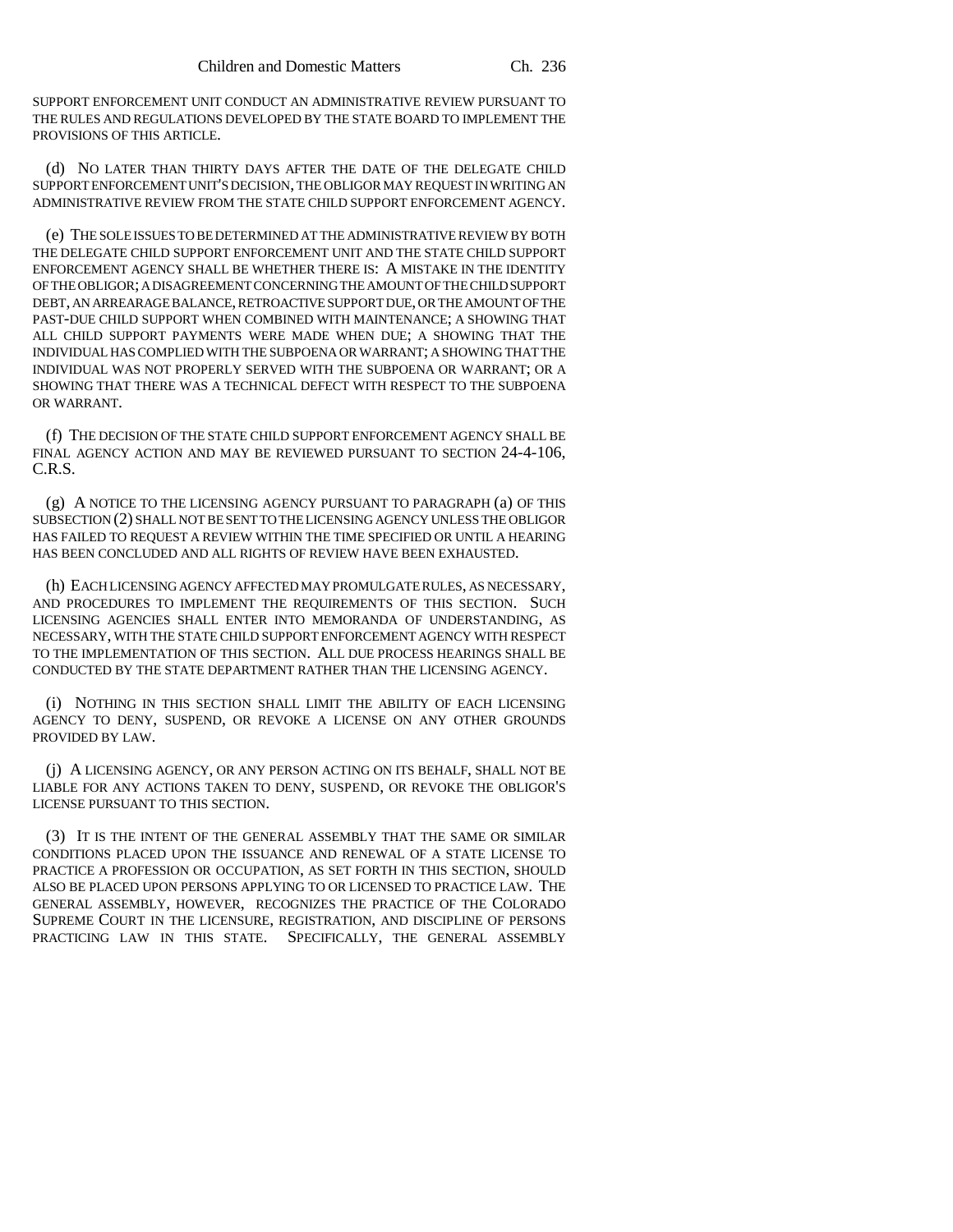ACKNOWLEDGES THAT IN ORDER TO OBTAIN A LICENSE TO PRACTICE LAW IN COLORADO, A PERSON MUST VERIFY THAT HE OR SHE IS NOT DELINQUENT WITH RESPECT TO A COURT-ORDERED OBLIGATION TO PAY CHILD SUPPORT. IN ADDITION, THE GENERAL ASSEMBLY RECOGNIZES THAT PURSUANT TO THE "COLORADO RULES OF PROFESSIONAL CONDUCT" A LAWYER MAY BE DISCIPLINED, INCLUDING BY DISBARMENT, FOR FAILING TO PAY CHILD SUPPORT.

(4) FOR PURPOSES OF THIS SECTION, "LICENSE" MEANS ANY RECOGNITION, AUTHORITY, OR PERMISSION THAT THE STATE OR ANY PRINCIPAL DEPARTMENT OF THE STATE OR AN AGENT OF SUCH DEPARTMENT IS AUTHORIZED BY LAW TO ISSUE FOR AN INDIVIDUAL TO PRACTICE A PROFESSION OR OCCUPATION OR FOR AN INDIVIDUAL TO PARTICIPATE IN ANY RECREATIONAL ACTIVITY. "LICENSE" MAY INCLUDE, BUT IS NOT NECESSARILY LIMITED TO, ANY LICENSE, CERTIFICATE, CERTIFICATION, LETTER OF AUTHORIZATION, OR REGISTRATION ISSUED FOR AN INDIVIDUAL TO PRACTICE A PROFESSION OR OCCUPATION OR FOR AN INDIVIDUAL TO PARTICIPATE IN ANY RECREATIONAL ACTIVITY.

**26-13-127. State case registry.** (1) THE STATE DEPARTMENT, OR ITS AGENT, SHALL ESTABLISH, MAINTAIN, UPDATE, AND MONITOR AN AUTOMATED STATE CASE REGISTRY WHICH SHALL INCLUDE ALL CASES IN WHICH CHILD SUPPORT ORDERS HAVE BEEN ESTABLISHED OR MODIFIED ON OR AFTER OCTOBER 1, 1998.

(2) THE JUDICIAL DEPARTMENT SHALL COLLECT AND ELECTRONICALLY TRANSFER ON A WEEKLY BASIS, OR MORE FREQUENTLY AS MUTUALLY AGREEABLE, TO THE STATE DEPARTMENT, OR ITS AGENT, THE FOLLOWING BASIC ELEMENTS OF ALL CHILD SUPPORT ORDERS ESTABLISHED OR MODIFIED ON OR AFTER OCTOBER 1, 1998, WHICH SHALL BE STORED IN THE STATE CASE REGISTRY:

(a) THE NAME OF THE COURT, THE COUNTY, AND THE CASE NUMBER;

- (b) THE NAMES OF THE OBLIGOR AND THE OBLIGEE;
- (c) THE SOCIAL SECURITY NUMBER OF EACH PARENT;
- (d) THE DATE THE CHILD SUPPORT ORDER WAS ESTABLISHED OR MODIFIED.

(3) FOR EACH CASE IN WHICH SERVICES ARE BEING PROVIDED UNDER TITLE IV-D OF THE FEDERAL "SOCIAL SECURITY ACT", AS AMENDED, AND FOR WHICH A SUPPORT ORDER HAS BEEN ESTABLISHED OR MODIFIED, THE STATE CASE REGISTRY SHALL INCLUDE THE BASIC INFORMATION LISTED IN SUBSECTION (2) OF THIS SECTION AND THE FOLLOWING ADDITIONAL INFORMATION:

(a) THE AMOUNT OF MONTHLY SUPPORT OWED UNDER THE ORDER AND OTHER AMOUNTS OWED, INCLUDING ARREARS, INTEREST, OR LATE PAYMENT PENALTIES AND FEES, DUE OR PAST-DUE, UNDER THE ORDER;

(b) THE DISTRIBUTION OF COLLECTED AMOUNTS;

(c) THE DATE OF BIRTH OF ANY CHILD FOR WHOM THE ORDER REQUIRES THE PAYMENT OF SUPPORT;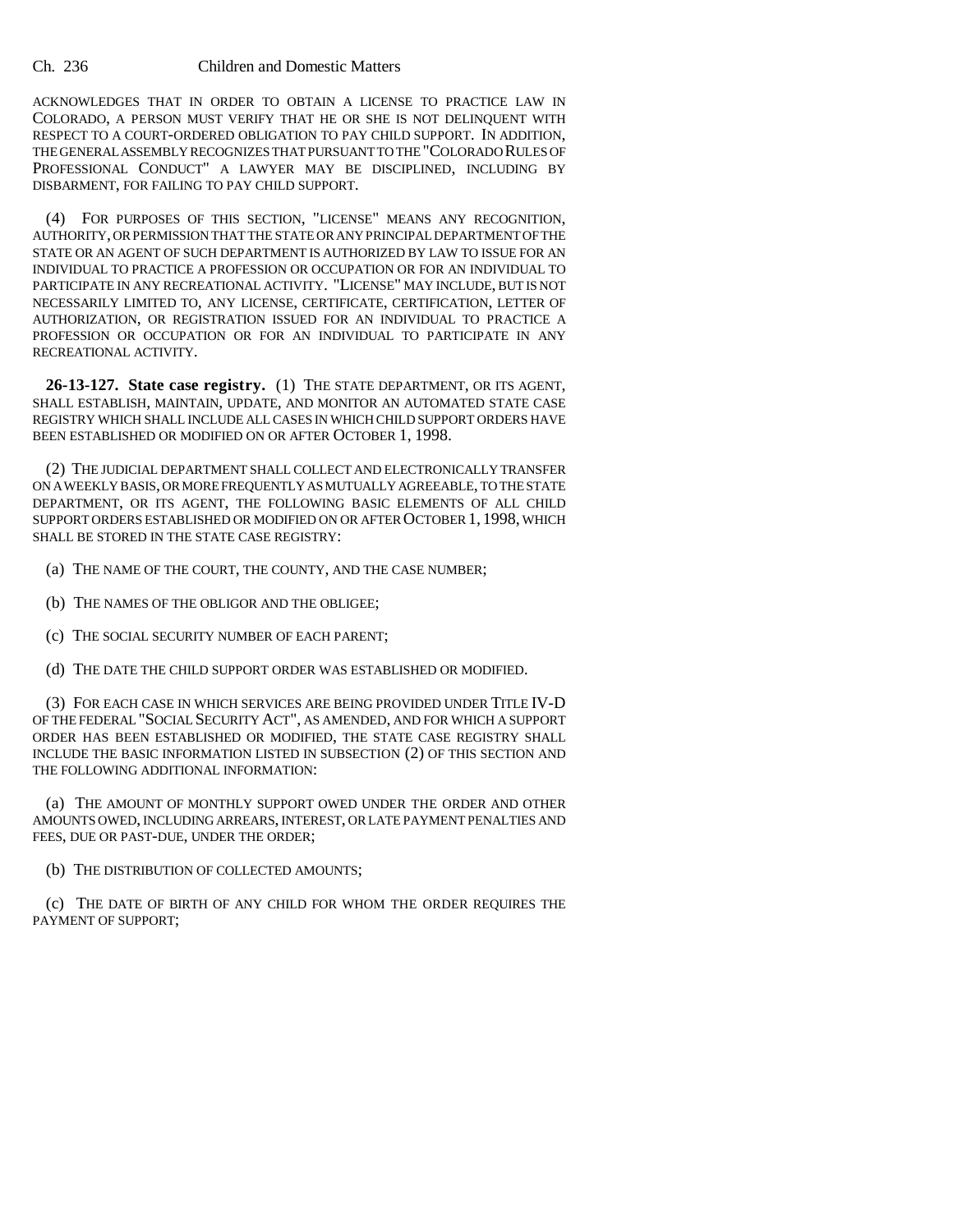(d) THE AMOUNT OF ANY LIEN IMPOSED WITH RESPECT TO THE ORDER PURSUANT TO SECTION 14-10-122 (1.5), C.R.S.

(4) INFORMATION IN THE STATE CASE REGISTRY SHALL BE ACCESSIBLE ONLY BY THE STATE CHILD SUPPORT ENFORCEMENT AGENCY, THE DELEGATE CHILD SUPPORT ENFORCEMENT UNITS, THE FEDERAL OFFICE OF CHILD SUPPORT ENFORCEMENT, THE COURTS, OR THE AGENTS OF SUCH AGENCY, UNITS, OFFICE, OR COURTS.

**26-13-128. Agreements with financial institutions - data match system limited liability.** (1) THE GENERAL ASSEMBLY AUTHORIZES THE STATE DEPARTMENT TO DESIGN AND IMPLEMENT A PROGRAM PURSUANT TO WHICH THE STATE DEPARTMENT SHALL ENTER INTO AGREEMENTS WITH FINANCIAL INSTITUTIONS DOING BUSINESS IN THE STATE. TO EFFECTUATE THE PURPOSE OF THIS SECTION, THE EXECUTIVE DIRECTOR MAY REQUEST AND SHALL RECEIVE FROM SUCH FINANCIAL INSTITUTIONS OR ANY STATE ENTITY, SUCH AS A DEPARTMENT, BOARD, OR AGENCY OF THE STATE OR ANY OF ITS POLITICAL SUBDIVISIONS, THE INFORMATION AND ACTION DESCRIBED IN THIS SECTION.

(2) THE PURPOSE OF THE PROGRAM AUTHORIZED BY THIS SECTION SHALL BE TO DEVELOP AND OPERATE, IN COORDINATION WITH SUCH FINANCIAL INSTITUTIONS AND STATE ENTITIES, A DATA MATCH SYSTEM, USING AUTOMATED DATA EXCHANGES, TO THE MAXIMUM EXTENT FEASIBLE, IN WHICH EACH SUCH FINANCIAL INSTITUTION OR STATE ENTITY IS REQUIRED TO PROVIDE SEMIANNUALLY THE NAME, RECORD ADDRESS, AND SOCIAL SECURITY NUMBER, OR OTHER TAXPAYER IDENTIFICATION NUMBER, OF ANY ACCOUNT HOLDER OR CUSTOMER THAT MAINTAINS AN ACCOUNT AT SUCH INSTITUTION OR ENTITY AND WHO OWES PAST-DUE CHILD SUPPORT, AS IDENTIFIED BY THE STATE BY NAME AND SOCIAL SECURITY NUMBER, OR OTHER TAXPAYER IDENTIFICATION NUMBER. THE STATE DEPARTMENT SHALL ENTER INTO AN AGREEMENT WITH EACH FINANCIAL INSTITUTION AND STATE ENTITY, WHICH AGREEMENT SHALL SPECIFY A SCHEDULE OF DATA MATCHES. THE AGREEMENT SHALL PROVIDE THAT THE FINANCIAL INSTITUTION OR STATE ENTITY SHALL HAVE FORTY-FIVE DAYS AFTER THE RECEIPT OF THE INFORMATIONAL ELECTRONIC OR MAGNETIC DATA FROM THE CHILD SUPPORT ENFORCEMENT AGENCY TO CONDUCT THE DATA MATCH REQUIRED BY THIS SUBSECTION (2). THE AGREEMENT SHALL ALSO PROVIDE THAT THE FINANCIAL INSTITUTION OR STATE ENTITY SHALL RETURN THE DATA IN ELECTRONIC OR MAGNETIC FORM TO THE CHILD SUPPORT ENFORCEMENT AGENCY WITHIN THREE BUSINESS DAYS AFTER CONDUCTING THE DATA MATCH. THE FINANCIAL INSTITUTION OR STATE ENTITY SHALL INCLUDE INFORMATION CONCERNING ALL ACCOUNTS WHERE A DATA MATCH OCCURS, INCLUDING, BUT NOT LIMITED TO, INFORMATION REGARDING JOINT ACCOUNTS, PARTNERSHIP ACCOUNTS, SOLE PROPRIETORSHIP ACCOUNTS, CUSTODIAL ACCOUNTS, AND COMMERCIAL ACCOUNTS. THE CHILD SUPPORT ENFORCEMENT AGENCY SHALL MAKE A REASONABLE EFFORT TO ACCOMMODATE THOSE FINANCIAL INSTITUTIONS UPON WHICH THE REQUIREMENTS OF THIS SECTION WOULD POSE A HARDSHIP. THE FINANCIAL INSTITUTION OR ENTITY, IN RESPONSE TO A NOTICE OF LIEN OR LEVY FROM THE STATE DEPARTMENT, SHALL ENCUMBER OR SURRENDER ASSETS, EXCEPT FOR CUSTODIAL ACCOUNTS CREATED PURSUANT TO THE "COLORADO UNIFORM TRANSFERS TO MINORS ACT", ARTICLE 50 OF TITLE 11,C.R.S., AND EXCEPT FOR TRUST ACCOUNTS OF MONEYS HELD IN TRUST FOR A THIRD PARTY, HELD BY SUCH INSTITUTION OR ENTITY ON BEHALF OF ANY NONCUSTODIAL PARENT WHO IS SUBJECT TO A CHILD SUPPORT LIEN, SUBJECT TO ANY RIGHT OF SETOFF THE FINANCIAL INSTITUTION MAY HAVE AGAINST SUCH ASSETS. IN ADDITION TO ANY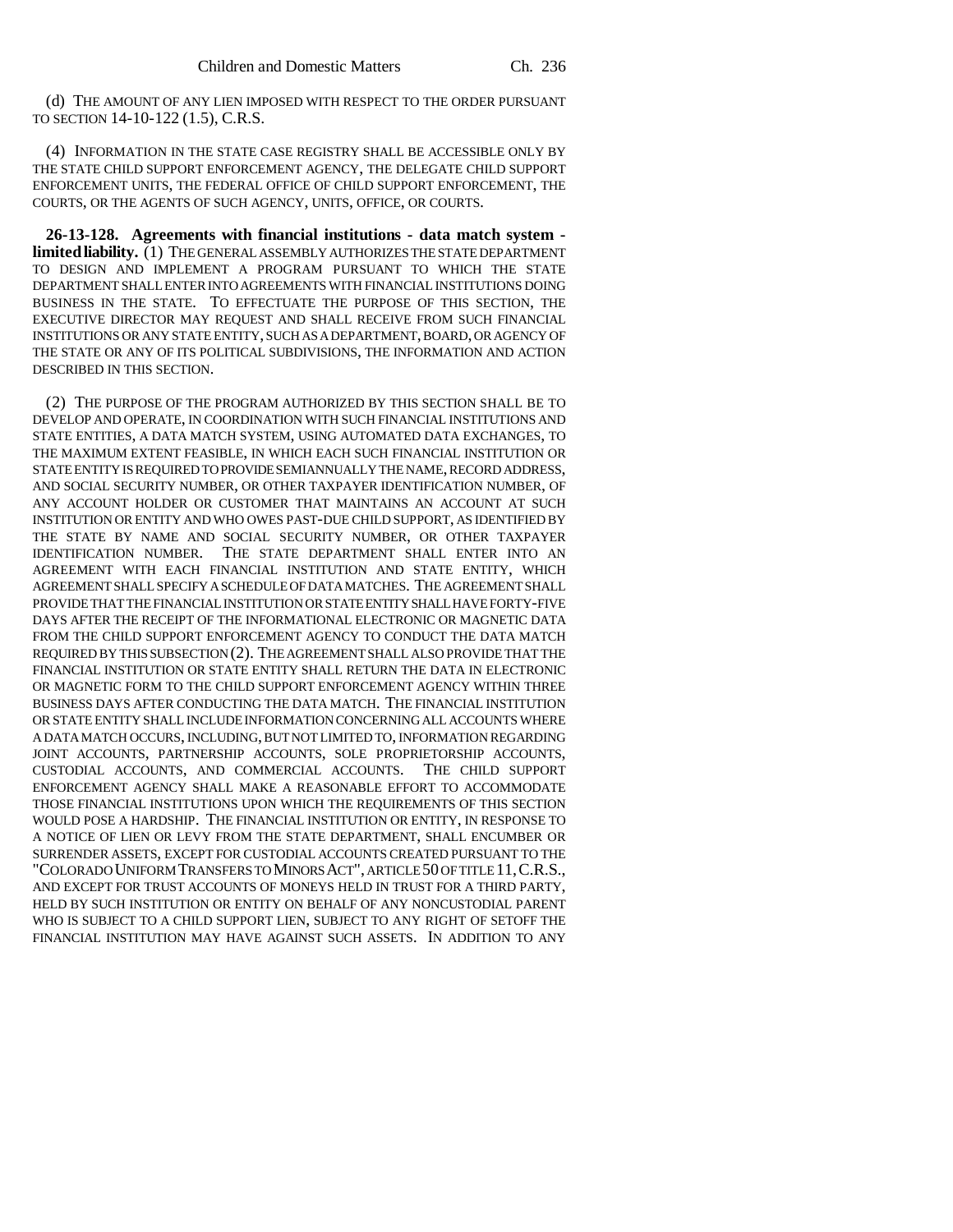RIGHT OF SETOFF THE FINANCIAL INSTITUTION MAY HAVE, BEFORE THE FINANCIAL INSTITUTION SURRENDERS ANY ASSETS OF THE NONCUSTODIAL PARENT TO THE STATE DEPARTMENT, THE FINANCIAL INSTITUTION SHALL APPLY ANY ASSETS HELD BY THE FINANCIAL INSTITUTION ON BEHALF OF THE NONCUSTODIAL PARENT AGAINST THE BALANCE OF ANY AMOUNTS OWED BY THE NONCUSTODIAL PARENT TO THE FINANCIAL INSTITUTION, REGARDLESS OF WHETHER THE NONCUSTODIAL PARENT IS IN DEFAULT UNDER ANY AGREEMENT WITH THE FINANCIAL INSTITUTION OR WHETHER ANY PAYMENTS ARE CURRENTLY DUE TO THE FINANCIAL INSTITUTION, SUBJECT TO PRIOR AGREEMENT OF THE NONCUSTODIAL PARENT.

(3) NOTWITHSTANDING ANY OTHER PROVISION OF FEDERAL OR STATE LAW, A FINANCIAL INSTITUTION OR STATE ENTITY SHALL NOT BE LIABLE UNDER ANY FEDERAL, STATE, OR LOCAL LAW TO ANY PERSON FOR ANY DISCLOSURE OF INFORMATION TO THE STATE DEPARTMENT FOR THE PURPOSE OF ESTABLISHING, MODIFYING, OR ENFORCING A CHILD SUPPORT OBLIGATION OF AN INDIVIDUAL, OR FOR ENCUMBERING, HOLDING, REFUSING TO RELEASE TO THE OBLIGOR, SURRENDERING, OR TRANSFERRING ANY ASSETS HELD BY SUCH FINANCIAL INSTITUTION OR STATE ENTITY IN RESPONSE TO A NOTICE OF LIEN OR LEVY ISSUED BY THE STATE DEPARTMENT OR FOR ANY OTHER ACTION TAKEN IN GOOD FAITH TO COMPLY WITH THE REQUIREMENTS OF THIS SECTION REGARDLESS OF WHETHER SUCH ACTION WAS SPECIFICALLY AUTHORIZED OR DESCRIBED BY THIS SECTION. A FINANCIAL INSTITUTION SHALL NOT BE REQUIRED TO GIVE NOTICE TO AN ACCOUNT HOLDER OR CUSTOMER OF THE FINANCIAL INSTITUTION CONCERNING WHOM THE FINANCIAL INSTITUTION HAS PROVIDED INFORMATION OR TAKEN ANY ACTION PURSUANT TO THIS SECTION. THE FINANCIAL INSTITUTION SHALL NOT BE LIABLE FOR THE FAILURE TO PROVIDE SUCH NOTICE.

(4) THE STATE BOARD SHALL PROMULGATE RULES ADDRESSING APPROPRIATE PROCEDURES TO BE FOLLOWED BY THE DELEGATE CHILD SUPPORT ENFORCEMENT UNIT WITH RESPECT TO CERTAIN SPECIAL TYPES OF FINANCIAL INSTITUTION ACCOUNTS, INCLUDING BUT NOT LIMITED TO JOINT, PARTNERSHIP, SOLE PROPRIETORSHIP, CUSTODIAL, AND COMMERCIAL ACCOUNTS, WHICH RULES SHALL IDENTIFY FACTORS THE DELEGATE CHILD SUPPORT ENFORCEMENT UNIT SHALL CONSIDER IN DETERMINING WHETHER TO ATTACH THE ACCOUNT OR ANY PORTION OF SUCH ACCOUNT. SUCH RULES SHALL SPECIFICALLY PROVIDE THAT CUSTODIAL ACCOUNTS CREATED PURSUANT TO THE "COLORADO UNIFORM TRANSFERS TO MINORS ACT", ARTICLE 50 OF TITLE 11, C.R.S., AND TRUST ACCOUNTS OF MONEYS HELD IN TRUST FOR A THIRD PARTY SHALL NOT BE ATTACHED, ENCUMBERED, OR SURRENDERED FOR PURPOSES OF ENFORCING SUPPORT.

(5) THE STATE DEPARTMENT, AFTER OBTAINING A FINANCIAL RECORD OF AN INDIVIDUAL FROM A FINANCIAL INSTITUTION PURSUANT TO THIS SECTION, MAY DISCLOSE SUCH FINANCIAL RECORD ONLY FOR THE PURPOSE OF AND TO THE EXTENT NECESSARY TO ESTABLISH, MODIFY, OR ENFORCE A CHILD SUPPORT OBLIGATION OF SUCH INDIVIDUAL. IF A STATE OFFICER, EMPLOYEE, OR AUTHORIZED AGENT OF THE STATE KNOWINGLY, OR BY REASON OF NEGLIGENCE, DISCLOSES A FINANCIAL RECORD OF AN INDIVIDUAL IN VIOLATION OF THIS SUBSECTION (5), SUCH INDIVIDUAL MAY BRING A CIVIL ACTION FOR DAMAGES AGAINST THE OFFICER, EMPLOYEE, OR AUTHORIZED AGENT OF THE STATE PURSUANT TO 42 U.S.C. SEC. 669A (c).

(6) A FINANCIAL INSTITUTION SHALL BE ENTITLED TO REIMBURSEMENT IN THE AMOUNT OF FIVE CENTS PER NAME PER QUARTER FOR THE COSTS ASSOCIATED WITH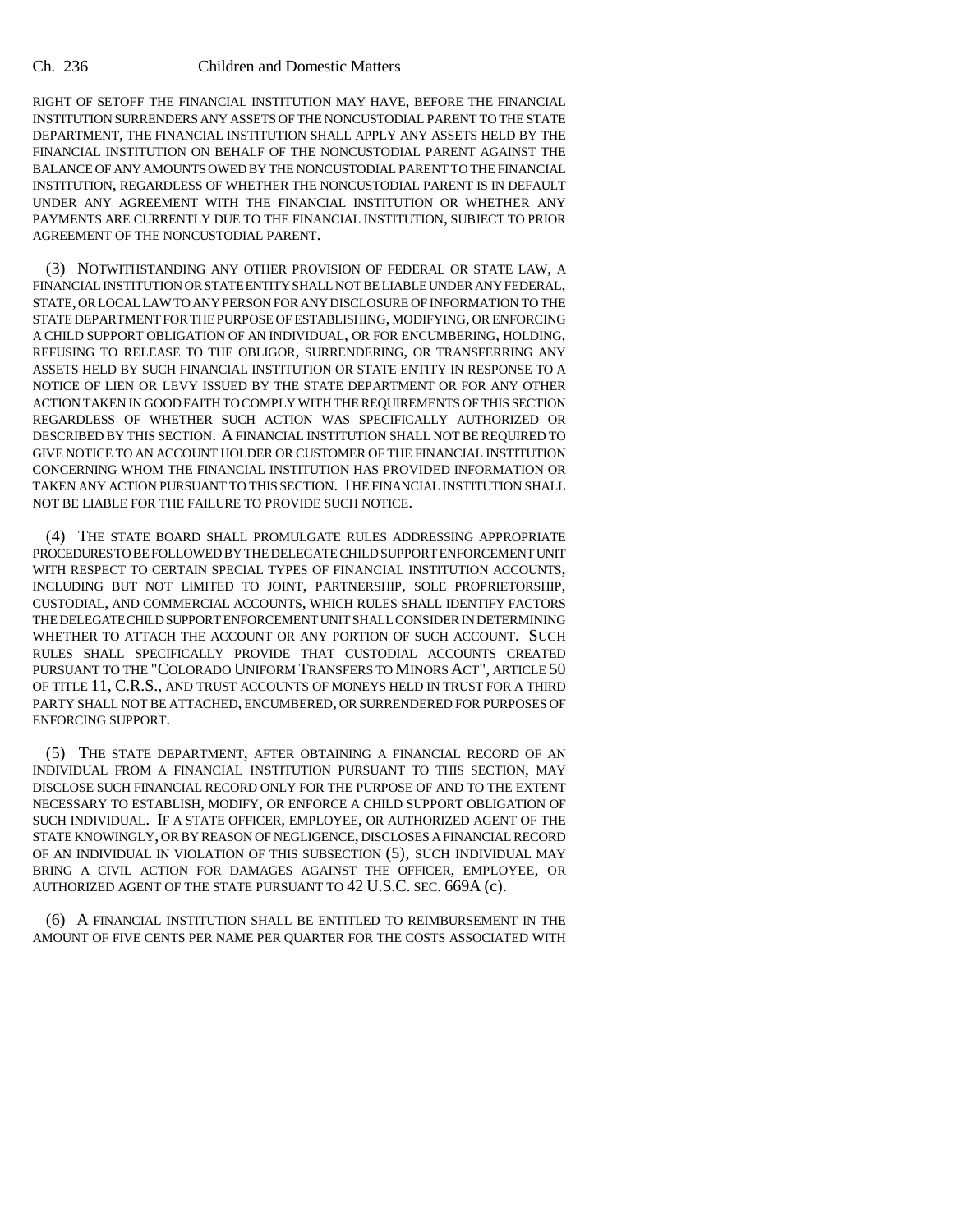DESIGNING AND IMPLEMENTING A SYSTEM FOR COMPLIANCE WITH THE REQUIREMENTS OF THIS ARTICLE, NOT TO EXCEED THE ACTUAL COSTS ASSOCIATED WITH DESIGNING AND IMPLEMENTING SUCH A SYSTEM.

- (7) FOR PURPOSES OF THIS SECTION:
- (a) (I) "ACCOUNT" INCLUDES:
- (A) A DEPOSIT ACCOUNT;
- (B) A DEMAND DEPOSIT ACCOUNT;
- (C) A CHECKING ACCOUNT;
- (D) A NEGOTIABLE WITHDRAWAL ORDER ACCOUNT;
- (E) A SAVINGS ACCOUNT;
- (F) A CERTIFICATE OF DEPOSIT;
- (G) A PASSBOOK ACCOUNT;
- (H) A TIME AND TERM DEPOSIT ACCOUNT;
- (I) A SHARE ACCOUNT;
- (J) A SHARE DRAFT ACCOUNT;
- (K) A SHARE CERTIFICATE OF DEPOSIT;
- (L) A MONEY MARKET SHARE ACCOUNT;
- (M) A MONEY MARKET MUTUAL FUND ACCOUNT;
- (N) A "N.O.W." ACCOUNT; OR
- (O) A SIMILAR ACCOUNT.
- (II) "ACCOUNT" SHALL ALSO INCLUDE:

(A) AN INTEREST IN A MUTUAL FUND, A BROKERAGE ACCOUNT, A FIXED-RATE ANNUITY, A VARIABLE-RATE ANNUITY, A WHOLE LIFE INSURANCE PRODUCT, A UNIVERSAL LIFE INSURANCE PRODUCT, A VARIABLE UNIVERSAL LIFE INSURANCE PRODUCT, A FIDUCIARY ACCOUNT, A TRUST ACCOUNT, OR SIMILAR ACCOUNT;

(B) THE SECURITIES OF OR ISSUED BY AN INVESTMENT COMPANY REGISTERED UNDER THE FEDERAL "INVESTMENT COMPANY ACT OF 1940", A UNIT INVESTMENT TRUST, A REAL ESTATE INVESTMENT TRUST, A COMMODITY POOL OPERATOR, A FUTURE COMMISSION MERCHANT, OR AN INTRODUCING BROKER REGISTERED UNDER THE FEDERAL "COMMODITY EXCHANGE ACT", A GENERAL OR LIMITED PARTNERSHIP, OR A SIMILAR ENTITY; AND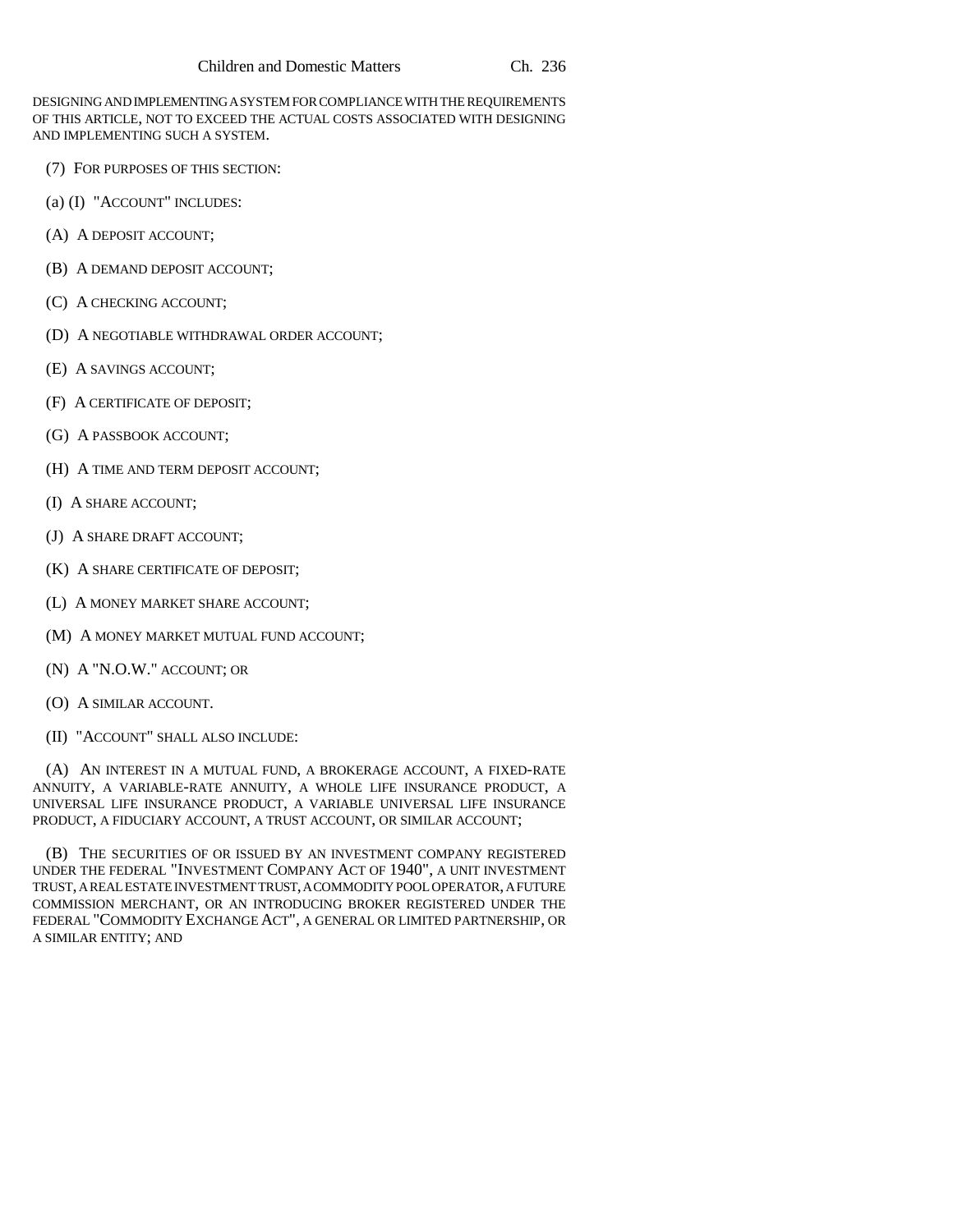(C) PROPERTY, INCLUDING FUNDS HELD IN OR PAYABLE FROM ANY PENSION OR RETIREMENT PLAN OR DEFERRED COMPENSATION PLAN, INCLUDING A PLAN IN WHICH THE DEBTOR HAS RECEIVED BENEFITS OR PAYMENTS, HAS THE PRESENT RIGHT TO RECEIVE BENEFITS OR PAYMENTS, OR HAS THE RIGHT TO RECEIVE BENEFITS OR PAYMENTS IN THE FUTURE AND INCLUDING A PENSION OR PLAN THAT QUALIFIES UNDER THE FEDERAL "EMPLOYEE RETIREMENT INCOME SECURITY ACT OF 1974" AS AN EMPLOYEE PENSION BENEFIT PLAN AS DEFINED IN 29 U.S.C. SEC. 1002, ANY INDIVIDUAL RETIREMENT ACCOUNT, AS DEFINED IN 26U.S.C. SEC.408, AND ANY PLAN AS DEFINED IN 26U.S.C. SEC. 410 AND AS THESE PLANS MAY BE AMENDED FROM TIME TO TIME, OR ANY SIMILAR PLAN UNDER STATE OR LOCAL LAW.

(b) "FINANCIAL INSTITUTION" INCLUDES:

(I) A STATE OR NATIONALLY CHARTERED BANK, AN INDUSTRIAL BANK, A BANK AND TRUST COMPANY, A TRUST COMPANY, A SAVINGS AND LOAN ASSOCIATION, A SAVINGS BANK, A CREDIT UNION;

(II) AN INVESTMENT COMPANY REGISTERED UNDER THE FEDERAL "INVESTMENT COMPANY ACT OF 1940", A SECURITIES DEALER, A COMMODITY POOL OPERATOR, A FUTURE COMMISSION MERCHANT, OR AN INTRODUCING BROKER REGISTERED UNDER THE FEDERAL "COMMODITY EXCHANGE ACT", OR OTHER LEGAL ENTITY ENGAGED IN THE BUSINESS OF BUYING OR SELLING SECURITIES;

(III) A BENEFIT ASSOCIATION, A LIFE INSURANCE COMPANY, A SAFE DEPOSIT COMPANY, OR A STATE REPOSITORY OF MONEYS HELD FOR INDIVIDUALS; AND

(IV) ANY SIMILAR ENTITY DOING BUSINESS IN THIS STATE.

(c) "FINANCIAL RECORD" HAS THE MEANING GIVEN SUCH TERM IN SECTION 1101 OF THE FEDERAL "RIGHT TO FINANCIAL PRIVACY ACT OF 1978", 12 U.S.C. SEC. 3401.

**26-13-129. Exemption from federal law.** UPON A DETERMINATION, FINDING, OR WARNING OF NONCOMPLIANCE OR UPON SUCH OTHER NOTIFICATION FROM THE FEDERAL DEPARTMENT OF HEALTH AND HUMAN SERVICES THAT THE STATE MAY NOT BE, OR IS NOT, IN COMPLIANCE WITH A PROVISION OF THE FEDERAL "PERSONAL RESPONSIBILITY AND WORK OPPORTUNITY RECONCILIATION ACT OF 1996", PUBLIC LAW 104-193, RELATING TO THE ESTABLISHMENT OF PATERNITY OR THE ESTABLISHMENT, MODIFICATION, OR ENFORCEMENT OF SUPPORT, THE STATE DEPARTMENT SHALL SEEK A FEDERAL WAIVER OR EXEMPTION PURSUANT TO 42U.S.C. SEC. 666 (d) FROM THE SPECIFIC REQUIREMENT OF THE "PERSONAL RESPONSIBILITY AND WORK OPPORTUNITY RECONCILIATION ACT OF 1996" WITH WHICH THE STATE IS ALLEGED TO BE OUT OF COMPLIANCE.

**SECTION 44.** 26-13.5-105 (1) (d) and (3), Colorado Revised Statutes, 1989 Repl. Vol., as amended, are amended, and the said 26-13.5-105 is further amended BY THE ADDITION OF A NEW SUBSECTION, to read:

**26-13.5-105. Negotiation conference - issuance of order of financial responsibility - filing of order with district court.** (1) Every obligor who has been served with a notice of financial responsibility pursuant to section 26-13.5-104 shall appear at the time and location stated in the notice for a negotiation conference or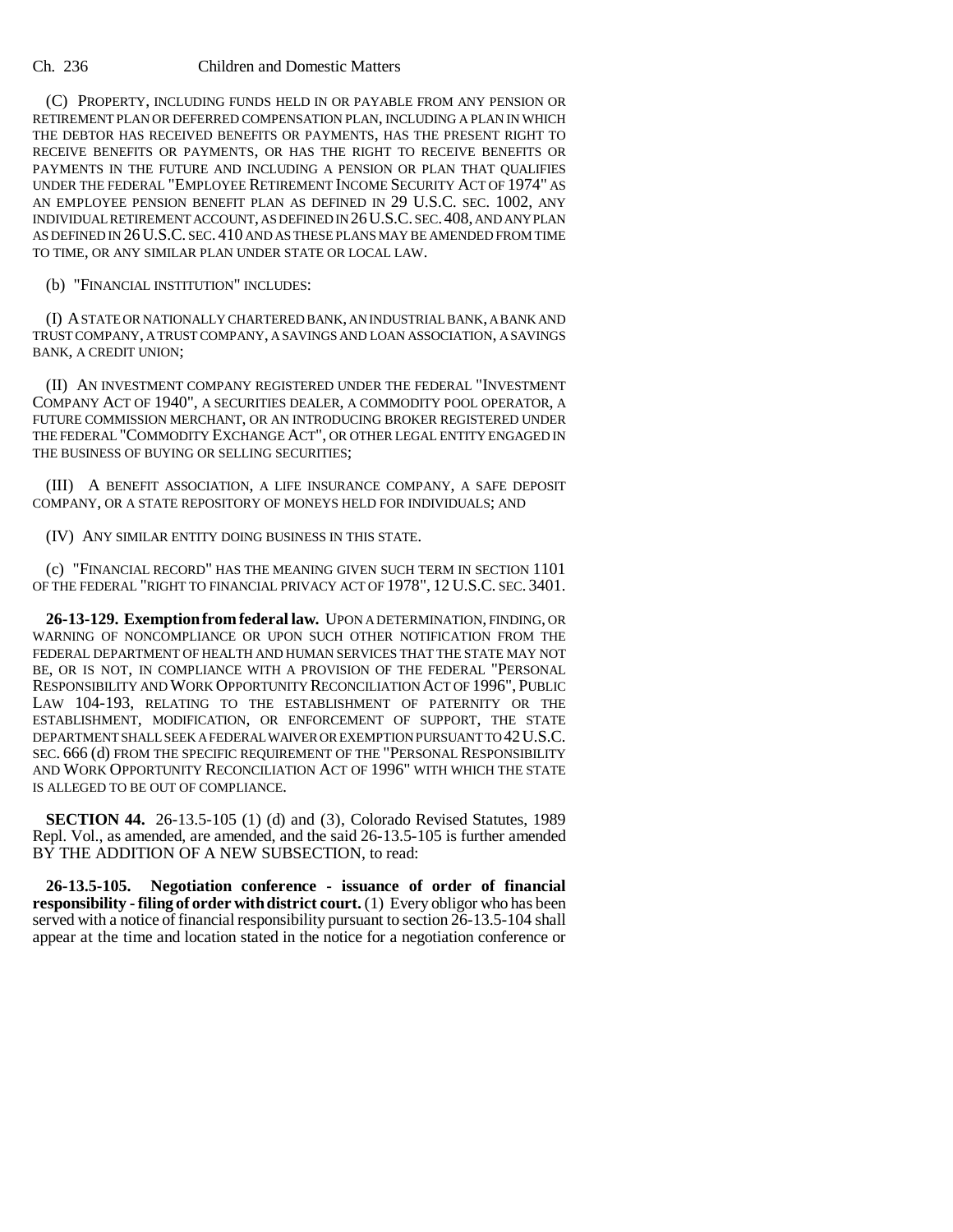shall reschedule a negotiation conference prior to the date and time stated in the notice. The negotiation conference shall be scheduled not more than thirty days after the date of the issuance of the notice of financial responsibility. A negotiation conference shall not be rescheduled more than once and shall not be rescheduled for a date more than ten days after the date and time stated in the notice without good cause as defined in rules and regulations promulgated pursuant to section 26-13.5-113. If a negotiation conference is continued, the obligor shall be notified of such continuance by first-class mail or by hand delivery. If a stipulation is agreed upon at the negotiation conference as to the obligor's duty of support, the delegate child support enforcement unit shall issue an administrative order of financial responsibility setting forth the following:

(d) The name of the custodian of the child and the name, birth date, and social security number of the child for whom support is being sought AND THE FOLLOWING INFORMATION ABOUT THE PARTIES:

(I) THE PARTIES' SOCIAL SECURITY NUMBERS;

(II) THE PARTIES' RESIDENTIAL AND MAILING ADDRESSES;

(III) THE PARTIES' TELEPHONE NUMBERS;

(IV) THE PARTIES' DRIVER'S LICENSE NUMBERS; AND

(V) THE NAME, ADDRESS, AND TELEPHONE NUMBERS OF THE PARTIES' EMPLOYERS;

(3) (a) If no stipulation is agreed upon at the negotiation conference because the obligor contests the issue of paternity, the delegate child support enforcement unit shall file the notice of financial responsibility and proof of service with the clerk of the district court in the county in which the notice of financial responsibility was issued or in the district court where an action relating to child support is pending or an order exists but is silent on the issue of child support and shall request the court to set a hearing for the matter. ISSUE AN ORDER FOR GENETIC TESTING AND CONTINUE THE NEGOTIATION CONFERENCE TO ALLOW FOR THE RECEIPT OF THE GENETIC TESTING RESULTS. THE DELEGATE CHILD SUPPORT ENFORCEMENT UNIT SHALL PAY THE COSTS OF THE GENETIC TESTING AND MAY RECOVER ANY TESTING COSTS FROM THE PRESUMED OR ALLEGED FATHER IF PATERNITY IS ESTABLISHED.

(b) IF NO STIPULATION IS AGREED UPON AT THE CONTINUED NEGOTIATION CONFERENCE AND THE EVIDENCE RELATING TO PATERNITY DOES NOT MEET THE REQUIREMENTS SET FORTH IN SECTION 13-25-126 (1) (e)(III),C.R.S., THE DELEGATE CHILD SUPPORT ENFORCEMENT UNIT MAY DISMISS THE ACTION OR TAKE SUCH OTHER APPROPRIATE ACTION AS ALLOWED BY LAW.

(c) If no stipulation is agreed upon at the negotiation conference and paternity is not an issue, OR, IF PATERNITY IS AN ISSUE AND THE EVIDENCE RELATING TO PATERNITY MEETS THE REQUIREMENTS SET FORTH IN SECTION 13-25-126(1) (e) (III), C.R.S., the delegate child support enforcement unit shall issue temporary orders establishing current child support, child support debt, arrears, foster care maintenance, medical support, and reasonable support for a time period prior to the entry of the order for support and shall file the notice of financial responsibility and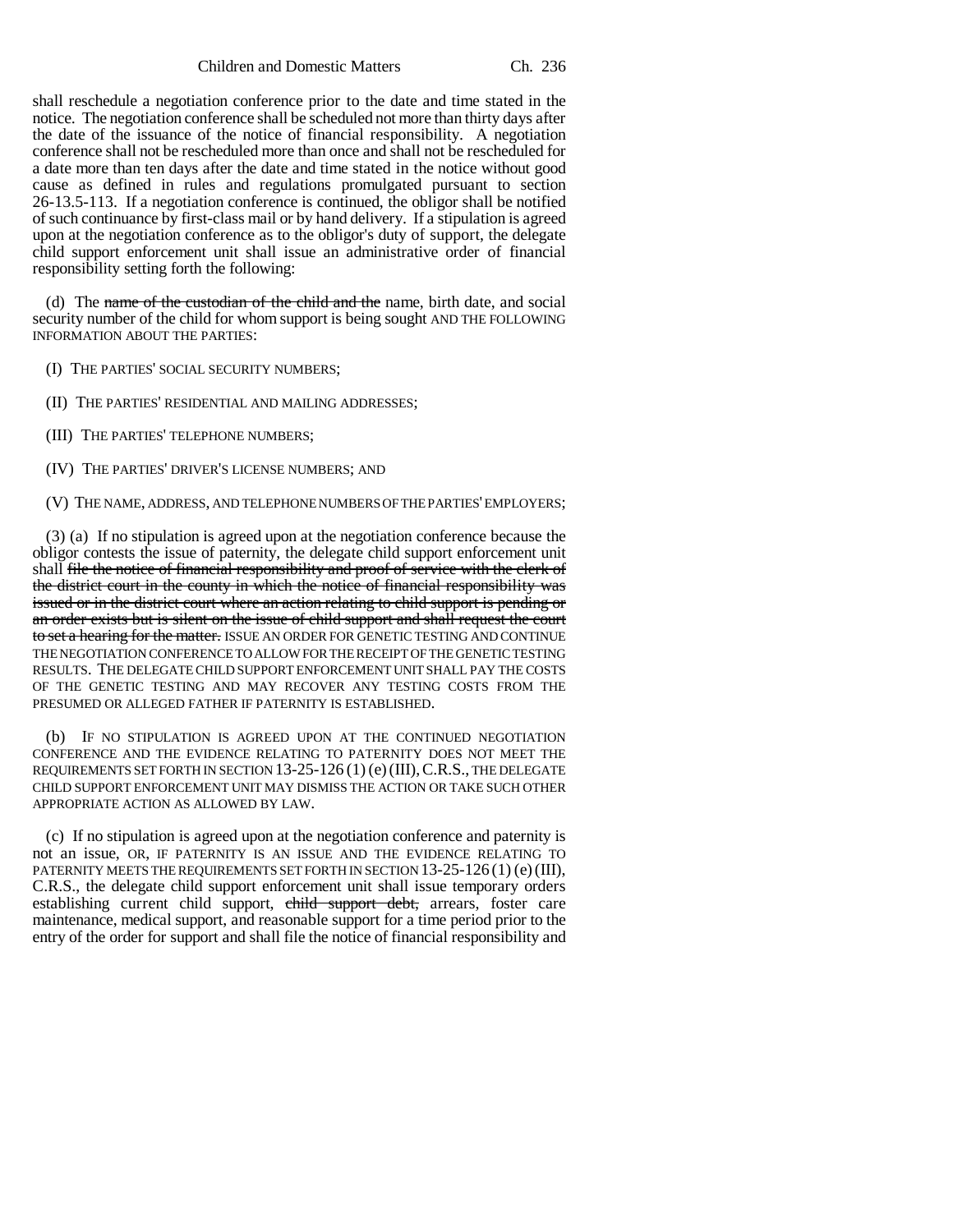proof of service with the clerk of the district court in the county in which the notice of financial responsibility was issued and shall request the court to set a hearing for the matter.

(d) Notwithstanding any rules of the Colorado rules of civil procedure, a complaint is not required in order to initiate a court action pursuant to this subsection (3). The court shall inform the delegate child support enforcement unit of the date and location of the hearing and the court or the delegate child support enforcement unit shall send a notice to the obligor informing the obligor of the date and location of the hearing. In order to meet federal requirements of expedited process for child support enforcement, the court shall hold a hearing and decide only the issue of child support within ninety days after receipt of notice, as defined in section 26-13.5-102 (13), or within six months after receipt of notice, as defined in section 26-13.5-102 (13), if the obligor is contesting the issue of paternity. If the obligor raises issues relating to custody or parenting time and the court has jurisdiction to hear such matters, the court shall set a separate hearing for those issues after entry of the order of support. In any action, including an action for paternity, no additional service beyond that originally required pursuant to section 26-13.5-104 shall be required if no stipulation is reached at the negotiation conference and the court is requested to set a hearing in the matter.

(6) IF A PARENT IS UNEMPLOYED AND NOT INCAPACITATED, THE DELEGATE CHILD SUPPORT ENFORCEMENT UNIT MAY ORDER SUCH PARENT TO PAY SUCH SUPPORT IN ACCORDANCE WITH A PLAN APPROVED BY THE DELEGATE CHILD SUPPORT ENFORCEMENT UNIT OR TO PARTICIPATE IN WORK ACTIVITIES, AS DESCRIBED IN SECTION 14-10-115 (7) (b) (I.5), C.R.S., AS DEEMED APPROPRIATE BY THAT DELEGATE CHILD SUPPORT ENFORCEMENT UNIT, AS A CONDITION OF THE CHILD SUPPORT ORDER.

**SECTION 45.** Article 1 of title 35, Colorado Revised Statutes, 1995 Repl. Vol., as amended, is amended BY THE ADDITION OF A NEW SECTION to read:

**35-1-113. Applications for licenses - authority to suspend licenses - rules.** (1) EVERY APPLICATION BY AN INDIVIDUAL FOR A LICENSE ISSUED BY THE DEPARTMENT OR ANY AUTHORIZED AGENT OF THE DEPARTMENT SHALL REQUIRE THE APPLICANT'S NAME, ADDRESS, AND SOCIAL SECURITY NUMBER.

(2) THE DEPARTMENT OR ANY AUTHORIZED AGENT OF THE DEPARTMENT SHALL DENY, SUSPEND, OR REVOKE ANY LICENSE PURSUANT TO THE PROVISIONS OF SECTION 26-13-126,C.R.S., AND ANY RULES PROMULGATED IN FURTHERANCE THEREOF, IF THE DEPARTMENT OR AGENT THEREOF RECEIVES A NOTICE TO DENY, SUSPEND, OR REVOKE FROM THE STATE CHILD SUPPORT ENFORCEMENT AGENCY BECAUSE THE LICENSEE OR APPLICANT IS OUT OF COMPLIANCE WITH A COURT OR ADMINISTRATIVE ORDER FOR CURRENT CHILD SUPPORT, CHILD SUPPORT DEBT, RETROACTIVE CHILD SUPPORT, CHILD SUPPORT ARREARAGES, OR CHILD SUPPORT WHEN COMBINED WITH MAINTENANCE OR BECAUSE THE LICENSEE OR APPLICANT HAS FAILED TO COMPLY WITH A PROPERLY ISSUED SUBPOENA OR WARRANT RELATING TO A PATERNITY OR CHILD SUPPORT PROCEEDING. ANY SUCH DENIAL, SUSPENSION, OR REVOCATION SHALL BE IN ACCORDANCE WITH THE PROCEDURES SPECIFIED BY RULE OF THE DEPARTMENT, RULES PROMULGATED BY THE STATE BOARD OF HUMAN SERVICES, AND ANY MEMORANDUM OF UNDERSTANDING ENTERED INTO BETWEEN THE DEPARTMENT OR AN AUTHORIZED AGENT THEREOF AND THE STATE CHILD SUPPORT ENFORCEMENT AGENCY FOR THE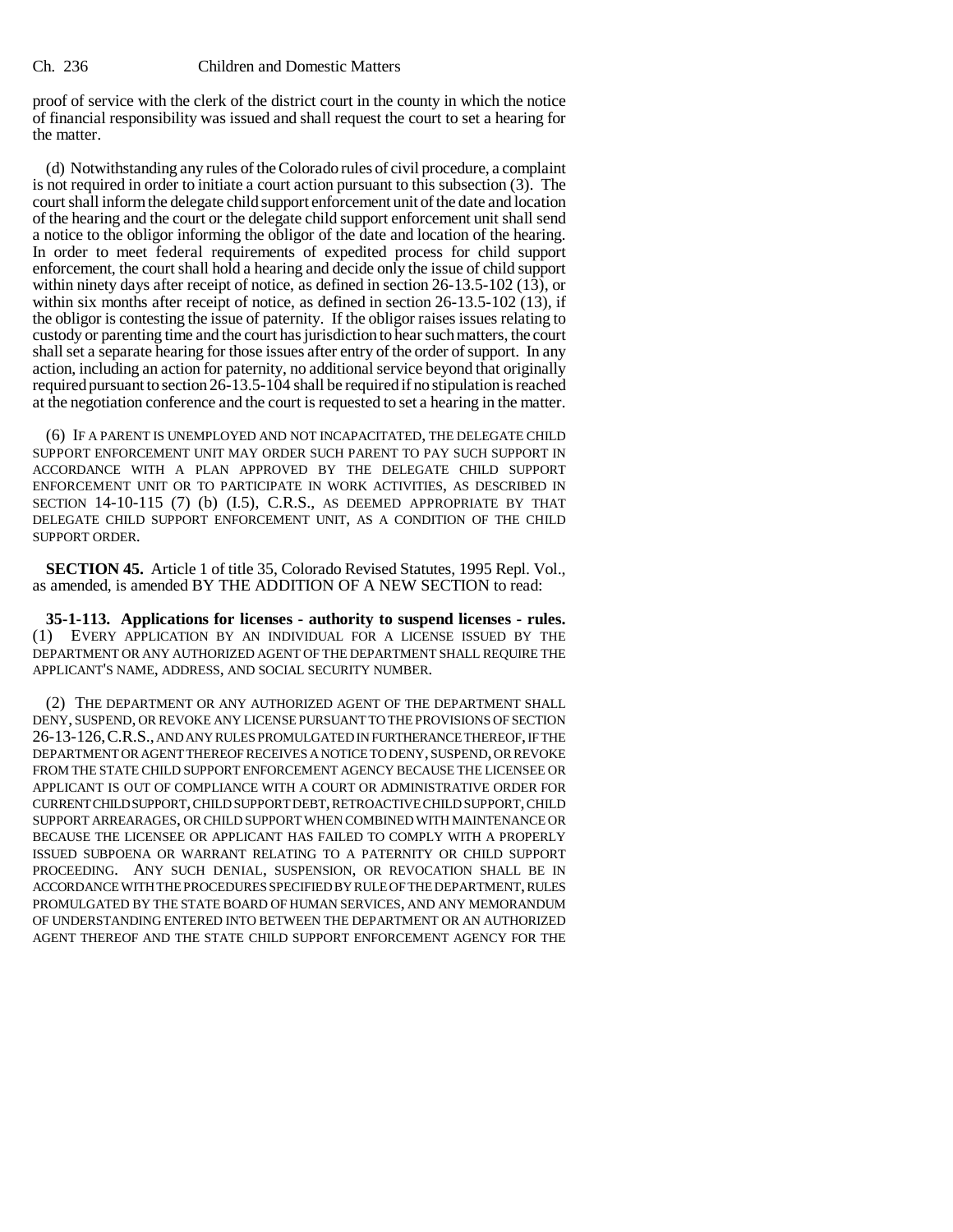IMPLEMENTATION OF THIS SECTION AND SECTION 26-13-126, C.R.S.

(3) (a) THE DEPARTMENT SHALL ENTER INTO A MEMORANDUM OF UNDERSTANDING WITH THE STATE CHILD SUPPORT ENFORCEMENT AGENCY, WHICH MEMORANDUM SHALL IDENTIFY THE RELATIVE RESPONSIBILITIES OF THE DEPARTMENT AND THE STATE CHILD SUPPORT ENFORCEMENT AGENCY IN THE DEPARTMENT OF HUMAN SERVICES WITH RESPECT TO THE IMPLEMENTATION OF THIS SECTION AND SECTION 26-13-126, C.R.S.

(b) THE APPROPRIATE RULE-MAKING BODY OF THE DEPARTMENT IS AUTHORIZED TO PROMULGATE RULES TO IMPLEMENT THE PROVISIONS OF THIS SECTION.

(4) FOR PURPOSES OF THIS SECTION, "LICENSE" MEANS ANY RECOGNITION, AUTHORITY, OR PERMISSION THAT THE DEPARTMENT OR ANY AUTHORIZED AGENT OF THE DEPARTMENT IS AUTHORIZED BY LAW TO ISSUE FOR AN INDIVIDUAL TO PRACTICE A PROFESSION OR OCCUPATION OR FOR AN INDIVIDUAL TO PARTICIPATE IN ANY RECREATIONAL ACTIVITY. "LICENSE" MAY INCLUDE, BUT IS NOT NECESSARILY LIMITED TO, ANY LICENSE, CERTIFICATE, CERTIFICATION, LETTER OF AUTHORIZATION, OR REGISTRATION ISSUED FOR AN INDIVIDUAL TO PRACTICE A PROFESSION OR OCCUPATION OR FOR AN INDIVIDUAL TO PARTICIPATE IN ANY RECREATIONAL ACTIVITY.

**SECTION 46.** 42-6-121, Colorado Revised Statutes, 1993 Repl. Vol., as amended, is amended to read:

**42-6-121. Filing of mortgage.** The holder of any chattel mortgage on a motor vehicle desiring to secure the rights provided for in this part 1 and to have the existence of the mortgage and the fact of the filing thereof for public record noted on the certificate of title to the motor vehicle thereby encumbered shall present the signed original or signed duplicate original of said mortgage or copy thereof certified by the holder of the mortgage or the holder's agent to be a true copy of the signed original mortgage and the certificate of title to the motor vehicle encumbered to the authorized agent of the director in the county or city and county in which the mortgagor of such motor vehicle resides or where the property is located. Upon the receipt of said original or duplicate mortgage or certified copy thereof and certificate of title, the authorized agent, if satisfied that the vehicle described in the mortgage is the same as that described in the certificate of title, shall make and subscribe a certificate to be attached or stamped on the mortgage and on the certificate of title, in which shall appear the day and hour on which said mortgage was received for filing, the name and address of the mortgagee therein named and the name and address of the holder of such mortgage, if such person is other than the mortgagee named, the amount secured thereby, the date thereof, the day and year on which said mortgage was filed for public record, and such other information regarding the filing thereof in the office of the authorized agent as may be required by the director by rule or regulation, to which certificate the authorized agent shall affix the agent's signature and the seal of such agent's office. A mortgage is deemed to be a signed original or a signed duplicate original if the signature appearing thereon was affixed personally by the mortgagor or the mortgagor's attorney-in-fact, in ink, carbon, or by any other means. FOR PURPOSES OF LIENS CREATED PURSUANT TO SECTION 14-10-122 (1.5), C.R.S., THE LIEN SHALL CONTAIN THE INFORMATION SET FORTH IN THIS SECTION AS WELL AS ANY SUCH ADDITIONAL INFORMATION REQUIRED IN SECTION  $14$ - $10$ - $122(1.5)$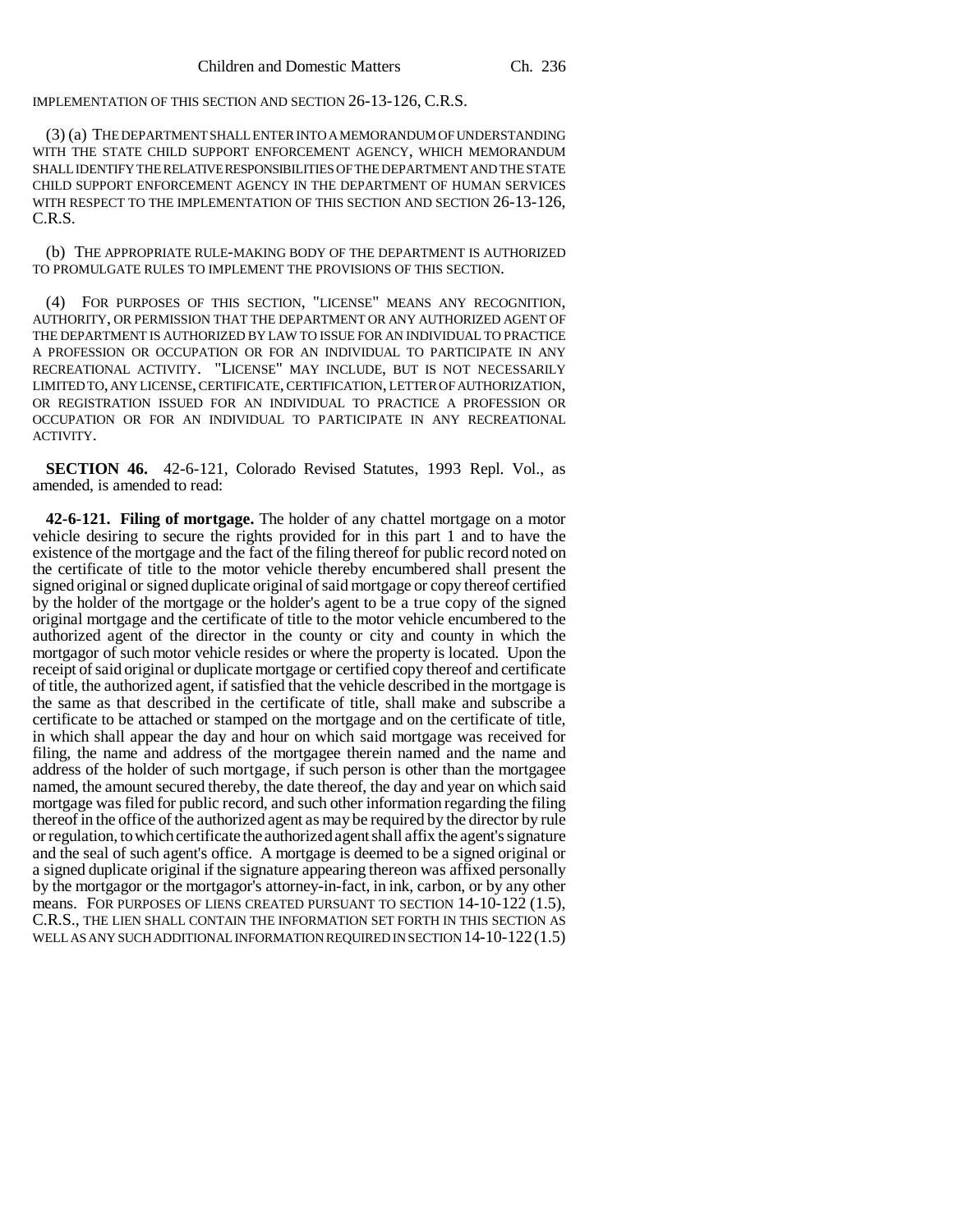# (f), C.R.S.

**SECTION 47.** 42-2-403, Colorado Revised Statutes, 1993 Repl. Vol., as amended, is amended BY THE ADDITION OF A NEW SUBSECTION to read:

**42-2-403. Department authority - rules and regulations - federal requirements.** (2.5) ANY APPLICATION FOR THE ISSUANCE OR RENEWAL OF A LICENSE PURSUANT TO THIS SECTION SHALL INCLUDE THE APPLICANT'S SOCIAL SECURITY NUMBER AS REQUIRED IN SECTION 14-14-113, C.R.S.

**SECTION 48.** Part 1 of article 1 of title 43, Colorado Revised Statutes, 1993 Repl. Vol., as amended, is amended BY THE ADDITION OF A NEW SECTION to read:

**43-1-119. Applications for licenses - authority to suspend licenses - rules.** (1) EVERY APPLICATION BY AN INDIVIDUAL FOR A LICENSE ISSUED BY THE DEPARTMENT OR ANY AUTHORIZED AGENT OF THE DEPARTMENT SHALL REQUIRE THE APPLICANT'S NAME, ADDRESS, AND SOCIAL SECURITY NUMBER.

(2) THE DEPARTMENT OR ANY AUTHORIZED AGENT OF THE DEPARTMENT SHALL DENY, SUSPEND, OR REVOKE ANY LICENSE PURSUANT TO THE PROVISIONS OF SECTION 26-13-126,C.R.S., AND ANY RULES PROMULGATED IN FURTHERANCE THEREOF, IF THE DEPARTMENT OR AGENT THEREOF RECEIVES A NOTICE TO DENY, SUSPEND, OR REVOKE FROM THE STATE CHILD SUPPORT ENFORCEMENT AGENCY BECAUSE THE LICENSEE OR APPLICANT IS OUT OF COMPLIANCE WITH A COURT OR ADMINISTRATIVE ORDER FOR CURRENT CHILD SUPPORT, CHILD SUPPORT DEBT, RETROACTIVE CHILD SUPPORT, CHILD SUPPORT ARREARAGES, OR CHILD SUPPORT WHEN COMBINED WITH MAINTENANCE OR BECAUSE THE LICENSEE OR APPLICANT HAS FAILED TO COMPLY WITH A PROPERLY ISSUED SUBPOENA OR WARRANT RELATING TO A PATERNITY OR CHILD SUPPORT PROCEEDING. ANY SUCH DENIAL, SUSPENSION, OR REVOCATION SHALL BE IN ACCORDANCE WITH THE PROCEDURES SPECIFIED BY RULE OF THE DEPARTMENT, RULES PROMULGATED BY THE STATE BOARD OF HUMAN SERVICES, AND ANY MEMORANDUM OF UNDERSTANDING ENTERED INTO BETWEEN THE DEPARTMENT OR AN AUTHORIZED AGENT THEREOF AND THE STATE CHILD SUPPORT ENFORCEMENT AGENCY FOR THE IMPLEMENTATION OF THIS SECTION AND SECTION 26-13-126, C.R.S.

(3) (a) THE DEPARTMENT SHALL ENTER INTO A MEMORANDUM OF UNDERSTANDING WITH THE STATE CHILD SUPPORT ENFORCEMENT AGENCY, WHICH MEMORANDUM SHALL IDENTIFY THE RELATIVE RESPONSIBILITIES OF THE DEPARTMENT AND THE STATE CHILD SUPPORT ENFORCEMENT AGENCY IN THE DEPARTMENT OF HUMAN SERVICES WITH RESPECT TO THE IMPLEMENTATION OF THIS SECTION AND SECTION 26-13-126, C.R.S.

(b) THE APPROPRIATE RULE-MAKING BODY OF THE DEPARTMENT IS AUTHORIZED TO PROMULGATE RULES TO IMPLEMENT THE PROVISIONS OF THIS SECTION.

(4) FOR PURPOSES OF THIS SECTION, "LICENSE" MEANS ANY RECOGNITION, AUTHORITY, OR PERMISSION THAT THE DEPARTMENT OR ANY AUTHORIZED AGENT OF SUCH DEPARTMENT IS AUTHORIZED BY LAW TO ISSUE FOR AN INDIVIDUAL TO PRACTICE A PROFESSION OR OCCUPATION OR FOR AN INDIVIDUAL TO PARTICIPATE IN ANY RECREATIONAL ACTIVITY. "LICENSE" MAY INCLUDE, BUT IS NOT NECESSARILY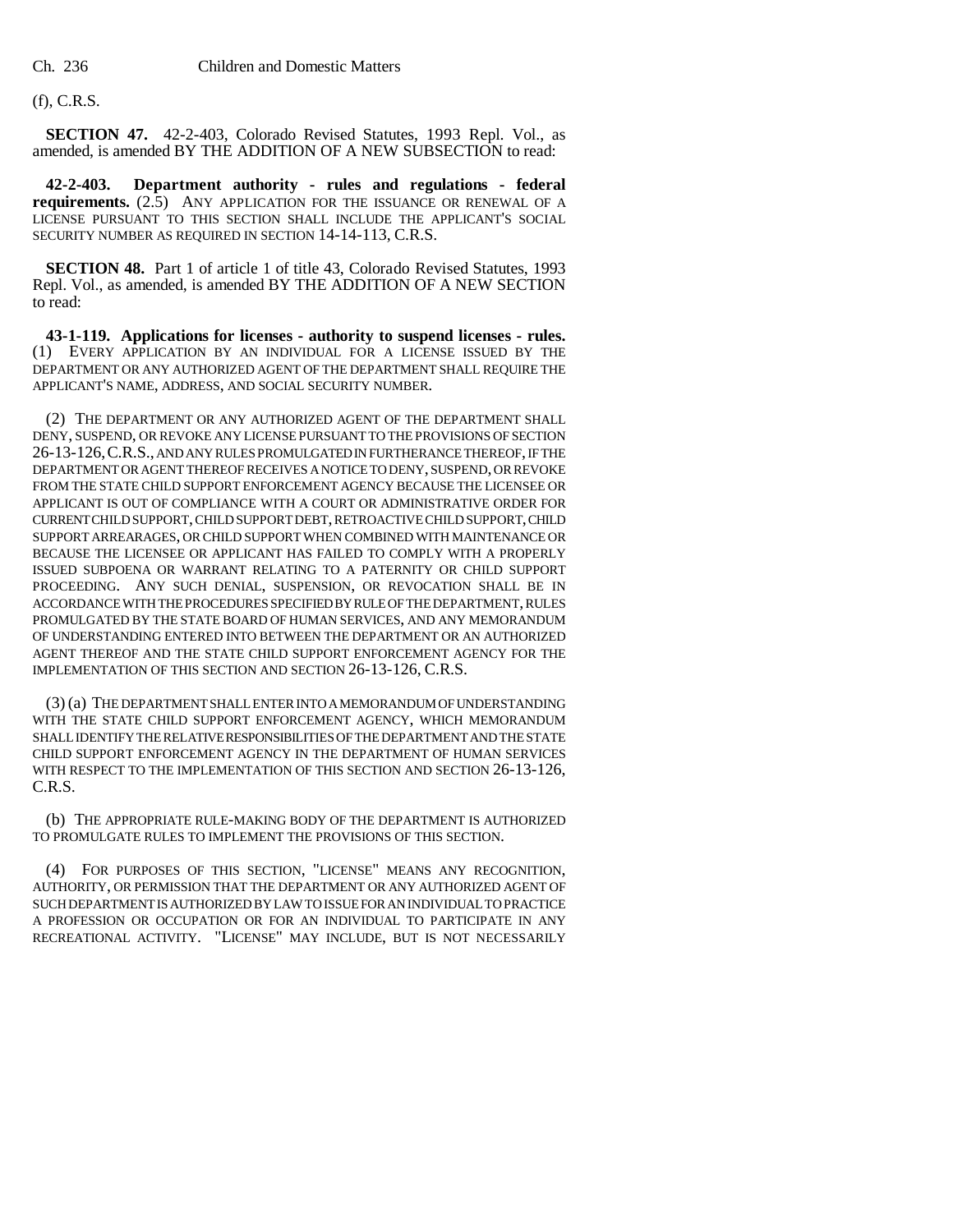LIMITED TO, ANY LICENSE, CERTIFICATE, CERTIFICATION, LETTER OF AUTHORIZATION, OR REGISTRATION ISSUED FOR AN INDIVIDUAL TO PRACTICE A PROFESSION OR OCCUPATION OR FOR AN INDIVIDUAL TO PARTICIPATE IN ANY RECREATIONAL ACTIVITY.

**SECTION 49.** 14-10-115 (1.5), Colorado Revised Statutes, 1987 Repl. Vol., as amended, is amended, and the said 14-10-115 is further amended BY THE ADDITION OF THE FOLLOWING NEW SUBSECTIONS, to read:

**14-10-115. Child support - guidelines - schedule of basic child support obligations.** (1.5) (a) FOR CHILD SUPPORT ORDERS ENTERED PRIOR TO JULY 1,1997, unless a court finds that a child is otherwise emancipated, emancipation occurs and child support terminates when the child attains nineteen years of age unless one or more of the following conditions exist:

(I) The parties agree otherwise in a written stipulation after July 1, 1991.

(II) If the child is mentally or physically disabled, the court or the delegate child support enforcement unit may order child support, including payments for medical expenses or insurance or both, to continue beyond the age of nineteen.

(III) If the child is still in high school or an equivalent program, support continues until the end of the month following graduation, unless there is an order for postsecondary education, in which case support continues through postsecondary education as provided in subparagraph (I) of paragraph (b) of this subsection (1.5). A child who ceases to attend high school prior to graduation and later reenrolls is entitled to support upon reenrollment AND UNTIL THE END OF THE MONTH FOLLOWING GRADUATION, but not beyond age twenty-one.

(b) (I) If the court finds that it is appropriate for the parents to contribute to the costs of a program of postsecondary education, then the court shall terminate child support and enter an order requiring both parents to contribute a sum determined to be reasonable for the education expenses of the child, taking into account the resources of each parent and the child. In determining the amount of each parent's contribution to the costs of a program of postsecondary education for a child, the court shall be limited to an amount not to exceed the amount listed under the schedule of basic child support obligations in paragraph (b) of subsection (10) of this section for the number of children receiving postsecondary education. The amount of contribution which each parent is ordered to pay pursuant to this paragraph (b) shall be subtracted from the amount of each parent's gross income, respectively, prior to calculating the basic child support obligation for any remaining children pursuant to subsection (10) of this section. In no case shall the court issue orders providing for both child support and postsecondary education to be paid for the same time period for the same child regardless of the age of the child. Either parent or the child may move for such an order at any time before the child attains the age of twenty-one years. Either a child seeking an order for postsecondary education expenses or on whose behalf postsecondary education expenses are sought, or the parent from whom the payment of postsecondary education expenses are sought, may request that the court order the child and such parent to seek mediation prior to a hearing on the issue of postsecondary education expenses. Mediation services shall be provided in accordance with section 13-22-305, C.R.S. The court may order the parties to seek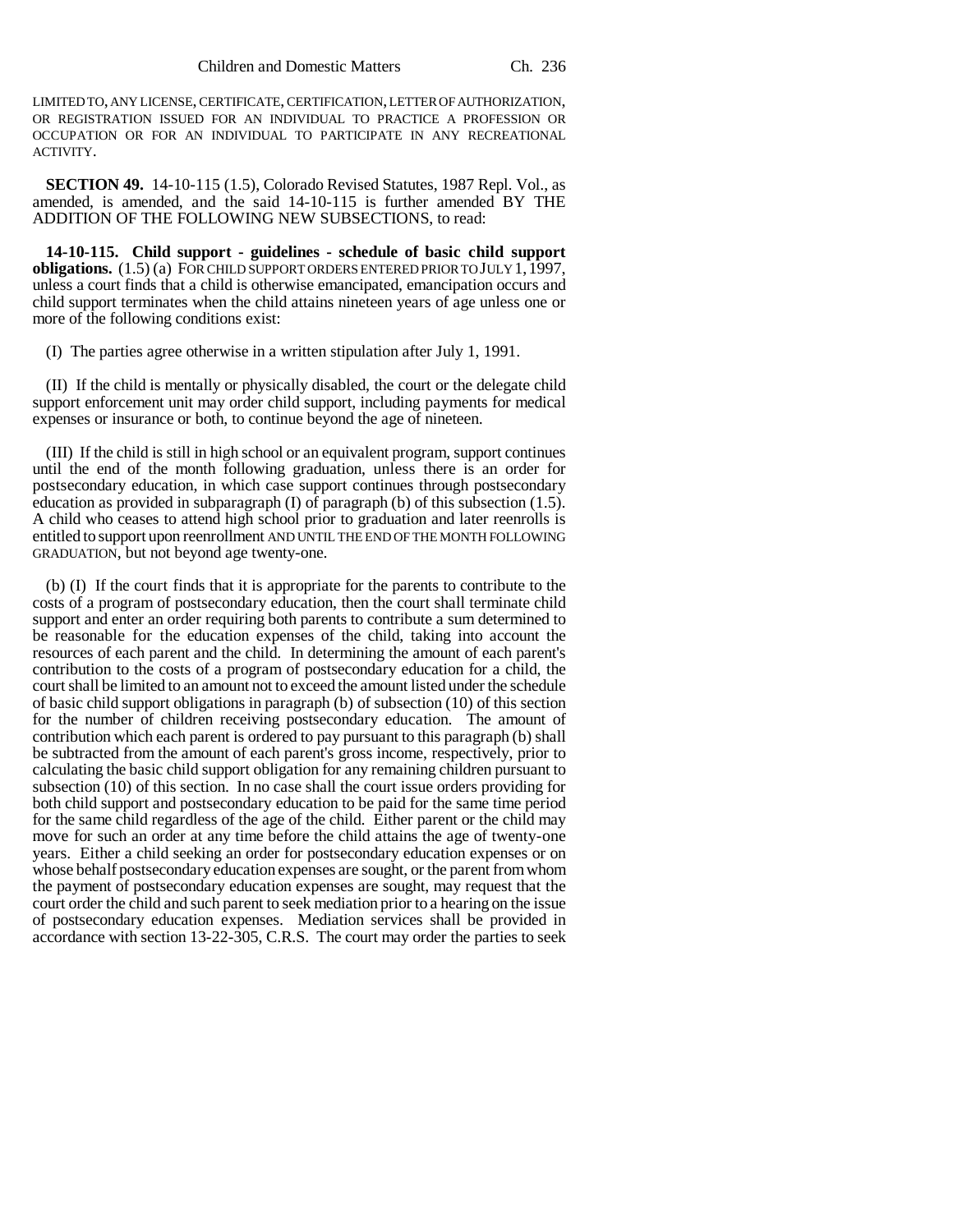mediation if the court finds that mediation is appropriate. Postsecondary education includes college and vocational education programs. If such an order is entered, the parents shall contribute to the total sum determined by the court in proportion to their adjusted gross incomes as defined in subparagraph  $(II)$  of paragraph  $(a)$  of subsection (10) of this section. The order for postsecondary education support may not extend beyond the earlier of the child's twenty-first birthday or the completion of an undergraduate degree. The court may order the support paid directly to the educational institution, to the child, or in such other fashion as is appropriate to support the education of the child. If the child resides in the home of one parent while attending school or during periods of time in excess of thirty days when school is not in session, the court may order payments from one parent to the other for room and board until the child attains the age of nineteen. A child shall not be considered emancipated solely by reason of living away from home while in postsecondary education.

(II) If the court orders support pursuant to subparagraph (I) of this paragraph (b), the court or delegate child support enforcement unit may also order that the parents provide health insurance for the child or pay medical expenses of the child or both for the duration of such order. Such order shall provide that these expenses be paid in proportion to their adjusted gross incomes as defined in subparagraph (II) of paragraph (a) of subsection (10) of this section. The court or delegate child support enforcement unit shall order a parent to provide health insurance if the child is eligible for coverage as a dependent on that parent's insurance policy or if health insurance coverage for the child is available at reasonable cost.

(c) This subsection (1.5) shall apply to all child support obligations established or modified as a part of any proceeding, including but not limited to articles 5, 6, and 10 of this title and articles  $\overline{4}$  and  $\overline{6}$  of title 19, C.R.S., whether filed on, prior to or subsequent to July 1, 1991; 1997. except that paragraph (a) of this subsection  $(1.5)$ does not apply to modifications of child support obligations with respect to a child whose nineteenth birthday falls before July  $\hat{1}$ , 1991. THIS SUBSECTION (1.5) SHALL NOT APPLY TO CHILD SUPPORT ORDERS ESTABLISHED ON OR AFTER JULY 1, 1997, WHICH SHALL BE GOVERNED BY SUBSECTION (1.6) OF THIS SECTION.

(c.5) AN ORDER FOR POSTSECONDARY EDUCATION EXPENSES ENTERED BETWEEN JULY 1, 1991, AND JULY 1, 1997, MAY BE MODIFIED PURSUANT TO THIS SUBSECTION (1.5) TO PROVIDE FOR POSTSECONDARY EDUCATION EXPENSES SUBJECT TO THE STATUTORY PROVISIONS FOR DETERMINING THE AMOUNT OF A PARENT'S CONTRIBUTION TO THE COSTS OF POSTSECONDARY EDUCATION, THE LIMITATIONS ON THE AMOUNT OF A PARENT'S CONTRIBUTION, AND THE CHANGES TO THE DEFINITION OF POSTSECONDARY EDUCATION CONSISTENT WITH THIS SECTION AS IT EXISTED ON JULY 1, 1994. AN ORDER FOR CHILD SUPPORT ENTERED PRIOR TO JULY 1, 1997, THAT DOES NOT PROVIDE FOR POSTSECONDARY EDUCATION EXPENSES SHALL NOT BE MODIFIED PURSUANT TO THIS SUBSECTION (1.5).

(d) Postsecondary education support may be established or modified in the same manner as child support under this article.

(e) For the purposes of this section, "postsecondary education support" means support for the following expenses associated with attending a college, university, or vocational education program: Tuition, books, and fees.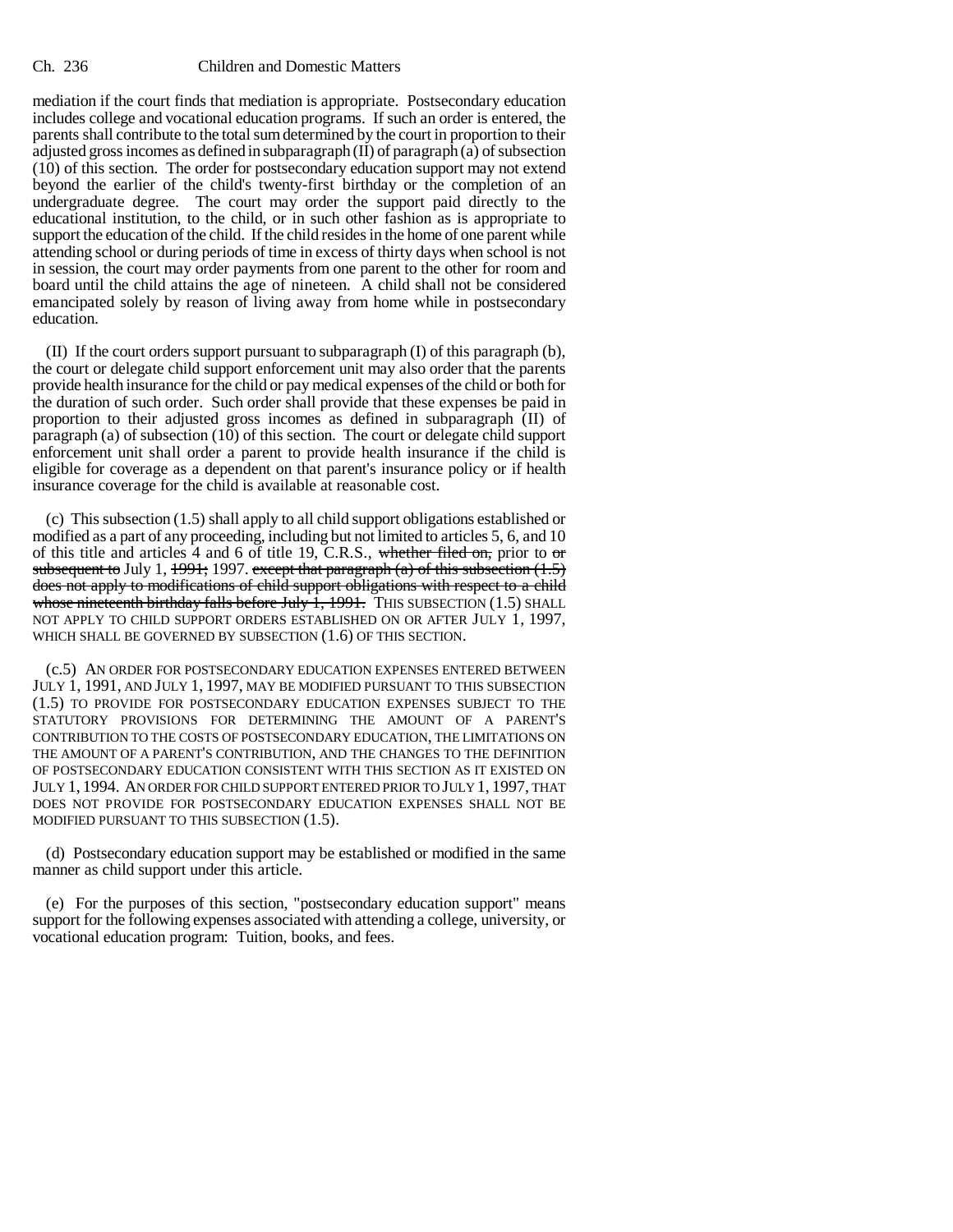(1.6) FOR CHILD SUPPORT ORDERS ENTERED ON OR AFTER JULY 1, 1997, UNLESS A COURT FINDS THAT A CHILD IS OTHERWISE EMANCIPATED, EMANCIPATION OCCURS AND CHILD SUPPORT TERMINATES WHEN THE CHILD ATTAINS NINETEEN YEARS OF AGE UNLESS ONE OR MORE OF THE FOLLOWING CONDITIONS EXIST:

(a) THE PARTIES AGREE OTHERWISE IN A WRITTEN STIPULATION AFTER JULY 1, 1997.

(b) IF THE CHILD IS MENTALLY OR PHYSICALLY DISABLED, THE COURT OR THE DELEGATE CHILD SUPPORT ENFORCEMENT UNIT MAY ORDER CHILD SUPPORT, INCLUDING PAYMENTS FOR MEDICAL EXPENSES OR INSURANCE OR BOTH, TO CONTINUE BEYOND THE AGE OF NINETEEN.

(c) IF THE CHILD IS STILL IN HIGH SCHOOL OR AN EQUIVALENT PROGRAM, SUPPORT CONTINUES UNTIL THE END OF THE MONTH FOLLOWING GRADUATION. A CHILD WHO CEASES TO ATTEND HIGH SCHOOL PRIOR TO GRADUATION AND LATER REENROLLS IS ENTITLED TO SUPPORT UPON REENROLLMENT AND UNTIL THE END OF THE MONTH FOLLOWING GRADUATION, BUT NOT BEYOND AGE TWENTY-ONE.

(1.7) NOTHING IN SUBSECTION (1.5) OR (1.6) OF THIS SECTION SHALL PRECLUDE THE PARTIES FROM AGREEING IN A WRITTEN STIPULATION OR AGREEMENT ON OR AFTER JULY 1, 1997, TO CONTINUE CHILD SUPPORT BEYOND THE AGE OF NINETEEN OR TO PROVIDE FOR POSTSECONDARY EDUCATION EXPENSES FOR A CHILD AND TO SET FORTH THE DETAILS OF THE PAYMENT OF SUCH EXPENSES. IF SUCH STIPULATION OR AGREEMENT IS APPROVED BY THE COURT AND MADE PART OF A DECREE OF DISSOLUTION OF MARRIAGE OR LEGAL SEPARATION, THE TERMS OF SUCH AGREEMENT SHALL BE ENFORCED AS PROVIDED IN SECTION 14-10-112.

**SECTION 50. Appropriation - adjustments to the 1997 long bill.** (1) For the implementation of this act, appropriations made in the annual general appropriation act for the fiscal year beginning July 1, 1997, shall be adjusted as follows:

(a) The appropriation made to the department of human services, self-sufficiency, child support enforcement, automated child support enforcement system, is increased by fifty thousand dollars (\$50,000). Of said sum, seventeen thousand dollars (\$17,000) shall be from the general fund, and thirty-three thousand dollars (\$33,000) shall be from federal funds. Said amount appropriated from the general fund is exempt from the statutory limit on state general fund appropriations pursuant to section 24-75-201.1 (1) (a) (III) (A), Colorado Revised Statutes. Said amount appropriated from the general fund shall also be subject to the "(M)" notation as defined in the general appropriation act.

(b) The appropriation made to the department of human services, self-sufficiency, child support enforcement, is increased by two hundred four thousand seven hundred twelve dollars (\$204,712) and 5.0 FTE. Of said sum, sixty-nine thousand six hundred two dollars (\$69,602) shall be from the general fund, and one hundred thirty-five thousand one hundred ten dollars  $(\$135,110)$  shall be from federal funds. Said amount appropriated from the general fund is exempt from the statutory limit on state general fund appropriations pursuant to section  $24-75-201.1$  (1) (a) (III) (A), Colorado Revised Statutes. Said amount appropriated from the general fund shall also be subject to the "(M)" notation as defined in the general appropriation act.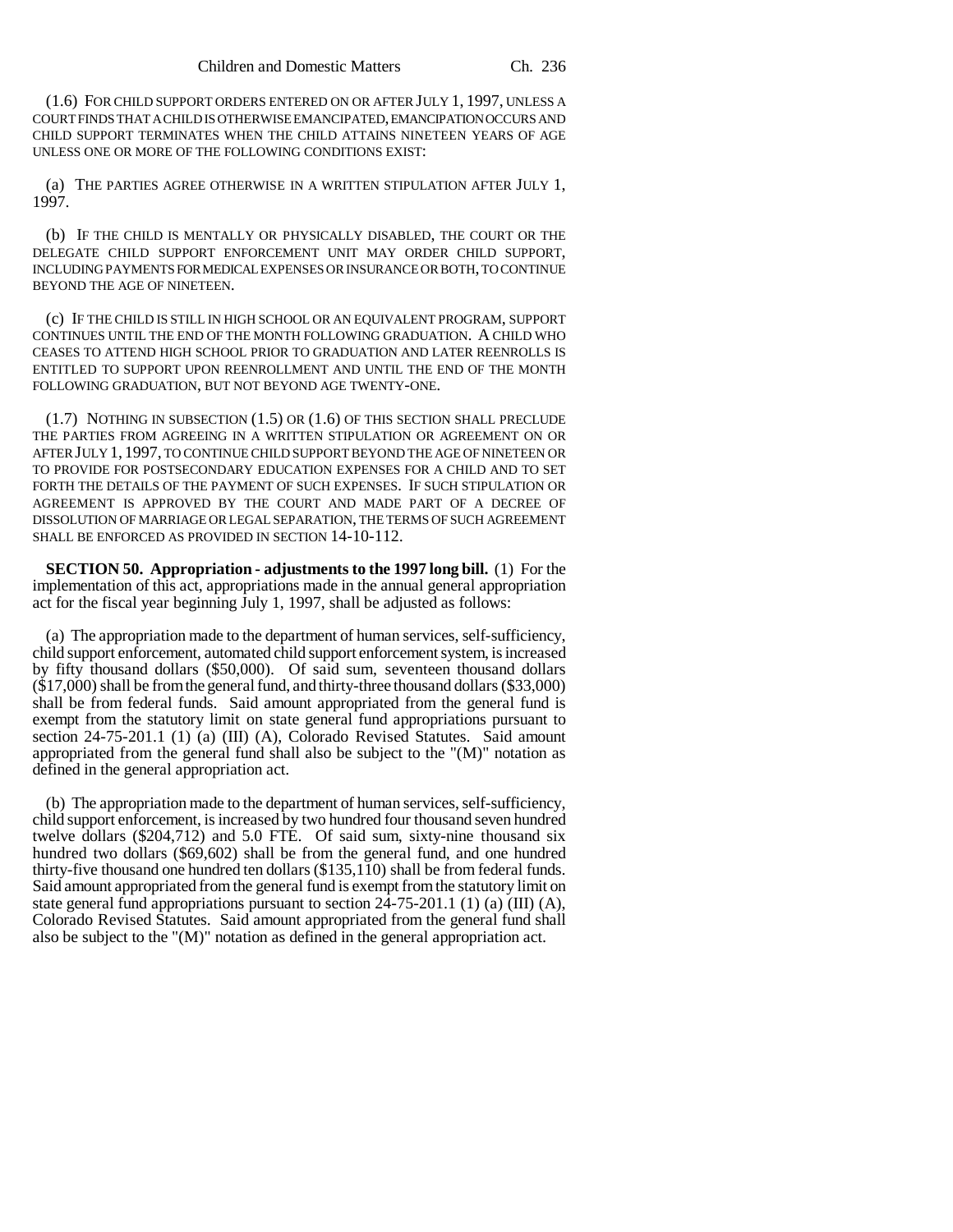(2) In addition to any other appropriation, there is hereby appropriated, to the department of human services, self-sufficiency, child support enforcement, for the fiscal year beginning July 1, 1997, the sum of one million thirty-two thousand nine hundred forty-nine dollars (\$1,032,949) and 3.0 FTE, or so much thereof as may be necessary, for the implementation of the state directory of new hires pursuant to section 26-13-125, Colorado Revised Statutes. Of said sum, three hundred fifty-one thousand two hundred two dollars (\$351,202) shall be from the general fund, and six hundred eighty-one thousand seven hundred forty-seven dollars (\$681,747) shall be from federal funds. Said amount appropriated from the general fund is exempt from the statutory limit on state general fund appropriations pursuant to section 24-75-201.1 (1) (a) (III) (A), Colorado Revised Statutes. Said amount appropriated from the general fund shall also be subject to the "(M)" notation as defined in the general appropriation act.

(3) In addition to any other appropriation, there is hereby appropriated, to the department of human services, self-sufficiency, child support enforcement, for the fiscal year beginning July 1, 1997, the sum of four hundred fifteen thousand eighteen dollars (\$415,018) and 3.0 FTE, or so much thereof as may be necessary, for the implementation of sections 26-13-107 and 26-13-128, Colorado Revised Statutes. Of said sum, one hundred forty-one thousand one hundred six dollars (\$141,106) shall be from the general fund, and two hundred seventy-three thousand nine hundred twelve dollars (\$273,912) shall be from federal funds. Said amount appropriated from the general fund shall be subject to the "(M)" notation as defined in the general appropriation act. Of said amount appropriated from the general fund, fifty-seven thousand one hundred twenty-four dollars (\$57,124) is exempt from the statutory limit on state general fund appropriations pursuant to section  $24-75-201.1$  (1) (a) (III) (A), Colorado Revised Statutes.

(4) In addition to any other appropriation, there is hereby appropriated, to the judicial department, for the fiscal year beginning July 1, 1997, out of any general fund moneys not otherwise appropriated, the sum of fifty-nine thousand two hundred dollars (\$59,200), or so much thereof as may be necessary, for the implementation of the state case registry pursuant to section 26-13-127, Colorado Revised Statutes. Said amount is exempt from the statutory limit on state general fund appropriations pursuant to section 24-75-201.1 (1) (a) (III) (A), Colorado Revised Statutes.

(5) In addition to any other appropriation, there is hereby appropriated, to the department of regulatory agencies, for the fiscal year beginning July 1, 1997, the sum of four hundred ninety thousand one hundred fifty dollars (\$490,150) and 3.0 FTE, or so much thereof as may be necessary, for the implementation of section 24-34-107, Colorado Revised Statutes. Said sum shall be from various cash fund sources within the department.

(6) In addition to any other appropriation, there is hereby appropriated, to the department of law, for the fiscal year beginning July 1, 1997, the sum of twenty-eight thousand four hundred seventy dollars (\$28,470) and 0.3 FTE, or so much thereof as may be necessary, for the provision of legal services to the department of regulatory agencies related to the implementation of this act. Said sum shall be from cash funds exempt received from the department of regulatory agencies out of the appropriation made in subsection (5) of this section.